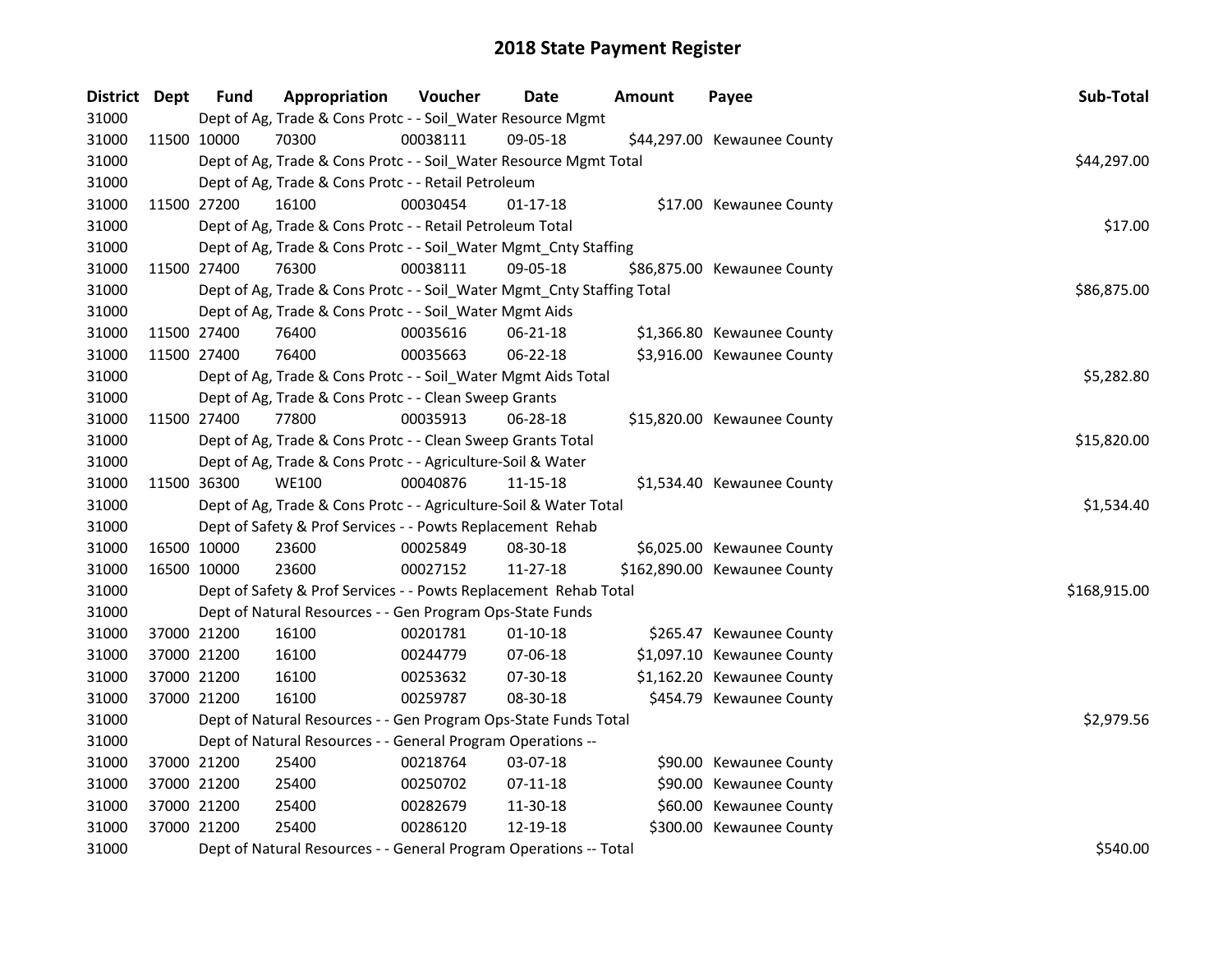| District Dept |             | <b>Fund</b> | Appropriation                                                      | Voucher  | <b>Date</b>    | <b>Amount</b> | Payee                        | Sub-Total    |  |  |  |
|---------------|-------------|-------------|--------------------------------------------------------------------|----------|----------------|---------------|------------------------------|--------------|--|--|--|
| 31000         |             |             | Dept of Natural Resources - - Venison Processing                   |          |                |               |                              |              |  |  |  |
| 31000         | 37000 21200 |             | 54900                                                              | 00219182 | $03 - 12 - 18$ |               | \$1,490.00 Kewaunee County   |              |  |  |  |
| 31000         |             |             | Dept of Natural Resources - - Venison Processing Total             |          |                |               |                              | \$1,490.00   |  |  |  |
| 31000         |             |             | Dept of Natural Resources - - Wildlife Damage Claims & Abat        |          |                |               |                              |              |  |  |  |
| 31000         |             | 37000 21200 | 55300                                                              | 00219182 | $03 - 12 - 18$ |               | \$16,785.80 Kewaunee County  |              |  |  |  |
| 31000         |             |             | Dept of Natural Resources - - Wildlife Damage Claims & Abat Total  |          |                |               |                              | \$16,785.80  |  |  |  |
| 31000         |             |             | Dept of Natural Resources - - Ra- Snowmobile Trail Areas           |          |                |               |                              |              |  |  |  |
| 31000         |             | 37000 21200 | 57500                                                              | 00279621 | 11-15-18       |               | \$26,445.00 Kewaunee County  |              |  |  |  |
| 31000         | 37000 21200 |             | 57500                                                              | 00279625 | 11-15-18       |               | \$26,445.00 Kewaunee County  |              |  |  |  |
| 31000         |             |             | Dept of Natural Resources - - Ra- Snowmobile Trail Areas Total     |          |                |               |                              | \$52,890.00  |  |  |  |
| 31000         |             |             | Dept of Natural Resources - - Ra- Atv Prj Aids, Gas Tax Pymt       |          |                |               |                              |              |  |  |  |
| 31000         |             | 37000 21200 | 57600                                                              | 00275438 | 10-30-18       |               | \$4,750.00 Kewaunee County   |              |  |  |  |
| 31000         | 37000 21200 |             | 57600                                                              | 00279632 | 11-15-18       |               | \$4,750.00 Kewaunee County   |              |  |  |  |
| 31000         |             |             | Dept of Natural Resources - - Ra- Atv Prj Aids, Gas Tax Pymt Total |          |                |               |                              | \$9,500.00   |  |  |  |
| 31000         |             |             | Dept of Natural Resources - - Res Acq & Dev - State Funds          |          |                |               |                              |              |  |  |  |
| 31000         | 37000 21200 |             | 77400                                                              | 00272313 | 10-26-18       |               | \$370.00 Kewaunee County     |              |  |  |  |
| 31000         |             |             | Dept of Natural Resources - - Res Acq & Dev - State Funds Total    |          |                |               |                              | \$370.00     |  |  |  |
| 31000         |             |             | Dept of Natural Resources - - Swm - Envir Repair, Spills, Ac       |          |                |               |                              |              |  |  |  |
| 31000         | 37000 27400 |             | 27200                                                              | 00201736 | $01 - 10 - 18$ |               | \$834.80 Kewaunee County     |              |  |  |  |
| 31000         |             |             | Dept of Natural Resources - - Swm - Envir Repair, Spills, Ac Total |          |                |               |                              | \$834.80     |  |  |  |
| 31000         |             |             | Dept of Natural Resources - - Gpo-Environmental Fund               |          |                |               |                              |              |  |  |  |
| 31000         | 37000 27400 |             | 46100                                                              | 00274479 | 10-19-18       |               | \$30.00 Kewaunee County      |              |  |  |  |
| 31000         |             |             | Dept of Natural Resources - - Gpo-Environmental Fund Total         |          |                |               |                              | \$30.00      |  |  |  |
| 31000         |             |             | Dept of Natural Resources - - Land Acquisition                     |          |                |               |                              |              |  |  |  |
| 31000         |             | 37000 36300 | TA100                                                              | 00204830 | $01 - 04 - 18$ |               | \$30.00 Kewaunee County      |              |  |  |  |
| 31000         | 37000 36300 |             | <b>TA100</b>                                                       | 00268842 | 09-26-18       |               | \$30.00 Kewaunee County      |              |  |  |  |
| 31000         |             |             | Dept of Natural Resources - - Land Acquisition Total               |          |                |               |                              | \$60.00      |  |  |  |
| 31000         |             |             | Dept of Natural Resources - - Dnr-Nonpoint Source                  |          |                |               |                              |              |  |  |  |
| 31000         | 37000 36300 |             | TF100                                                              | 00204801 | 01-03-18       |               | \$80,446.00 Kewaunee County  |              |  |  |  |
| 31000         |             | 37000 36300 | TF100                                                              | 00204804 | 01-03-18       |               | \$107,557.08 Kewaunee County |              |  |  |  |
| 31000         | 37000 36300 |             | <b>TF100</b>                                                       | 00210063 | $01 - 25 - 18$ |               | \$44,454.00 Kewaunee County  |              |  |  |  |
| 31000         |             |             | Dept of Natural Resources - - Dnr-Nonpoint Source Total            |          |                |               |                              | \$232,457.08 |  |  |  |
| 31000         |             |             | WI Dept of Transportation - - Eldly&Disa Co/Aid Sf                 |          |                |               |                              |              |  |  |  |
| 31000         |             | 39500 21100 | 16800                                                              | 00229637 | 03-13-18       |               | \$70,970.00 Kewaunee County  |              |  |  |  |
| 31000         |             |             | WI Dept of Transportation - - Eldly&Disa Co/Aid Sf Total           |          |                |               |                              | \$70,970.00  |  |  |  |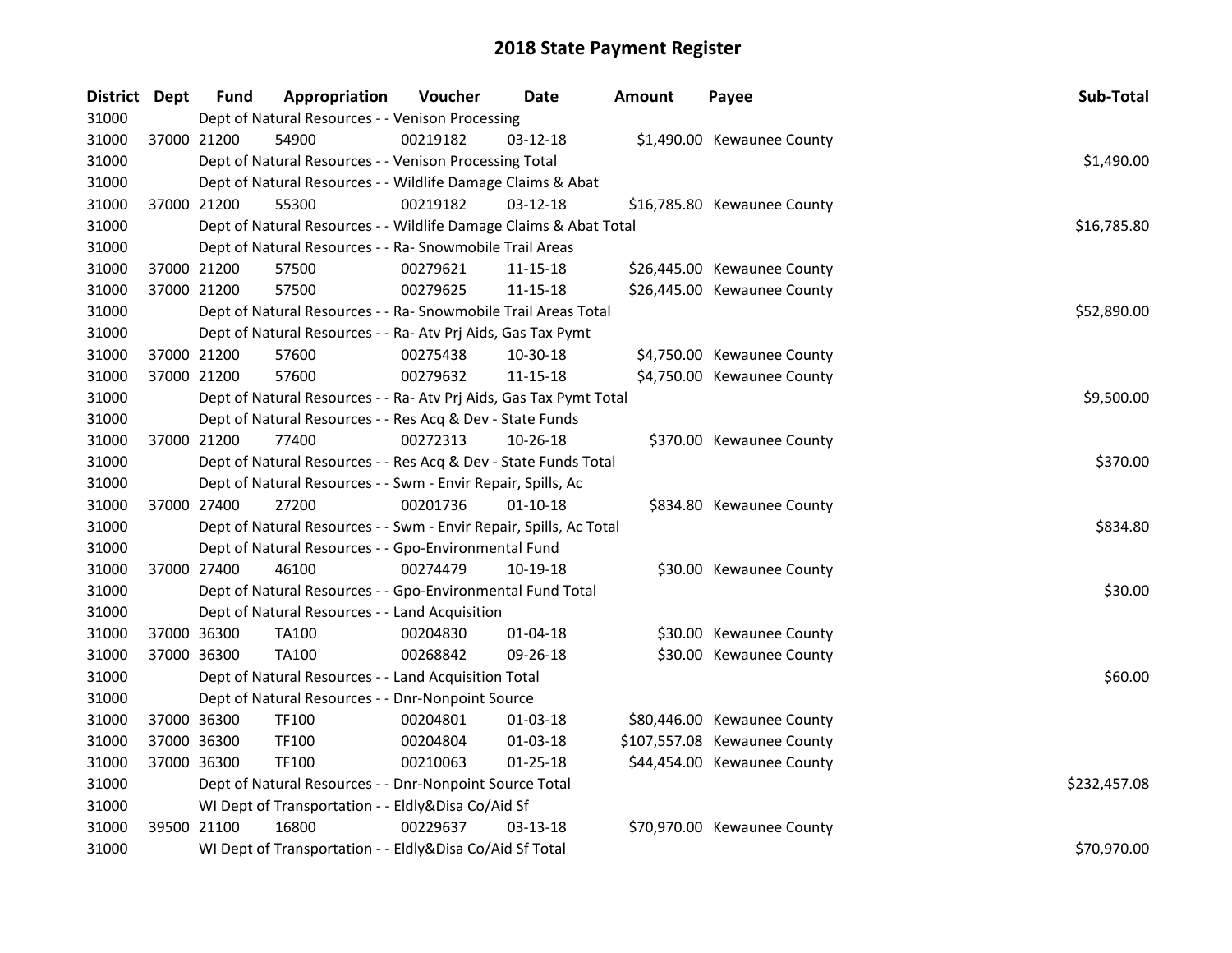| District | Dept        | <b>Fund</b>                                    | Appropriation                                            | Voucher  | Date           | <b>Amount</b> | Payee                        | Sub-Total    |  |  |  |
|----------|-------------|------------------------------------------------|----------------------------------------------------------|----------|----------------|---------------|------------------------------|--------------|--|--|--|
| 31000    |             |                                                | WI Dept of Transportation - - Trans Aids To Co.-Sf       |          |                |               |                              |              |  |  |  |
| 31000    | 39500 21100 |                                                | 19000                                                    | 00203643 | $01-02-18$     |               | \$194,384.39 Kewaunee County |              |  |  |  |
| 31000    | 39500 21100 |                                                | 19000                                                    | 00267851 | 07-02-18       |               | \$388,768.78 Kewaunee County |              |  |  |  |
| 31000    | 39500 21100 |                                                | 19000                                                    | 00301903 | $10 - 01 - 18$ |               | \$194,384.39 Kewaunee County |              |  |  |  |
| 31000    |             |                                                | WI Dept of Transportation - - Trans Aids To Co.-Sf Total |          |                |               |                              | \$777,537.56 |  |  |  |
| 31000    |             |                                                | WI Dept of Transportation - - Loc Rd Imp Prg St Fd       |          |                |               |                              |              |  |  |  |
| 31000    | 39500 21100 |                                                | 27800                                                    | 00278470 | 07-25-18       |               | \$2,697.70 Kewaunee County   |              |  |  |  |
| 31000    | 39500 21100 |                                                | 27800                                                    | 00305563 | 10-02-18       |               | \$100,490.56 Kewaunee County |              |  |  |  |
| 31000    |             |                                                | WI Dept of Transportation - - Loc Rd Imp Prg St Fd Total |          |                |               |                              | \$103,188.26 |  |  |  |
| 31000    |             | WI Dept of Transportation - - St Hwy Rehab, Sf |                                                          |          |                |               |                              |              |  |  |  |
| 31000    | 39500 21100 |                                                | 36300                                                    | 00284088 | 08-16-18       |               | \$5.00 Kewaunee County       |              |  |  |  |
| 31000    |             |                                                | WI Dept of Transportation - - St Hwy Rehab, Sf Total     |          |                |               |                              | \$5.00       |  |  |  |
| 31000    |             |                                                | WI Dept of Transportation - - Hwy Mgmt & Opers Sf        |          |                |               |                              |              |  |  |  |
| 31000    | 39500 21100 |                                                | 36500                                                    | 00208462 | 01-08-18       |               | \$49.19 Kewaunee County      |              |  |  |  |
| 31000    | 39500 21100 |                                                | 36500                                                    | 00213933 | $01 - 22 - 18$ |               | \$190.13 Kewaunee County     |              |  |  |  |
| 31000    | 39500 21100 |                                                | 36500                                                    | 00225484 | 02-26-18       |               | \$1,306.93 Kewaunee County   |              |  |  |  |
| 31000    | 39500 21100 |                                                | 36500                                                    | 00233689 | 03-27-18       |               | \$612.03 Kewaunee County     |              |  |  |  |
| 31000    | 39500 21100 |                                                | 36500                                                    | 00233698 | 03-23-18       |               | \$7,436.91 Kewaunee County   |              |  |  |  |
| 31000    | 39500 21100 |                                                | 36500                                                    | 00241467 | 04-13-18       |               | \$411.66 Kewaunee County     |              |  |  |  |
| 31000    | 39500 21100 |                                                | 36500                                                    | 00282151 | 08-02-18       |               | \$986.06 Kewaunee County     |              |  |  |  |
| 31000    | 39500 21100 |                                                | 36500                                                    | 00288871 | 08-20-18       |               | \$23,912.21 Kewaunee County  |              |  |  |  |
| 31000    | 39500 21100 |                                                | 36500                                                    | 00294442 | 09-10-18       |               | \$11,676.20 Kewaunee County  |              |  |  |  |
| 31000    | 39500 21100 |                                                | 36500                                                    | 00306822 | 10-05-18       |               | \$26,858.30 Kewaunee County  |              |  |  |  |
| 31000    | 39500 21100 |                                                | 36500                                                    | 00308975 | 10-10-18       |               | \$6,138.02 Kewaunee County   |              |  |  |  |
| 31000    | 39500 21100 |                                                | 36500                                                    | 00325802 | 11-23-18       |               | \$84,720.54 Kewaunee County  |              |  |  |  |
| 31000    |             |                                                | WI Dept of Transportation - - Hwy Mgmt & Opers Sf Total  |          |                |               |                              | \$164,298.18 |  |  |  |
| 31000    |             |                                                | WI Dept of Transportation - - Routine Maint Sf           |          |                |               |                              |              |  |  |  |
| 31000    | 39500 21100 |                                                | 36800                                                    | 00208462 | 01-08-18       |               | \$34,568.58 Kewaunee County  |              |  |  |  |
| 31000    | 39500 21100 |                                                | 36800                                                    | 00213933 | $01 - 22 - 18$ |               | \$20,821.87 Kewaunee County  |              |  |  |  |
| 31000    | 39500 21100 |                                                | 36800                                                    | 00218134 | 02-05-18       |               | \$235.00 Kewaunee County     |              |  |  |  |
| 31000    | 39500 21100 |                                                | 36800                                                    | 00225484 | 02-26-18       |               | \$56,438.29 Kewaunee County  |              |  |  |  |
| 31000    | 39500 21100 |                                                | 36800                                                    | 00225948 | 03-01-18       |               | \$235.00 Kewaunee County     |              |  |  |  |
| 31000    | 39500 21100 |                                                | 36800                                                    | 00231742 | 03-23-18       |               | \$235.00 Kewaunee County     |              |  |  |  |
| 31000    | 39500 21100 |                                                | 36800                                                    | 00233689 | 03-27-18       |               | \$44,870.07 Kewaunee County  |              |  |  |  |
| 31000    | 39500 21100 |                                                | 36800                                                    | 00233698 | 03-23-18       |               | \$2,925.94 Kewaunee County   |              |  |  |  |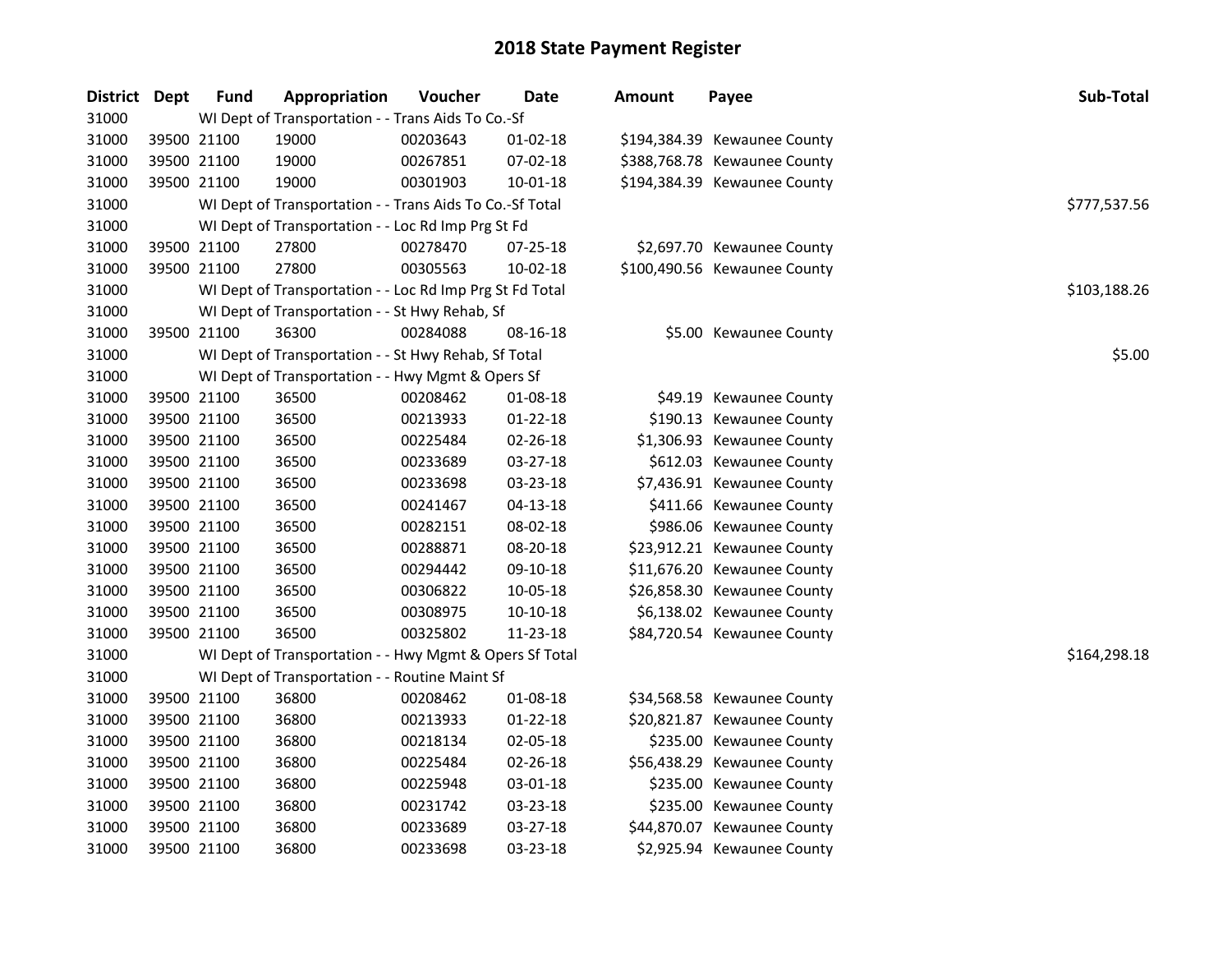| <b>District</b> | Dept        | <b>Fund</b> | Appropriation                                                      | Voucher  | <b>Date</b>    | <b>Amount</b> | Payee                                                                                                         | Sub-Total    |
|-----------------|-------------|-------------|--------------------------------------------------------------------|----------|----------------|---------------|---------------------------------------------------------------------------------------------------------------|--------------|
| 31000           | 39500 21100 |             | 36800                                                              | 00241467 | 04-13-18       |               | \$49,058.05 Kewaunee County                                                                                   |              |
| 31000           | 39500 21100 |             | 36800                                                              | 00241588 | 04-18-18       |               | \$235.00 Kewaunee County                                                                                      |              |
| 31000           | 39500 21100 |             | 36800                                                              | 00251059 | 05-09-18       |               | \$11,229.98 Kewaunee County                                                                                   |              |
| 31000           | 39500 21100 |             | 36800                                                              | 00251861 | 05-10-18       |               | \$23,132.37 Kewaunee County                                                                                   |              |
| 31000           | 39500 21100 |             | 36800                                                              | 00255439 | 05-25-18       |               | \$235.00 Kewaunee County                                                                                      |              |
| 31000           | 39500 21100 |             | 36800                                                              | 00255997 | 05-23-18       |               | \$60,897.25 Kewaunee County                                                                                   |              |
| 31000           | 39500 21100 |             | 36800                                                              | 00264622 | 06-28-18       |               | \$235.00 Kewaunee County                                                                                      |              |
| 31000           | 39500 21100 |             | 36800                                                              | 00275901 | 07-27-18       |               | \$235.00 Kewaunee County                                                                                      |              |
| 31000           | 39500 21100 |             | 36800                                                              | 00279575 | 07-27-18       |               | \$25,412.02 Kewaunee County                                                                                   |              |
| 31000           | 39500 21100 |             | 36800                                                              | 00279576 | 07-27-18       |               | \$37,447.99 Kewaunee County                                                                                   |              |
| 31000           | 39500 21100 |             | 36800                                                              | 00282151 | 08-02-18       |               | \$57,105.25 Kewaunee County                                                                                   |              |
| 31000           | 39500 21100 |             | 36800                                                              | 00288871 | 08-20-18       |               | \$14,065.86 Kewaunee County                                                                                   |              |
| 31000           | 39500 21100 |             | 36800                                                              | 00290763 | 08-27-18       |               | \$235.00 Kewaunee County                                                                                      |              |
| 31000           | 39500 21100 |             | 36800                                                              | 00293911 | 09-10-18       |               | \$332.48 Kewaunee County                                                                                      |              |
| 31000           | 39500 21100 |             | 36800                                                              | 00293913 | 09-10-18       |               | \$482.81 Kewaunee County                                                                                      |              |
| 31000           | 39500 21100 |             | 36800                                                              | 00294442 | 09-10-18       |               | \$88,784.29 Kewaunee County                                                                                   |              |
| 31000           | 39500 21100 |             | 36800                                                              | 00299728 | $10 - 16 - 18$ |               | \$235.00 Kewaunee County                                                                                      |              |
| 31000           | 39500 21100 |             | 36800                                                              | 00306822 | 10-05-18       |               | \$29,951.95 Kewaunee County                                                                                   |              |
| 31000           | 39500 21100 |             | 36800                                                              | 00308975 | $10-10-18$     |               | \$97,060.97 Kewaunee County                                                                                   |              |
| 31000           | 39500 21100 |             | 36800                                                              | 00317496 | 10-31-18       |               | \$235.00 Kewaunee County                                                                                      |              |
| 31000           | 39500 21100 |             | 36800                                                              | 00325686 | 11-23-18       |               | \$235.00 Kewaunee County                                                                                      |              |
| 31000           | 39500 21100 |             | 36800                                                              | 00325802 | 11-23-18       |               | \$33,733.97 Kewaunee County                                                                                   |              |
| 31000           | 39500 21100 |             | 36800                                                              | 00334441 | 12-28-18       |               | \$235.00 Kewaunee County                                                                                      |              |
| 31000           |             |             | WI Dept of Transportation - - Routine Maint Sf Total               |          |                |               |                                                                                                               | \$691,139.99 |
| 31000           |             |             | WI Dept of Transportation - - Routine Maint Ff                     |          |                |               |                                                                                                               |              |
| 31000           | 39500 21100 |             | 38000                                                              | 00208462 | 01-08-18       |               | \$3,817.38 Kewaunee County                                                                                    |              |
| 31000           |             |             | WI Dept of Transportation - - Routine Maint Ff Total               |          |                |               |                                                                                                               | \$3,817.38   |
| 31000           |             |             | Department of Corrections - - Services For Drunken Driving O       |          |                |               |                                                                                                               |              |
| 31000           | 41000 10000 |             | 10300                                                              | 00178904 | 01-02-18       |               | \$275.00 Kewaunee County                                                                                      |              |
| 31000           | 41000 10000 |             | 10300                                                              | 00218762 | 06-29-18       |               | \$275.00 Kewaunee County                                                                                      |              |
| 31000           |             |             | Department of Corrections - - Services For Drunken Driving O Total |          |                |               |                                                                                                               | \$550.00     |
| 31000           |             |             |                                                                    |          |                |               | Department of Corrections - - Reimbursing Counties For Probation, Extended Supervision And Parole Holds       |              |
| 31000           | 41000 10000 |             | 11600                                                              | 00246062 | 11-02-18       |               | \$11,866.80 Kewaunee County                                                                                   |              |
| 31000           |             |             |                                                                    |          |                |               | Department of Corrections - - Reimbursing Counties For Probation, Extended Supervision And Parole Holds Total | \$11,866.80  |
| 31000           |             |             | Department of Corrections - - Probation, Parole And Extended       |          |                |               |                                                                                                               |              |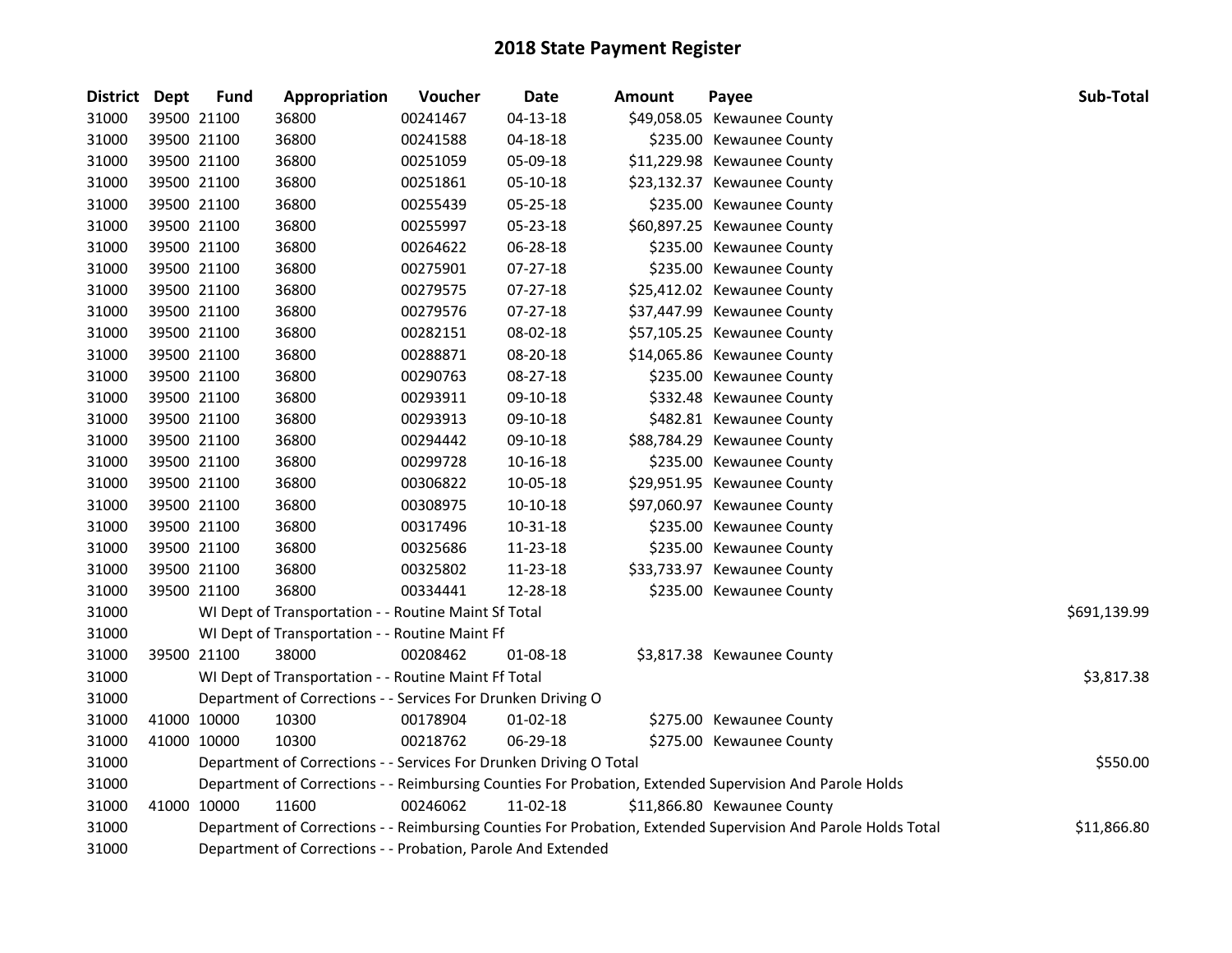| District Dept |             | <b>Fund</b> | Appropriation                                                          | Voucher  | <b>Date</b>    | <b>Amount</b> | Payee                        | Sub-Total    |
|---------------|-------------|-------------|------------------------------------------------------------------------|----------|----------------|---------------|------------------------------|--------------|
| 31000         | 41000 10000 |             | 18700                                                                  | 00246062 | 11-02-18       |               | \$893.20 Kewaunee County     |              |
| 31000         |             |             | Department of Corrections - - Probation, Parole And Extended Total     |          |                |               |                              | \$893.20     |
| 31000         |             |             | Department of Health Services - - State/Federal Aids                   |          |                |               |                              |              |
| 31000         |             | 43500 10000 | 00000                                                                  | 90808    | 01-02-18       |               | \$22,188.00 Kewaunee County  |              |
| 31000         | 43500 10000 |             | 00000                                                                  | 90809    | 02-01-18       |               | \$16,757.00 Kewaunee County  |              |
| 31000         | 43500 10000 |             | 00000                                                                  | 90810    | 03-01-18       |               | \$302,458.00 Kewaunee County |              |
| 31000         | 43500 10000 |             | 00000                                                                  | 90812    | 04-02-18       |               | \$10,970.00 Kewaunee County  |              |
| 31000         | 43500 10000 |             | 00000                                                                  | 90813    | 05-01-18       |               | \$126,961.00 Kewaunee County |              |
| 31000         | 43500 10000 |             | 00000                                                                  | 90814    | 06-01-18       |               | \$16,351.00 Kewaunee County  |              |
| 31000         | 43500 10000 |             | 00000                                                                  | 90815    | $06-12-18$     |               | \$30,448.00 Kewaunee County  |              |
| 31000         | 43500 10000 |             | 00000                                                                  | 90900    | 07-02-18       |               | \$14,096.00 Kewaunee County  |              |
| 31000         | 43500 10000 |             | 00000                                                                  | 90901    | 08-01-18       |               | \$6,135.00 Kewaunee County   |              |
| 31000         | 43500 10000 |             | 00000                                                                  | 90902    | 09-04-18       |               | \$8,676.00 Kewaunee County   |              |
| 31000         | 43500 10000 |             | 00000                                                                  | 90903    | $10 - 01 - 18$ |               | \$13,172.00 Kewaunee County  |              |
| 31000         | 43500 10000 |             | 00000                                                                  | 90904    | 11-01-18       |               | \$4,660.00 Kewaunee County   |              |
| 31000         |             | 43500 10000 | 00000                                                                  | 90905    | 12-03-18       |               | \$14,653.00 Kewaunee County  |              |
| 31000         |             |             | Department of Health Services - - State/Federal Aids Total             |          |                |               |                              | \$587,525.00 |
| 31000         |             |             | Department of Health Services - - General Program Operations           |          |                |               |                              |              |
| 31000         |             | 43500 10000 | 10100                                                                  | 00248455 | 11-29-18       |               | \$75.00 Kewaunee County      |              |
| 31000         |             |             | Department of Health Services - - General Program Operations Total     |          |                |               |                              | \$75.00      |
| 31000         |             |             | Department of Health Services - - General Program Operations           |          |                |               |                              |              |
| 31000         | 43500 10000 |             | 40100                                                                  | 00210343 | 06-07-18       |               | \$1.50 Kewaunee County       |              |
| 31000         | 43500 10000 |             | 40100                                                                  | 00228703 | 08-29-18       |               | \$1.50 Kewaunee County       |              |
| 31000         | 43500 10000 |             | 40100                                                                  | 00231868 | 09-12-18       |               | \$1.50 Kewaunee County       |              |
| 31000         | 43500 10000 |             | 40100                                                                  | 00233557 | 09-19-18       |               | \$15.00 Kewaunee County      |              |
| 31000         |             |             | Department of Health Services - - General Program Operations Total     |          |                |               |                              | \$19.50      |
| 31000         |             |             | Department of Health Services - - Medical Assistance State Admin       |          |                |               |                              |              |
| 31000         | 43500 10000 |             | 44000                                                                  | 00210343 | 06-07-18       |               | \$1.50 Kewaunee County       |              |
| 31000         | 43500 10000 |             | 44000                                                                  | 00228703 | 08-29-18       |               | \$1.50 Kewaunee County       |              |
| 31000         | 43500 10000 |             | 44000                                                                  | 00231868 | 09-12-18       |               | \$1.50 Kewaunee County       |              |
| 31000         |             | 43500 10000 | 44000                                                                  | 00233557 | 09-19-18       |               | \$15.00 Kewaunee County      |              |
| 31000         |             |             | Department of Health Services - - Medical Assistance State Admin Total |          |                |               |                              | \$19.50      |
| 31000         |             |             | Dept of Children and Families - - Fees For Administrative Servic       |          |                |               |                              |              |
| 31000         | 43700 10000 |             | 23100                                                                  | 00033796 | 01-19-18       |               | \$10.00 Kewaunee County      |              |
| 31000         | 43700 10000 |             | 23100                                                                  | 00038255 | $04 - 18 - 18$ |               | \$20.00 Kewaunee County      |              |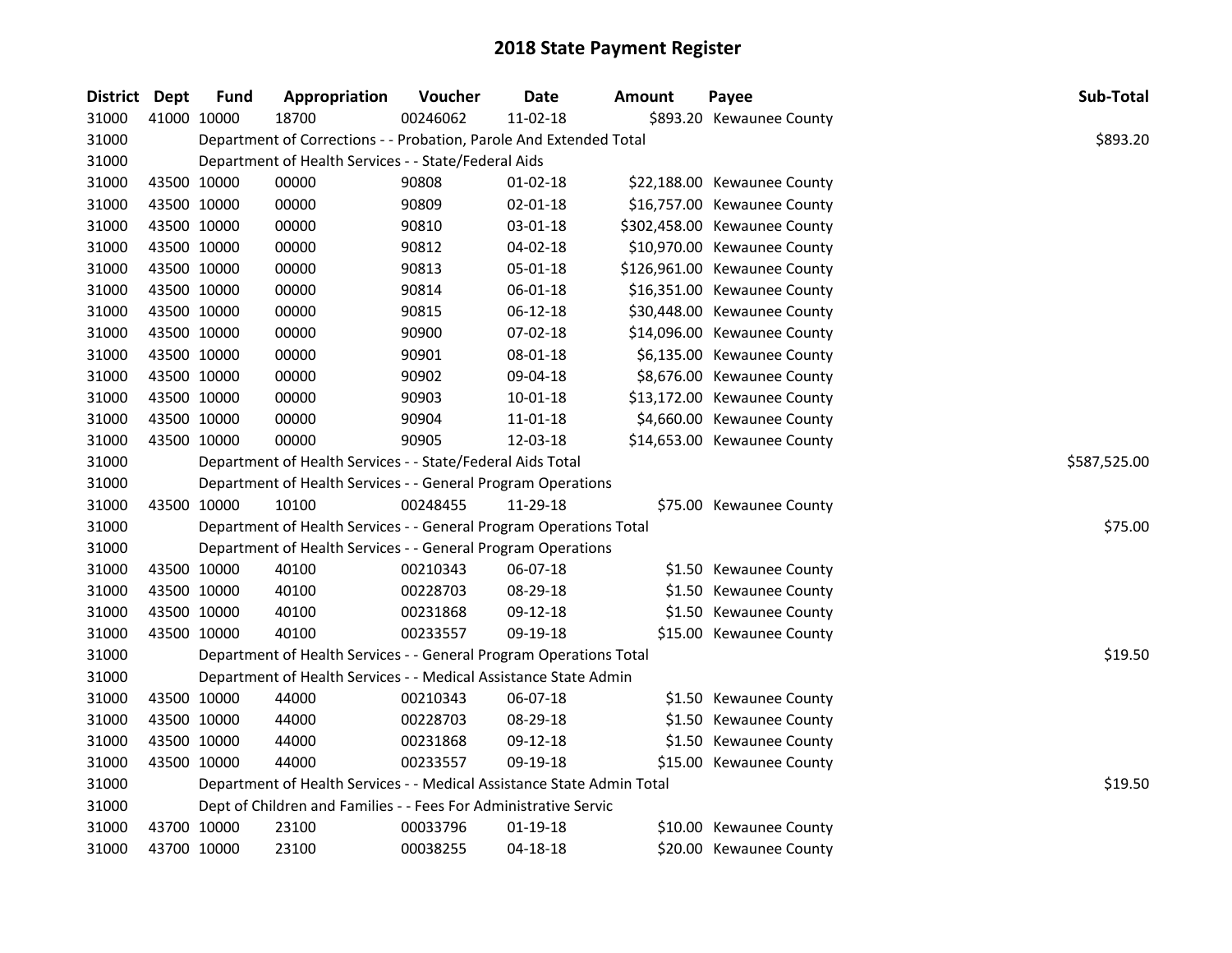| District Dept |             | <b>Fund</b> | Appropriation                                                          | Voucher  | <b>Date</b>    | <b>Amount</b> | Payee                        | Sub-Total    |
|---------------|-------------|-------------|------------------------------------------------------------------------|----------|----------------|---------------|------------------------------|--------------|
| 31000         | 43700 10000 |             | 23100                                                                  | 00042318 | 07-17-18       |               | \$15.00 Kewaunee County      |              |
| 31000         | 43700 10000 |             | 23100                                                                  | 00045784 | 10-18-18       |               | \$5.00 Kewaunee County       |              |
| 31000         |             |             | Dept of Children and Families - - Fees For Administrative Servic Total |          |                |               |                              | \$50.00      |
| 31000         |             |             | Dept of Children and Families - - General Aids                         |          |                |               |                              |              |
| 31000         | 43700 10000 |             | 99000                                                                  | 00033286 | 01-03-18       |               | \$9,113.00 Kewaunee County   |              |
| 31000         | 43700 10000 |             | 99000                                                                  | 00034112 | 01-30-18       |               | \$65,271.11 Kewaunee County  |              |
| 31000         | 43700 10000 |             | 99000                                                                  | 00034309 | 02-05-18       |               | \$3,550.00 Kewaunee County   |              |
| 31000         | 43700 10000 |             | 99000                                                                  | 00034853 | 02-20-18       |               | \$37.65 Kewaunee County      |              |
| 31000         | 43700 10000 |             | 99000                                                                  | 00035006 | 02-21-18       |               | \$50.83 Kewaunee County      |              |
| 31000         | 43700 10000 |             | 99000                                                                  | 00035109 | 02-21-18       |               | \$51.86 Kewaunee County      |              |
| 31000         | 43700 10000 |             | 99000                                                                  | 00035239 | $02 - 22 - 18$ |               | \$72.90 Kewaunee County      |              |
| 31000         | 43700 10000 |             | 99000                                                                  | 00035479 | 03-01-18       |               | \$2,387.78 Kewaunee County   |              |
| 31000         | 43700 10000 |             | 99000                                                                  | 00035642 | 03-05-18       |               | \$45,204.00 Kewaunee County  |              |
| 31000         | 43700 10000 |             | 99000                                                                  | 00035902 | 03-12-18       |               | \$12,456.00 Kewaunee County  |              |
| 31000         | 43700 10000 |             | 99000                                                                  | 00037083 | 04-03-18       |               | \$139.00 Kewaunee County     |              |
| 31000         | 43700 10000 |             | 99000                                                                  | 00037569 | 04-05-18       |               | \$105,718.00 Kewaunee County |              |
| 31000         | 43700 10000 |             | 99000                                                                  | 00038804 | 04-30-18       |               | \$70,184.19 Kewaunee County  |              |
| 31000         | 43700 10000 |             | 99000                                                                  | 00038870 | 04-30-18       |               | \$5,553.43 Kewaunee County   |              |
| 31000         | 43700 10000 |             | 99000                                                                  | 00039180 | 05-07-18       |               | \$12,513.15 Kewaunee County  |              |
| 31000         | 43700 10000 |             | 99000                                                                  | 00040600 | 06-05-18       |               | \$8,053.06 Kewaunee County   |              |
| 31000         | 43700 10000 |             | 99000                                                                  | 00041781 | 07-05-18       |               | \$18,323.88 Kewaunee County  |              |
| 31000         | 43700 10000 |             | 99000                                                                  | 00042795 | 07-30-18       |               | \$65,920.69 Kewaunee County  |              |
| 31000         | 43700 10000 |             | 99000                                                                  | 00043001 | 08-02-18       |               | \$1,186.00 Kewaunee County   |              |
| 31000         | 43700 10000 |             | 99000                                                                  | 00043091 | 08-06-18       |               | \$15,221.65 Kewaunee County  |              |
| 31000         | 43700 10000 |             | 99000                                                                  | 00043969 | 08-29-18       |               | \$262,596.00 Kewaunee County |              |
| 31000         | 43700 10000 |             | 99000                                                                  | 00044054 | 08-30-18       |               | \$8,816.00 Kewaunee County   |              |
| 31000         | 43700 10000 |             | 99000                                                                  | 00044130 | 09-04-18       |               | \$2,106.00 Kewaunee County   |              |
| 31000         | 43700 10000 |             | 99000                                                                  | 00044165 | 09-05-18       |               | \$25,007.91 Kewaunee County  |              |
| 31000         | 43700 10000 |             | 99000                                                                  | 00045373 | 10-05-18       |               | \$6,781.40 Kewaunee County   |              |
| 31000         | 43700 10000 |             | 99000                                                                  | 00046192 | 10-30-18       |               | \$62,254.95 Kewaunee County  |              |
| 31000         | 43700 10000 |             | 99000                                                                  | 00046506 | 11-05-18       |               | \$6,466.80 Kewaunee County   |              |
| 31000         | 43700 10000 |             | 99000                                                                  | 00047563 | 12-05-18       |               | \$5,181.60 Kewaunee County   |              |
| 31000         | 43700 10000 |             | 99000                                                                  | 00048169 | 12-27-18       |               | \$9,195.64 Kewaunee County   |              |
| 31000         |             |             | Dept of Children and Families - - General Aids Total                   |          |                |               |                              | \$829,414.48 |
| 31000         |             |             | Dept of Workforce Development - - Ui Admin Fed                         |          |                |               |                              |              |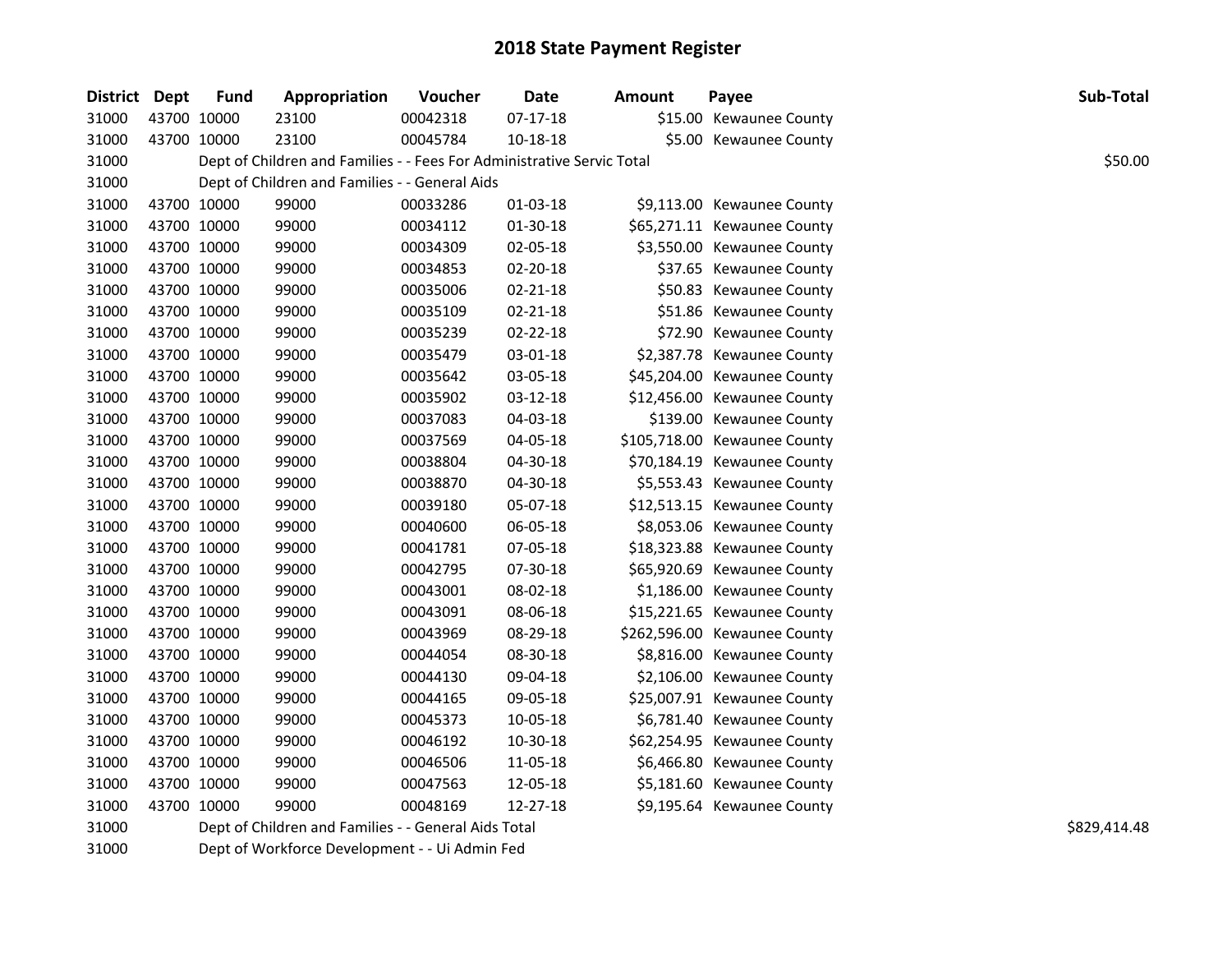| <b>District</b> | Dept        | <b>Fund</b> | Appropriation                                                   | Voucher  | <b>Date</b>    | Amount | Payee                    | Sub-Total  |
|-----------------|-------------|-------------|-----------------------------------------------------------------|----------|----------------|--------|--------------------------|------------|
| 31000           | 44500 10000 |             | 15100                                                           | 00142132 | 01-03-18       |        | \$10.00 Kewaunee County  |            |
| 31000           | 44500 10000 |             | 15100                                                           | 00146811 | $02 - 02 - 18$ |        | \$5.00 Kewaunee County   |            |
| 31000           | 44500 10000 |             | 15100                                                           | 00152398 | 03-02-18       |        | \$5.00 Kewaunee County   |            |
| 31000           | 44500 10000 |             | 15100                                                           | 00157708 | 04-03-18       |        | \$25.00 Kewaunee County  |            |
| 31000           | 44500 10000 |             | 15100                                                           | 00163027 | 05-02-18       |        | \$5.00 Kewaunee County   |            |
| 31000           | 44500 10000 |             | 15100                                                           | 00173106 | 07-03-18       |        | \$5.00 Kewaunee County   |            |
| 31000           | 44500 10000 |             | 15100                                                           | 00178352 | 08-02-18       |        | \$5.00 Kewaunee County   |            |
| 31000           | 44500 10000 |             | 15100                                                           | 00183410 | 09-05-18       |        | \$35.00 Kewaunee County  |            |
| 31000           | 44500 10000 |             | 15100                                                           | 00188555 | 10-02-18       |        | \$40.00 Kewaunee County  |            |
| 31000           | 44500 10000 |             | 15100                                                           | 00194619 | 11-02-18       |        | \$20.00 Kewaunee County  |            |
| 31000           | 44500 10000 |             | 15100                                                           | 00199600 | 12-04-18       |        | \$10.00 Kewaunee County  |            |
| 31000           |             |             | Dept of Workforce Development - - Ui Admin Fed Total            |          |                |        |                          | \$165.00   |
| 31000           |             |             | Dept of Workforce Development - - Title Ib Aids State Gpr       |          |                |        |                          |            |
| 31000           | 44500 10000 |             | 50900                                                           | 00147747 | 02-08-18       |        | \$6.39 Kewaunee County   |            |
| 31000           | 44500 10000 |             | 50900                                                           | 00152229 | 03-08-18       |        | \$57.51 Kewaunee County  |            |
| 31000           | 44500 10000 |             | 50900                                                           | 00156711 | 04-02-18       |        | \$57.51 Kewaunee County  |            |
| 31000           | 44500 10000 |             | 50900                                                           | 00160892 | 05-04-18       |        | \$46.66 Kewaunee County  |            |
| 31000           | 44500 10000 |             | 50900                                                           | 00160893 | 05-07-18       |        | \$33.91 Kewaunee County  |            |
| 31000           | 44500 10000 |             | 50900                                                           | 00165834 | 05-31-18       |        | \$40.54 Kewaunee County  |            |
| 31000           | 44500 10000 |             | 50900                                                           | 00180688 | 08-23-18       |        | \$20.45 Kewaunee County  |            |
| 31000           | 44500 10000 |             | 50900                                                           | 00182923 | 09-05-18       |        | \$30.67 Kewaunee County  |            |
| 31000           | 44500 10000 |             | 50900                                                           | 00182924 | 09-06-18       |        | \$119.31 Kewaunee County |            |
| 31000           | 44500 10000 |             | 50900                                                           | 00182925 | 09-06-18       |        | \$26.92 Kewaunee County  |            |
| 31000           | 44500 10000 |             | 50900                                                           | 00183294 | 09-04-18       |        | \$26.92 Kewaunee County  |            |
| 31000           | 44500 10000 |             | 50900                                                           | 00190675 | 10-17-18       |        | \$188.91 Kewaunee County |            |
| 31000           | 44500 10000 |             | 50900                                                           | 00194740 | 11-07-18       |        | \$122.69 Kewaunee County |            |
| 31000           | 44500 10000 |             | 50900                                                           | 00194741 | 11-08-18       |        | \$25.56 Kewaunee County  |            |
| 31000           | 44500 10000 |             | 50900                                                           | 00194742 | 11-08-18       |        | \$178.97 Kewaunee County |            |
| 31000           | 44500 10000 |             | 50900                                                           | 00199163 | 12-10-18       |        | \$36.21 Kewaunee County  |            |
| 31000           | 44500 10000 |             | 50900                                                           | 00199164 | 12-10-18       |        | \$212.35 Kewaunee County |            |
| 31000           | 44500 10000 |             | 50900                                                           | 00201401 | 12-26-18       |        | \$40.90 Kewaunee County  |            |
| 31000           |             |             | Dept of Workforce Development - - Title Ib Aids State Gpr Total |          |                |        |                          | \$1,272.38 |
| 31000           |             |             | Dept of Workforce Development - - Title Ib Aids Federal Prf     |          |                |        |                          |            |
| 31000           | 44500 10000 |             | 54400                                                           | 00147747 | 02-08-18       |        | \$23.61 Kewaunee County  |            |
| 31000           | 44500 10000 |             | 54400                                                           | 00152229 | 03-08-18       |        | \$212.49 Kewaunee County |            |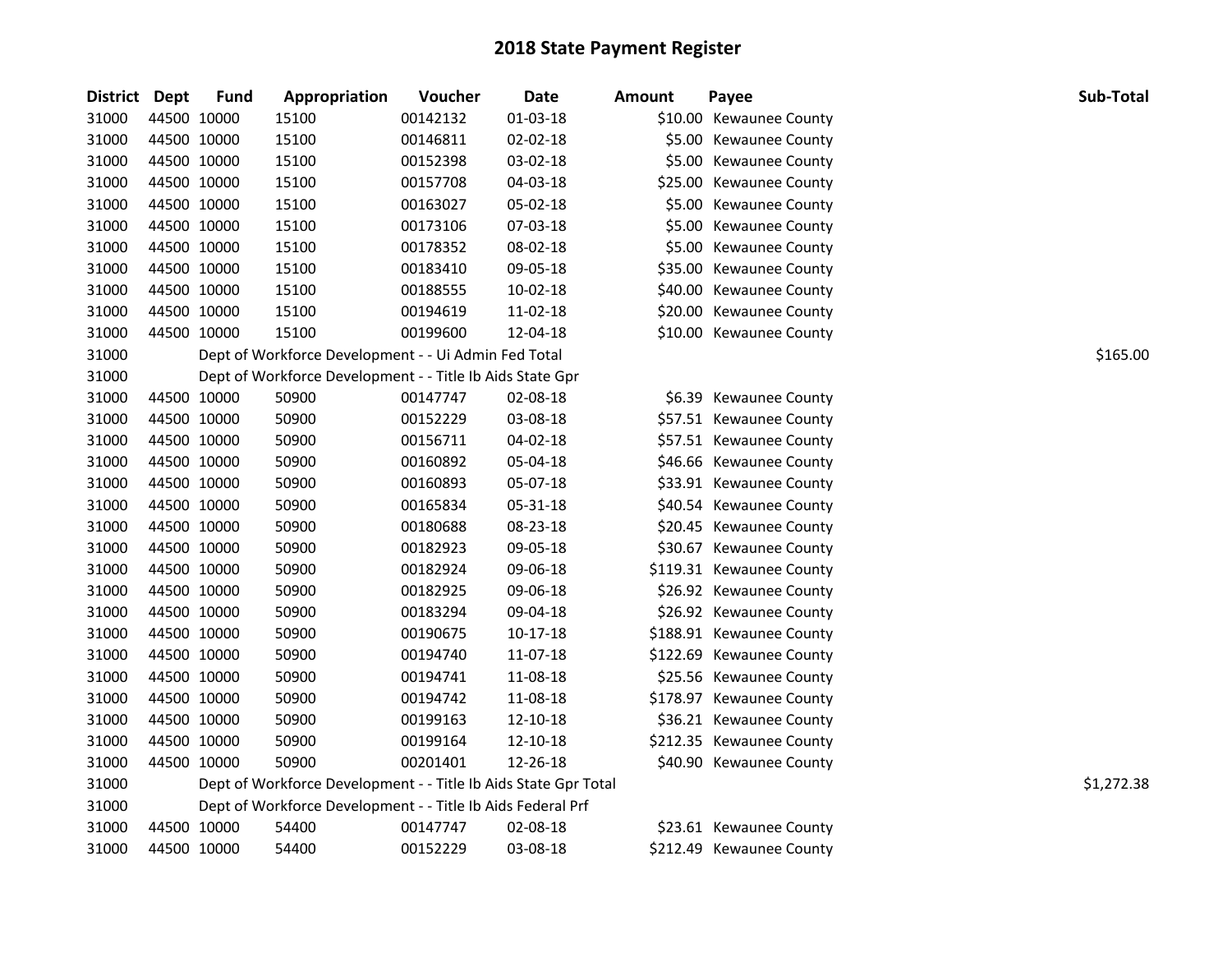| <b>District</b> | Dept        | <b>Fund</b> | Appropriation                                                         | Voucher    | <b>Date</b> | <b>Amount</b> | Payee                      | Sub-Total  |
|-----------------|-------------|-------------|-----------------------------------------------------------------------|------------|-------------|---------------|----------------------------|------------|
| 31000           | 44500 10000 |             | 54400                                                                 | 00156711   | 04-02-18    |               | \$212.49 Kewaunee County   |            |
| 31000           | 44500 10000 |             | 54400                                                                 | 00160892   | 05-04-18    |               | \$172.38 Kewaunee County   |            |
| 31000           | 44500 10000 |             | 54400                                                                 | 00160893   | 05-07-18    |               | \$125.27 Kewaunee County   |            |
| 31000           | 44500 10000 |             | 54400                                                                 | 00165834   | 05-31-18    |               | \$149.80 Kewaunee County   |            |
| 31000           | 44500 10000 |             | 54400                                                                 | 00180688   | 08-23-18    |               | \$75.55 Kewaunee County    |            |
| 31000           | 44500 10000 |             | 54400                                                                 | 00182923   | 09-05-18    |               | \$113.33 Kewaunee County   |            |
| 31000           | 44500 10000 |             | 54400                                                                 | 00182924   | 09-06-18    |               | \$440.85 Kewaunee County   |            |
| 31000           | 44500 10000 |             | 54400                                                                 | 00182925   | 09-06-18    |               | \$99.48 Kewaunee County    |            |
| 31000           | 44500 10000 |             | 54400                                                                 | 00183294   | 09-04-18    |               | \$99.48 Kewaunee County    |            |
| 31000           | 44500 10000 |             | 54400                                                                 | 00190675   | $10-17-18$  |               | \$698.01 Kewaunee County   |            |
| 31000           | 44500 10000 |             | 54400                                                                 | 00194740   | 11-07-18    |               | \$453.31 Kewaunee County   |            |
| 31000           | 44500 10000 |             | 54400                                                                 | 00194741   | 11-08-18    |               | \$94.44 Kewaunee County    |            |
| 31000           | 44500 10000 |             | 54400                                                                 | 00194742   | 11-08-18    |               | \$661.27 Kewaunee County   |            |
| 31000           | 44500 10000 |             | 54400                                                                 | 00199163   | 12-10-18    |               | \$133.79 Kewaunee County   |            |
| 31000           | 44500 10000 |             | 54400                                                                 | 00199164   | 12-10-18    |               | \$784.61 Kewaunee County   |            |
| 31000           | 44500 10000 |             | 54400                                                                 | 00201401   | 12-26-18    |               | \$151.10 Kewaunee County   |            |
| 31000           |             |             | Dept of Workforce Development - - Title Ib Aids Federal Prf Total     | \$4,701.26 |             |               |                            |            |
| 31000           |             |             | Dept of Workforce Development - - Wc Ops Uninsured Emplyr Admin       |            |             |               |                            |            |
| 31000           | 44500 22700 |             | 17700                                                                 | 00149637   | 02-20-18    |               | \$10.00 Kewaunee County    |            |
| 31000           | 44500 22700 |             | 17700                                                                 | 00149638   | 02-20-18    |               | \$20.00 Kewaunee County    |            |
| 31000           | 44500 22700 |             | 17700                                                                 | 00195059   | 11-07-18    |               | \$10.00 Kewaunee County    |            |
| 31000           | 44500 22700 |             | 17700                                                                 | 00195308   | 11-07-18    |               | \$10.00 Kewaunee County    |            |
| 31000           |             |             | Dept of Workforce Development - - Wc Ops Uninsured Emplyr Admin Total |            |             |               |                            | \$50.00    |
| 31000           |             |             | Department of Justice - - Crime Laboratories, Dna                     |            |             |               |                            |            |
| 31000           | 45500 10000 |             | 22100                                                                 | 00048989   | 07-19-18    |               | \$810.00 Kewaunee County   |            |
| 31000           |             |             | Department of Justice - - Crime Laboratories, Dna Total               |            |             |               |                            | \$810.00   |
| 31000           |             |             | Department of Justice - - Law Enforcement Train, Local                |            |             |               |                            |            |
| 31000           | 45500 10000 |             | 23100                                                                 | 00053321   | 10-18-18    |               | \$4,640.00 Kewaunee County |            |
| 31000           |             |             | Department of Justice - - Law Enforcement Train, Local Total          |            |             |               |                            | \$4,640.00 |
| 31000           |             |             | Department of Justice - - Federal Aid, Local Assistance               |            |             |               |                            |            |
| 31000           | 45500 10000 |             | 25100                                                                 | 00040526   | 01-18-18    |               | \$173.84 Kewaunee County   |            |
| 31000           | 45500 10000 |             | 25100                                                                 | 00042803   | 03-01-18    |               | \$90.66 Kewaunee County    |            |
| 31000           | 45500 10000 |             | 25100                                                                 | 00052139   | 09-25-18    |               | \$1,677.72 Kewaunee County |            |
| 31000           | 45500 10000 |             | 25100                                                                 | 00056064   | 11-30-18    |               | \$282.87 Kewaunee County   |            |
| 31000           |             |             | Department of Justice - - Federal Aid, Local Assistance Total         |            |             |               |                            | \$2,225.09 |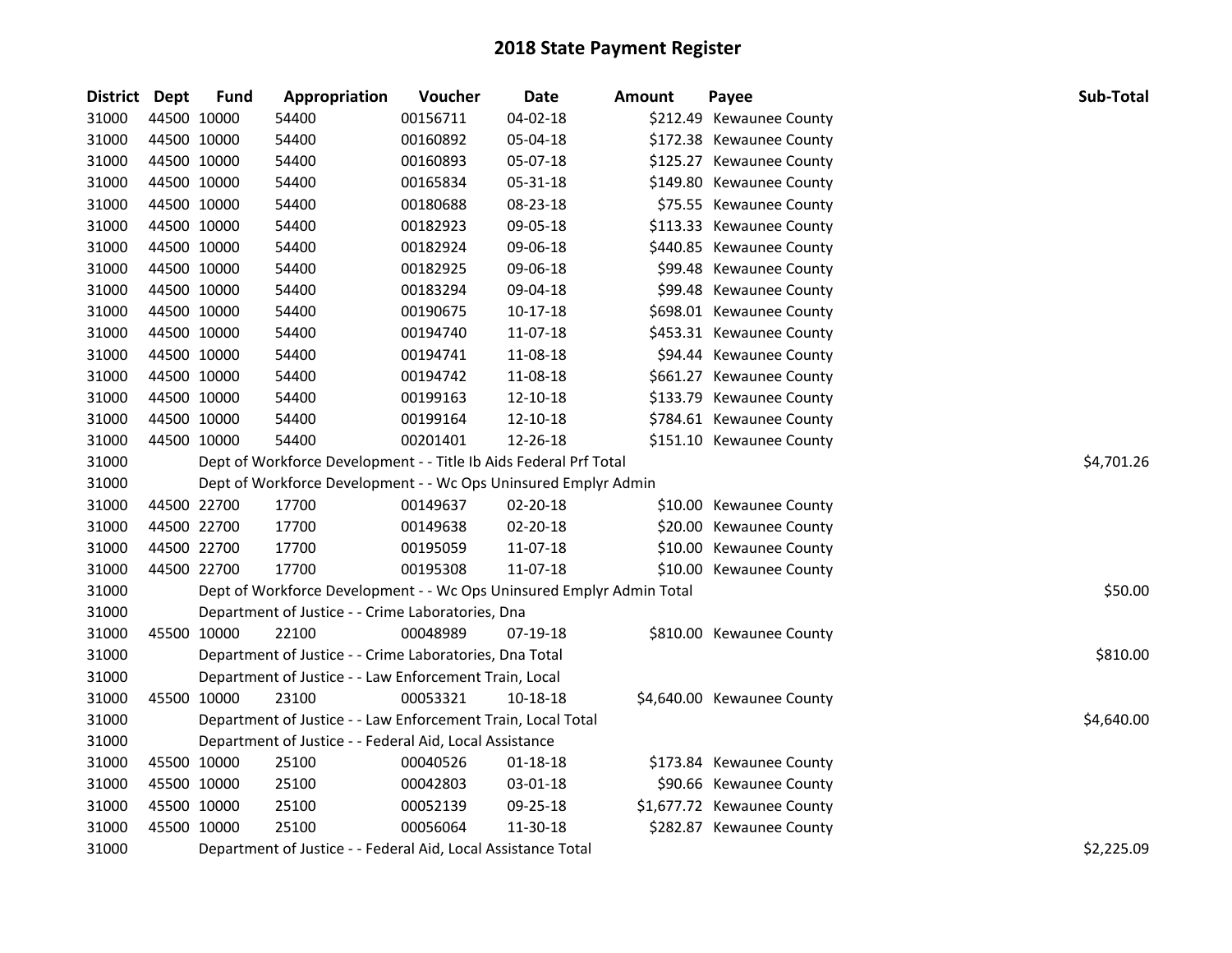| District Dept |             | <b>Fund</b> | Appropriation                                                           | Voucher  | Date           | Amount | Payee                       | Sub-Total   |
|---------------|-------------|-------------|-------------------------------------------------------------------------|----------|----------------|--------|-----------------------------|-------------|
| 31000         |             |             | Department of Justice - - Crime Victim Witness Assist                   |          |                |        |                             |             |
| 31000         | 45500 10000 |             | 53200                                                                   | 00043052 | 03-06-18       |        | \$13,844.56 Kewaunee County |             |
| 31000         | 45500 10000 |             | 53200                                                                   | 00049111 | 07-19-18       |        | \$12,931.08 Kewaunee County |             |
| 31000         |             |             | Department of Justice - - Crime Victim Witness Assist Total             |          |                |        |                             | \$26,775.64 |
| 31000         |             |             | Department of Military Affairs - - Emergency Response Equipment         |          |                |        |                             |             |
| 31000         | 46500 10000 |             | 30800                                                                   | 00039033 | $02 - 13 - 18$ |        | \$213.07 Kewaunee County    |             |
| 31000         | 46500 10000 |             | 30800                                                                   | 00053172 | 12-17-18       |        | \$7,448.88 Kewaunee County  |             |
| 31000         |             |             | Department of Military Affairs - - Emergency Response Equipment Total   |          |                |        |                             | \$7,661.95  |
| 31000         |             |             | Department of Military Affairs - - Local Emer Planning Grants           |          |                |        |                             |             |
| 31000         | 46500 10000 |             | 33700                                                                   | 00045717 | 07-02-18       |        | \$5,497.55 Kewaunee County  |             |
| 31000         |             |             | Department of Military Affairs - - Local Emer Planning Grants Total     |          |                |        |                             | \$5,497.55  |
| 31000         |             |             | Department of Military Affairs - - Federal Aid, Local Assistance        |          |                |        |                             |             |
| 31000         | 46500 10000 |             | 34200                                                                   | 00038081 | 01-30-18       |        | \$12,935.70 Kewaunee County |             |
| 31000         | 46500 10000 |             | 34200                                                                   | 00046375 | 07-13-18       |        | \$8,760.74 Kewaunee County  |             |
| 31000         | 46500 10000 |             | 34200                                                                   | 00048192 | 08-29-18       |        | \$12,917.09 Kewaunee County |             |
| 31000         |             |             | Department of Military Affairs - - Federal Aid, Local Assistance Total  |          |                |        |                             | \$34,613.53 |
| 31000         |             |             | Department of Military Affairs - - St Emerg Response Bd Grant Pif       |          |                |        |                             |             |
| 31000         | 46500 27200 |             | 36400                                                                   | 00038197 | 01-30-18       |        | \$5,301.28 Kewaunee County  |             |
| 31000         |             |             | Department of Military Affairs - - St Emerg Response Bd Grant Pif Total |          |                |        |                             | \$5,301.28  |
| 31000         |             |             | Department of Veterans Affairs - - Grants To Counties                   |          |                |        |                             |             |
| 31000         | 48500 15200 |             | 12700                                                                   | 00043039 | $02 - 16 - 18$ |        | \$1,000.00 Kewaunee County  |             |
| 31000         |             |             | Department of Veterans Affairs - - Grants To Counties Total             |          |                |        |                             | \$1,000.00  |
| 31000         |             |             | Department of Veterans Affairs - - County Grants                        |          |                |        |                             |             |
| 31000         | 48500 58200 |             | 26700                                                                   | 00043039 | 02-16-18       |        | \$4,500.00 Kewaunee County  |             |
| 31000         |             |             | Department of Veterans Affairs - - County Grants Total                  |          |                |        |                             | \$4,500.00  |
| 31000         |             |             | Department of Veterans Affairs - - County Grants                        |          |                |        |                             |             |
| 31000         | 48500 58300 |             | 37000                                                                   | 00043039 | 02-16-18       |        | \$4,500.00 Kewaunee County  |             |
| 31000         |             |             | Department of Veterans Affairs - - County Grants Total                  |          |                |        |                             | \$4,500.00  |
| 31000         |             |             | Department of Administration - - Federal Aid, Local Assistance          |          |                |        |                             |             |
| 31000         | 50500 10000 |             | 15500                                                                   | 00071353 | 01-29-18       |        | \$4,685.51 Kewaunee County  |             |
| 31000         | 50500 10000 |             | 15500                                                                   | 00073921 | 02-28-18       |        | \$3,430.49 Kewaunee County  |             |
| 31000         | 50500 10000 |             | 15500                                                                   | 00079080 | 04-30-18       |        | \$4,567.55 Kewaunee County  |             |
| 31000         | 50500 10000 |             | 15500                                                                   | 00080180 | 05-14-18       |        | \$6,994.11 Kewaunee County  |             |
| 31000         | 50500 10000 |             | 15500                                                                   | 00082694 | 06-14-18       |        | \$590.91 Kewaunee County    |             |
| 31000         | 50500 10000 |             | 15500                                                                   | 00083943 | 06-28-18       |        | \$534.54 Kewaunee County    |             |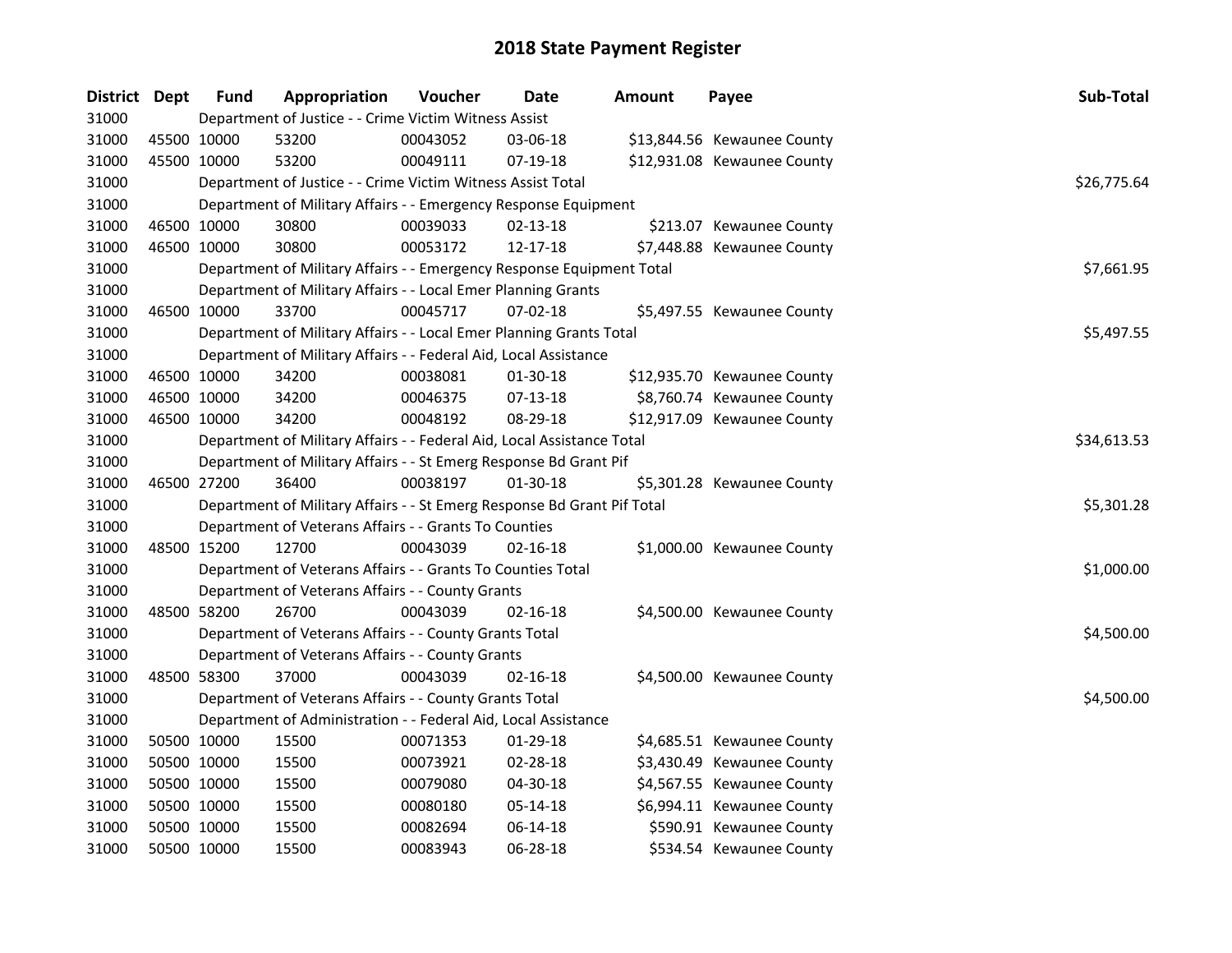| District Dept |             | <b>Fund</b> | Appropriation                                                         | Voucher  | Date       | Amount | Payee                       | Sub-Total    |
|---------------|-------------|-------------|-----------------------------------------------------------------------|----------|------------|--------|-----------------------------|--------------|
| 31000         | 50500 10000 |             | 15500                                                                 | 00085808 | 07-30-18   |        | \$391.24 Kewaunee County    |              |
| 31000         | 50500 10000 |             | 15500                                                                 | 00092873 | 11-28-18   |        | \$4,074.76 Kewaunee County  |              |
| 31000         | 50500 10000 |             | 15500                                                                 | 00094447 | 12-28-18   |        | \$6,471.53 Kewaunee County  |              |
| 31000         |             |             | Department of Administration - - Federal Aid, Local Assistance Total  |          |            |        |                             | \$31,740.64  |
| 31000         |             |             | Department of Administration - - Low-Income Assistance Grants         |          |            |        |                             |              |
| 31000         | 50500 23500 |             | 37100                                                                 | 00071353 | $01-29-18$ |        | \$4,176.55 Kewaunee County  |              |
| 31000         | 50500 23500 |             | 37100                                                                 | 00073921 | 02-28-18   |        | \$3,057.84 Kewaunee County  |              |
| 31000         | 50500 23500 |             | 37100                                                                 | 00079080 | 04-30-18   |        | \$2,143.16 Kewaunee County  |              |
| 31000         | 50500 23500 |             | 37100                                                                 | 00080180 | 05-14-18   |        | \$760.73 Kewaunee County    |              |
| 31000         | 50500 23500 |             | 37100                                                                 | 00082694 | 06-14-18   |        | \$232.50 Kewaunee County    |              |
| 31000         | 50500 23500 |             | 37100                                                                 | 00083943 | 06-28-18   |        | \$520.24 Kewaunee County    |              |
| 31000         | 50500 23500 |             | 37100                                                                 | 00085808 | 07-30-18   |        | \$479.24 Kewaunee County    |              |
| 31000         | 50500 23500 |             | 37100                                                                 | 00087418 | 08-28-18   |        | \$581.15 Kewaunee County    |              |
| 31000         | 50500 23500 |             | 37100                                                                 | 00089318 | 09-28-18   |        | \$59.43 Kewaunee County     |              |
| 31000         | 50500 23500 |             | 37100                                                                 | 00092873 | 11-28-18   |        | \$3,113.93 Kewaunee County  |              |
| 31000         | 50500 23500 |             | 37100                                                                 | 00094447 | 12-28-18   |        | \$1,363.94 Kewaunee County  |              |
| 31000         |             |             | Department of Administration - - Low-Income Assistance Grants Total   |          |            |        |                             | \$16,488.71  |
| 31000         |             |             | Department of Administration - - Land                                 |          |            |        |                             |              |
| 31000         | 50500 26900 |             | 16600                                                                 | 00077907 | 04-20-18   |        | \$25,000.00 Kewaunee County |              |
| 31000         |             |             | Department of Administration - - Land Total                           |          |            |        |                             | \$25,000.00  |
| 31000         |             |             | Department of Administration - - Land Information Program; Loca       |          |            |        |                             |              |
| 31000         |             | 50500 26900 | 17300                                                                 | 00072921 | 02-22-18   |        | \$1,000.00 Kewaunee County  |              |
| 31000         | 50500 26900 |             | 17300                                                                 | 00075517 | 03-20-18   |        | \$70,360.00 Kewaunee County |              |
| 31000         | 50500 26900 |             | 17300                                                                 | 00076926 | 04-06-18   |        | \$25,000.00 Kewaunee County |              |
| 31000         | 50500 26900 |             | 17300                                                                 | 00093930 | 12-19-18   |        | \$25,000.00 Kewaunee County |              |
| 31000         |             |             | Department of Administration - - Land Information Program; Loca Total |          |            |        |                             | \$121,360.00 |
| 31000         |             |             | Public Defender Board - - Transcript, Discovery And Int               |          |            |        |                             |              |
| 31000         | 55000 10000 |             | 10600                                                                 | 00127083 | 02-05-18   |        | \$448.92 Kewaunee County    |              |
| 31000         | 55000 10000 |             | 10600                                                                 | 00143562 | 05-23-18   |        | \$745.99 Kewaunee County    |              |
| 31000         | 55000 10000 |             | 10600                                                                 | 00151462 | 07-17-18   |        | \$279.77 Kewaunee County    |              |
| 31000         | 55000 10000 |             | 10600                                                                 | 00167452 | 11-07-18   |        | \$557.52 Kewaunee County    |              |
| 31000         | 55000 10000 |             | 10600                                                                 | 00171560 | 12-06-18   |        | \$372.00 Kewaunee County    |              |
| 31000         |             |             | Public Defender Board - - Transcript, Discovery And Int Total         |          |            |        |                             | \$2,404.20   |
| 31000         |             |             | Department of Revenue - - General Program Operations                  |          |            |        |                             |              |
| 31000         |             | 56600 10000 | 10100                                                                 | 00084775 | 02-21-18   |        | \$170.00 Kewaunee County    |              |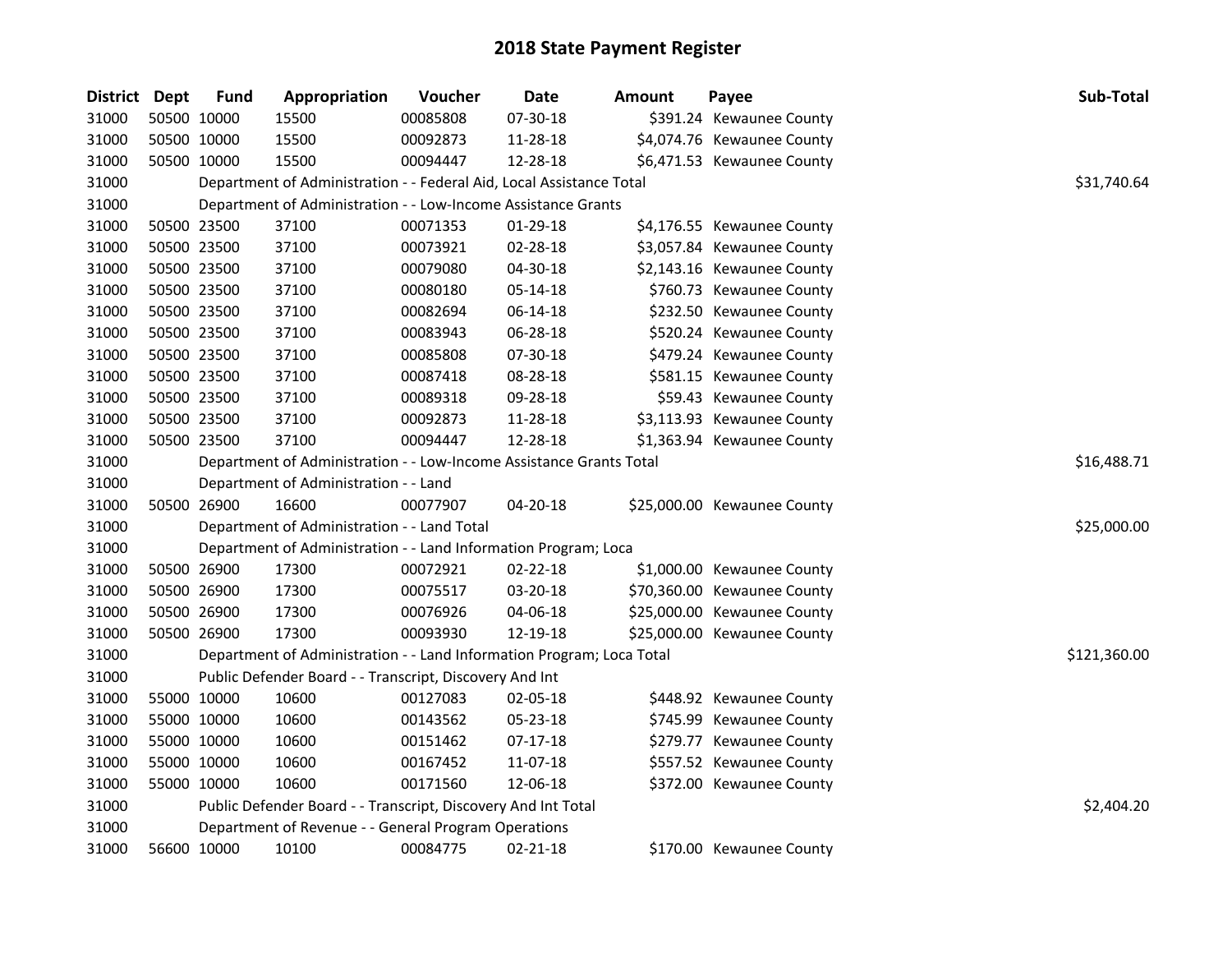| District    | Dept        | <b>Fund</b>    | Appropriation                                                         | Voucher  | Date           | <b>Amount</b> | Payee                          | Sub-Total      |
|-------------|-------------|----------------|-----------------------------------------------------------------------|----------|----------------|---------------|--------------------------------|----------------|
| 31000       | 56600 10000 |                | 10100                                                                 | 00096605 | 05-03-18       |               | \$210.50 Kewaunee County       |                |
| 31000       | 56600 10000 |                | 10100                                                                 | 00108075 | 08-29-18       |               | \$220.00 Kewaunee County       |                |
| 31000       | 56600 10000 |                | 10100                                                                 | 00114787 | 11-29-18       |               | \$210.50 Kewaunee County       |                |
| 31000       |             |                | Department of Revenue - - General Program Operations Total            |          |                |               |                                | \$811.00       |
| 31000       |             |                | Circuit Courts - - Circuit Court Costs                                |          |                |               |                                |                |
| 31000       |             | 62500 10000    | 10500                                                                 | 00000496 | 01-09-18       |               | \$26,137.00 Kewaunee County    |                |
| 31000       | 62500 10000 |                | 10500                                                                 | 00000724 | 04-06-18       |               | \$209.54 Kewaunee County       |                |
| 31000       | 62500 10000 |                | 10500                                                                 | 00000883 | 07-31-18       |               | \$686.80 Kewaunee County       |                |
| 31000       |             | 62500 10000    | 10500                                                                 | 00000970 | 08-24-18       |               | \$41,684.74 Kewaunee County    |                |
| 31000       | 62500 10000 |                | 10500                                                                 | 00001045 | 09-07-18       |               | \$968.04 Kewaunee County       |                |
| 31000       |             |                | Circuit Courts - - Circuit Court Costs Total                          |          |                |               |                                | \$69,686.12    |
| 31000       |             |                | Shared Revenue and Tax Relief - - County And Municipal Aid            |          |                |               |                                |                |
| 31000       | 83500 10000 |                | 10500                                                                 | 00033431 | $07 - 23 - 18$ |               | \$96,611.58 Kewaunee County    |                |
| 31000       | 83500 10000 |                | 10500                                                                 | 00036317 | 11-19-18       |               | \$547,465.60 Kewaunee County   |                |
| 31000       |             |                | Shared Revenue and Tax Relief - - County And Municipal Aid Total      |          |                |               |                                | \$644,077.18   |
| 31000       |             |                | Shared Revenue and Tax Relief - - Exempt Computer Aid                 |          |                |               |                                |                |
| 31000       |             | 83500 10000    | 10900                                                                 | 00029900 | $07 - 23 - 18$ |               | \$12,031.30 Kewaunee County    |                |
| 31000       |             |                | Shared Revenue and Tax Relief - - Exempt Computer Aid Total           |          |                |               |                                | \$12,031.30    |
| 31000       |             |                | Shared Revenue and Tax Relief - - Utility Aid                         |          |                |               |                                |                |
| 31000       | 83500 10000 |                | 11000                                                                 | 00033431 | 07-23-18       |               | \$60,530.31 Kewaunee County    |                |
| 31000       | 83500 10000 |                | 11000                                                                 | 00036317 | 11-19-18       |               | \$375,429.69 Kewaunee County   |                |
| 31000       |             |                | Shared Revenue and Tax Relief - - Utility Aid Total                   |          |                |               |                                | \$435,960.00   |
| 31000       |             |                | Shared Revenue and Tax Relief - - School Lvy Tx/First Dollar Cr       |          |                |               |                                |                |
| 31000       | 83500 10000 |                | 30200                                                                 | 00029619 | 07-23-18       |               | \$572,370.78 Kewaunee County   |                |
| 31000       | 83500 10000 |                | 30200                                                                 | 00029767 | $07 - 23 - 18$ |               | \$2,891,357.08 Kewaunee County |                |
| 31000       |             |                | Shared Revenue and Tax Relief - - School Lvy Tx/First Dollar Cr Total |          |                |               |                                | \$3,463,727.86 |
| 31000       |             |                | Shared Revenue and Tax Relief - - Lottery & Gaming Credit             |          |                |               |                                |                |
| 31000       |             | 83500 52100    | 36300                                                                 | 00027134 | 03-26-18       |               | \$672,076.96 Kewaunee County   |                |
| 31000       |             |                | Shared Revenue and Tax Relief - - Lottery & Gaming Credit Total       |          |                |               |                                | \$672,076.96   |
| 31000 Total |             | \$9,481,125.94 |                                                                       |          |                |               |                                |                |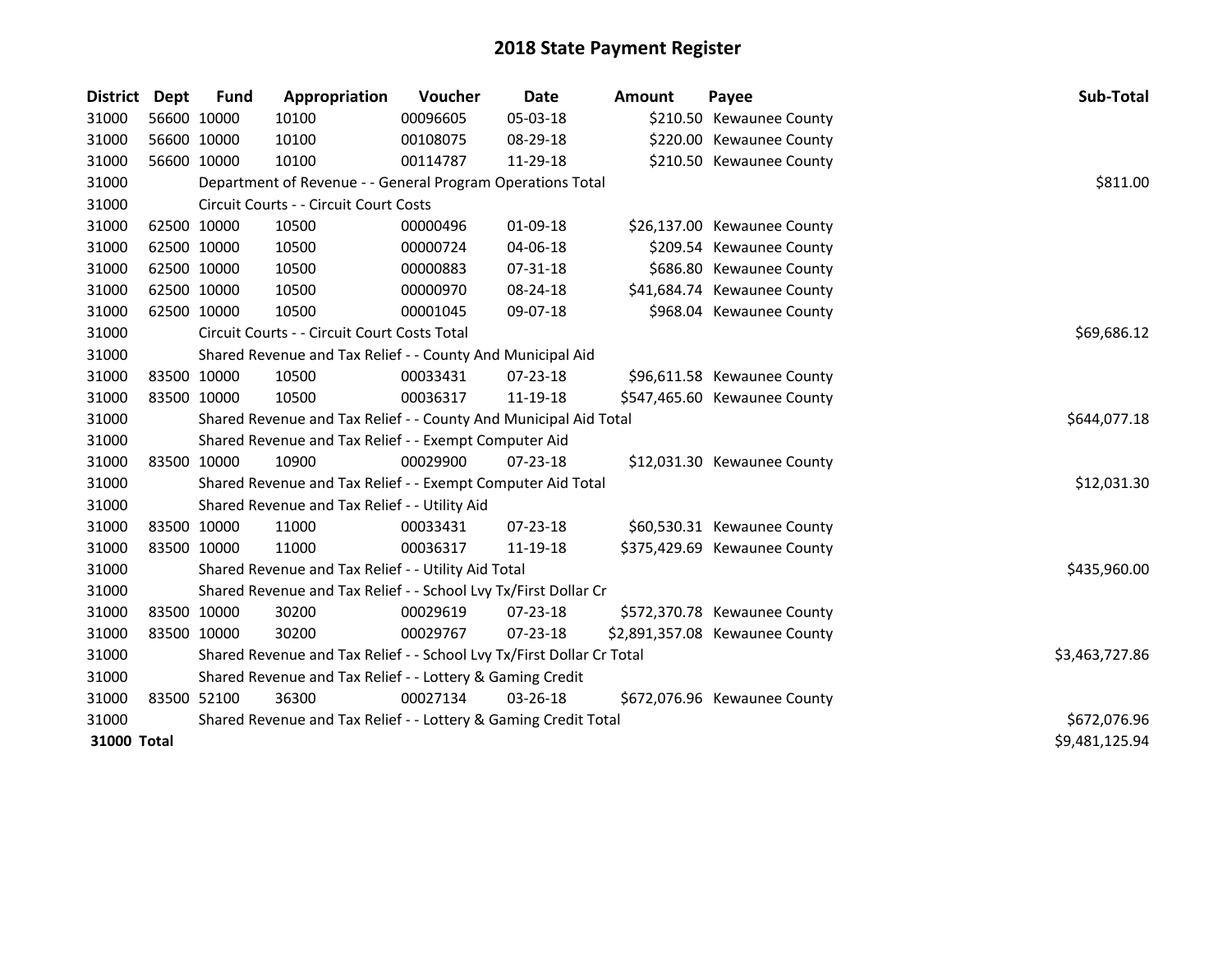| District Dept |             | <b>Fund</b>                                                        | Appropriation                                                      | <b>Voucher</b> | Date           | <b>Amount</b> | Payee                       | <b>Sub-Total</b> |  |
|---------------|-------------|--------------------------------------------------------------------|--------------------------------------------------------------------|----------------|----------------|---------------|-----------------------------|------------------|--|
| 31002         |             |                                                                    | Dept of Safety & Prof Services - - Fire Dues Distribution          |                |                |               |                             |                  |  |
| 31002         | 16500 10000 |                                                                    | 22500                                                              | 00024306       | $07 - 24 - 18$ |               | \$3,535.71 Town Of Ahnapee  |                  |  |
| 31002         |             |                                                                    | Dept of Safety & Prof Services - - Fire Dues Distribution Total    |                |                |               |                             | \$3,535.71       |  |
| 31002         |             |                                                                    | Dept of Natural Resources - - Aids In Lieu Of Taxes - Gener        |                |                |               |                             |                  |  |
| 31002         |             | 37000 10000                                                        | 50300                                                              | 00211675       | $02 - 02 - 18$ |               | \$4,011.36 Town Of Ahnapee  |                  |  |
| 31002         | 37000 10000 |                                                                    | 50300                                                              | 00229564       | 04-20-18       |               | \$24.63 Town Of Ahnapee     |                  |  |
| 31002         |             |                                                                    | Dept of Natural Resources - - Aids In Lieu Of Taxes - Gener Total  |                |                |               |                             | \$4,035.99       |  |
| 31002         |             | Dept of Natural Resources - - Resaids - Cnty Forst, Cl & Mfl       |                                                                    |                |                |               |                             |                  |  |
| 31002         |             | 37000 21200                                                        | 57100                                                              | 00247627       | $06 - 28 - 18$ |               | \$216.04 Town Of Ahnapee    |                  |  |
| 31002         |             |                                                                    | Dept of Natural Resources - - Resaids - Cnty Forst, Cl & Mfl Total |                |                |               |                             | \$216.04         |  |
| 31002         |             |                                                                    | Dept of Natural Resources - - Fin Asst For Responsible Units       |                |                |               |                             |                  |  |
| 31002         |             | 37000 27400                                                        | 67000                                                              | 00235580       | $05-11-18$     |               | \$1,731.54 Town Of Ahnapee  |                  |  |
| 31002         |             | Dept of Natural Resources - - Fin Asst For Responsible Units Total | \$1,731.54                                                         |                |                |               |                             |                  |  |
| 31002         |             |                                                                    | WI Dept of Transportation - - Trns Aids To Mnc.-Sf                 |                |                |               |                             |                  |  |
| 31002         |             | 39500 21100                                                        | 19100                                                              | 00204465       | $01 - 02 - 18$ |               | \$28,847.17 Town Of Ahnapee |                  |  |
| 31002         |             | 39500 21100                                                        | 19100                                                              | 00234973       | 04-02-18       |               | \$28,847.17 Town Of Ahnapee |                  |  |
| 31002         |             | 39500 21100                                                        | 19100                                                              | 00268672       | $07 - 02 - 18$ |               | \$28,847.17 Town Of Ahnapee |                  |  |
| 31002         |             | 39500 21100                                                        | 19100                                                              | 00302724       | $10 - 01 - 18$ |               | \$28,847.19 Town Of Ahnapee |                  |  |
| 31002         |             |                                                                    | WI Dept of Transportation - - Trns Aids To Mnc.-Sf Total           |                |                |               |                             | \$115,388.70     |  |
| 31002         |             |                                                                    | Shared Revenue and Tax Relief - - County And Municipal Aid         |                |                |               |                             |                  |  |
| 31002         |             | 83500 10000                                                        | 10500                                                              | 00033417       | $07 - 23 - 18$ |               | \$5,249.30 Town Of Ahnapee  |                  |  |
| 31002         | 83500 10000 |                                                                    | 10500                                                              | 00036303       | 11-19-18       |               | \$36,540.38 Town Of Ahnapee |                  |  |
| 31002         |             |                                                                    | Shared Revenue and Tax Relief - - County And Municipal Aid Total   |                |                |               |                             | \$41,789.68      |  |
| 31002         |             | Shared Revenue and Tax Relief - - Exempt Computer Aid              |                                                                    |                |                |               |                             |                  |  |
| 31002         |             | 83500 10000                                                        | 10900                                                              | 00030677       | $07 - 23 - 18$ |               | \$5.07 Town Of Ahnapee      |                  |  |
| 31002         |             |                                                                    | Shared Revenue and Tax Relief - - Exempt Computer Aid Total        |                |                |               |                             | \$5.07           |  |
| 31002 Total   |             |                                                                    |                                                                    |                |                |               |                             | \$166,702.73     |  |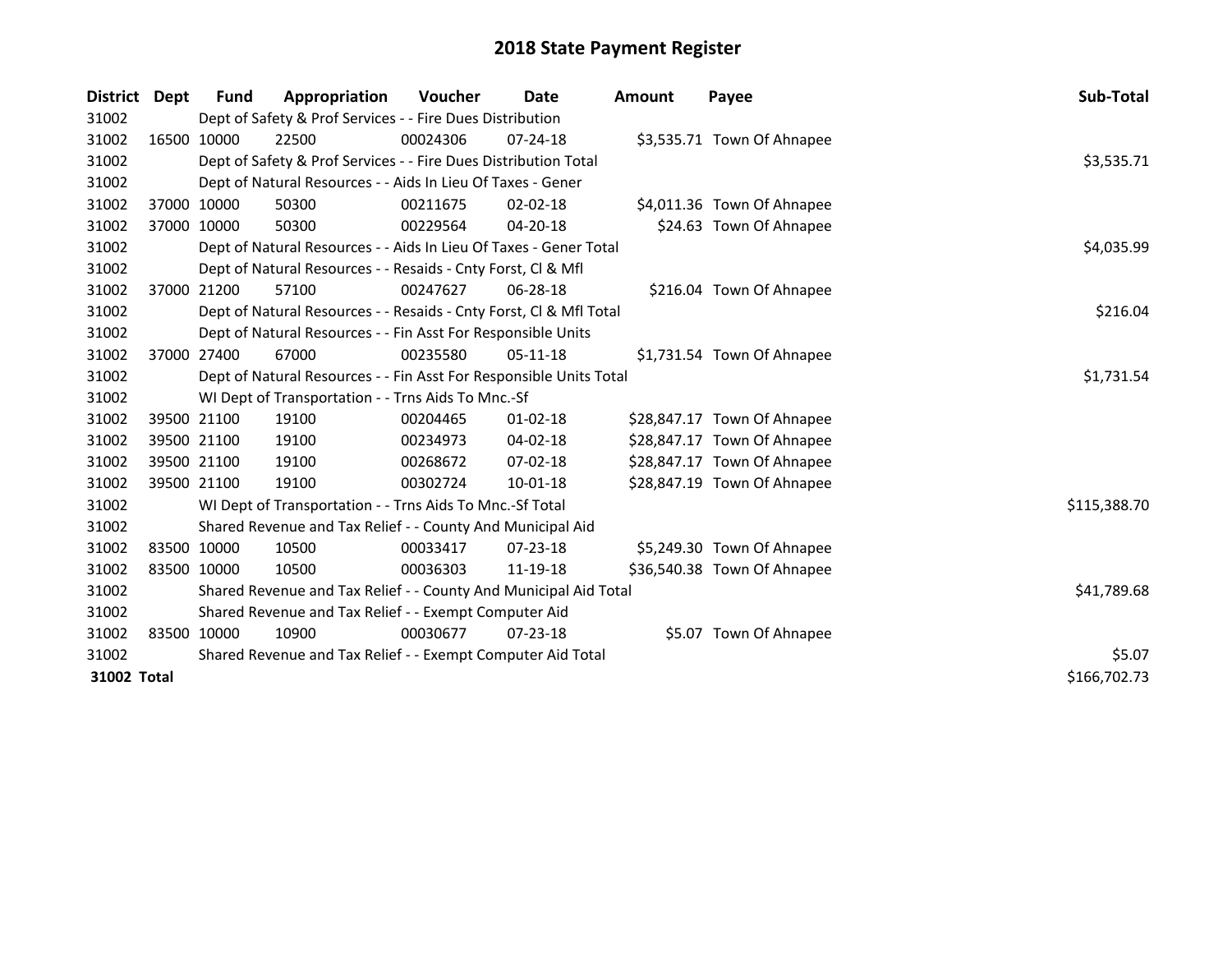| District    | Dept        | Fund        | Appropriation                                                      | <b>Voucher</b> | Date           | <b>Amount</b> | Payee                        | Sub-Total    |
|-------------|-------------|-------------|--------------------------------------------------------------------|----------------|----------------|---------------|------------------------------|--------------|
| 31004       |             |             | Dept of Safety & Prof Services - - Fire Dues Distribution          |                |                |               |                              |              |
| 31004       |             | 16500 10000 | 22500                                                              | 00024307       | $07 - 24 - 18$ |               | \$4,103.67 Town Of Carlton   |              |
| 31004       |             |             | Dept of Safety & Prof Services - - Fire Dues Distribution Total    |                |                |               |                              | \$4,103.67   |
| 31004       |             |             | Dept of Natural Resources - - Aids In Lieu Of Taxes - Gener        |                |                |               |                              |              |
| 31004       | 37000 10000 |             | 50300                                                              | 00211646       | $02 - 02 - 18$ |               | \$1,728.92 Town Of Carlton   |              |
| 31004       |             |             | Dept of Natural Resources - - Aids In Lieu Of Taxes - Gener Total  |                |                |               |                              | \$1,728.92   |
| 31004       |             |             | Dept of Natural Resources - - Resaids - Cnty Forst, CI & Mfl       |                |                |               |                              |              |
| 31004       |             | 37000 21200 | 57100                                                              | 00247628       | 06-28-18       |               | \$36.42 Town Of Carlton      |              |
| 31004       |             |             | Dept of Natural Resources - - Resaids - Cnty Forst, CI & Mfl Total |                |                |               |                              | \$36.42      |
| 31004       |             |             | Dept of Natural Resources - - Fin Asst For Responsible Units       |                |                |               |                              |              |
| 31004       |             | 37000 27400 | 67000                                                              | 00235329       | $05-11-18$     |               | \$1,657.05 Town Of Carlton   |              |
| 31004       |             |             | Dept of Natural Resources - - Fin Asst For Responsible Units Total |                |                |               |                              | \$1,657.05   |
| 31004       |             |             | WI Dept of Transportation - - Trns Aids To Mnc.-Sf                 |                |                |               |                              |              |
| 31004       |             | 39500 21100 | 19100                                                              | 00204466       | 01-02-18       |               | \$31,110.75 Town Of Carlton  |              |
| 31004       |             | 39500 21100 | 19100                                                              | 00234974       | 04-02-18       |               | \$31,110.75 Town Of Carlton  |              |
| 31004       |             | 39500 21100 | 19100                                                              | 00268673       | 07-02-18       |               | \$31,110.75 Town Of Carlton  |              |
| 31004       | 39500 21100 |             | 19100                                                              | 00302725       | 10-01-18       |               | \$31,110.76 Town Of Carlton  |              |
| 31004       |             |             | WI Dept of Transportation - - Trns Aids To Mnc.-Sf Total           |                |                |               |                              | \$124,443.01 |
| 31004       |             |             | Shared Revenue and Tax Relief - - County And Municipal Aid         |                |                |               |                              |              |
| 31004       |             | 83500 10000 | 10500                                                              | 00033418       | $07 - 23 - 18$ |               | \$2,494.50 Town Of Carlton   |              |
| 31004       | 83500 10000 |             | 10500                                                              | 00036304       | 11-19-18       |               | \$14,135.51 Town Of Carlton  |              |
| 31004       |             |             | Shared Revenue and Tax Relief - - County And Municipal Aid Total   |                |                |               |                              | \$16,630.01  |
| 31004       |             |             | Shared Revenue and Tax Relief - - Exempt Computer Aid              |                |                |               |                              |              |
| 31004       | 83500 10000 |             | 10900                                                              | 00030678       | $07 - 23 - 18$ |               | \$46.68 Town Of Carlton      |              |
| 31004       |             |             | Shared Revenue and Tax Relief - - Exempt Computer Aid Total        |                |                |               |                              | \$46.68      |
| 31004       |             |             | Shared Revenue and Tax Relief - - Utility Aid                      |                |                |               |                              |              |
| 31004       |             | 83500 10000 | 11000                                                              | 00033418       | $07 - 23 - 18$ |               | \$26,078.60 Town Of Carlton  |              |
| 31004       | 83500 10000 |             | 11000                                                              | 00036304       | 11-19-18       |               | \$147,937.79 Town Of Carlton |              |
| 31004       |             |             | Shared Revenue and Tax Relief - - Utility Aid Total                |                |                |               |                              | \$174,016.39 |
| 31004 Total |             |             |                                                                    |                |                |               |                              | \$322,662.15 |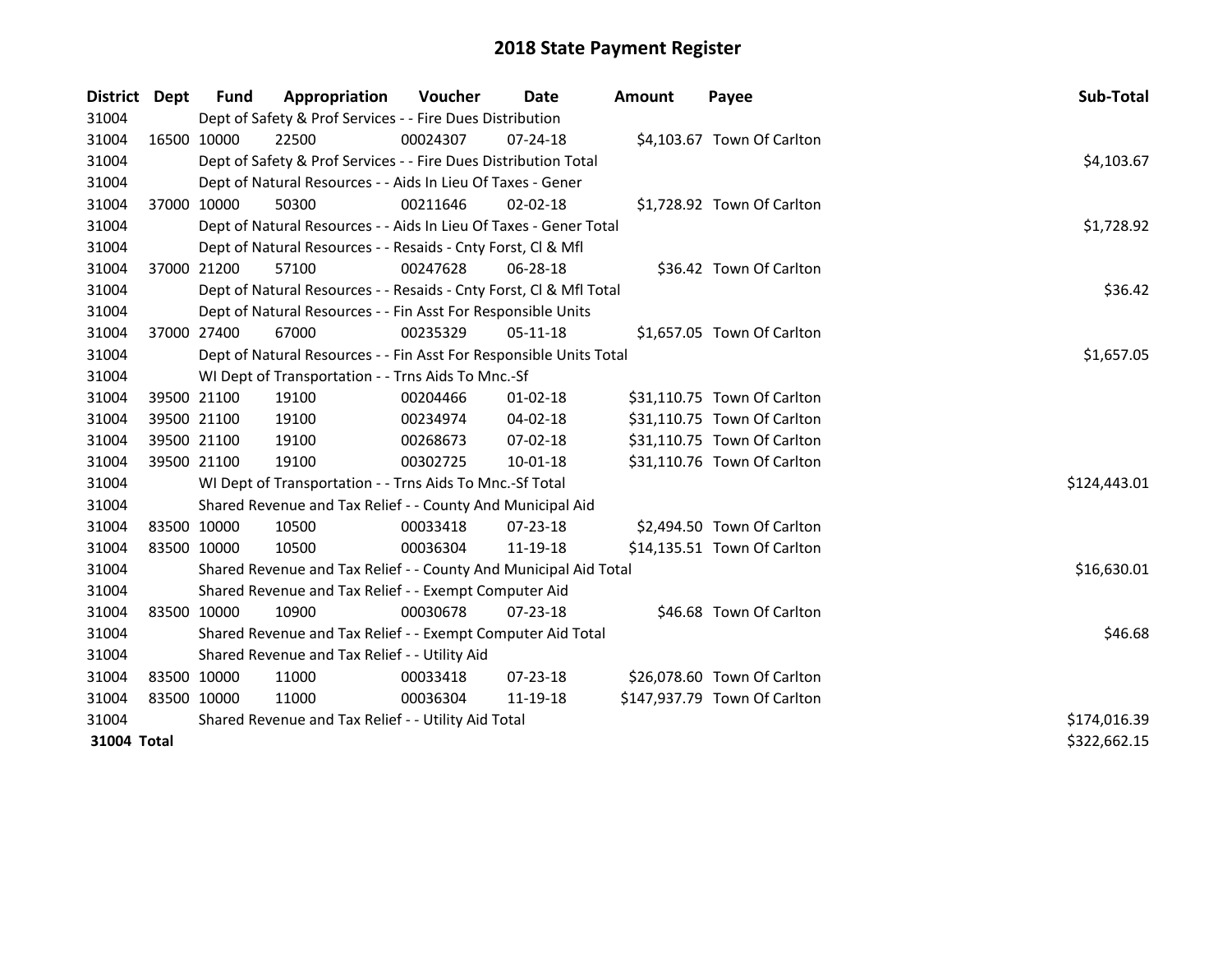| District Dept |             | <b>Fund</b>                                   | Appropriation                                                      | Voucher    | Date           | <b>Amount</b> | Payee                     | Sub-Total    |
|---------------|-------------|-----------------------------------------------|--------------------------------------------------------------------|------------|----------------|---------------|---------------------------|--------------|
| 31006         |             |                                               | Dept of Safety & Prof Services - - Fire Dues Distribution          |            |                |               |                           |              |
| 31006         | 16500 10000 |                                               | 22500                                                              | 00024308   | $07 - 24 - 18$ |               | \$4,227.86 Town Of Casco  |              |
| 31006         |             |                                               | Dept of Safety & Prof Services - - Fire Dues Distribution Total    |            |                |               |                           | \$4,227.86   |
| 31006         |             |                                               | Dept of Natural Resources - - Aids In Lieu Of Taxes - Gener        |            |                |               |                           |              |
| 31006         | 37000 10000 |                                               | 50300                                                              | 00211636   | 02-02-18       |               | \$3,180.47 Town Of Casco  |              |
| 31006         | 37000 10000 |                                               | 50300                                                              | 00211637   | 02-02-18       |               | \$3,760.71 Town Of Casco  |              |
| 31006         | 37000 10000 |                                               | 50300                                                              | 00229356   | 04-20-18       |               | \$182.13 Town Of Casco    |              |
| 31006         | 37000 10000 |                                               | 50300                                                              | 00229357   | 04-20-18       |               | \$27.43 Town Of Casco     |              |
| 31006         |             |                                               | Dept of Natural Resources - - Aids In Lieu Of Taxes - Gener Total  | \$7,150.74 |                |               |                           |              |
| 31006         |             |                                               | Dept of Natural Resources - - Resaids - Cnty Forst, Cl & Mfl       |            |                |               |                           |              |
| 31006         | 37000 21200 |                                               | 57100                                                              | 00247629   | 06-28-18       |               | \$335.57 Town Of Casco    |              |
| 31006         |             |                                               | Dept of Natural Resources - - Resaids - Cnty Forst, Cl & Mfl Total |            |                |               |                           | \$335.57     |
| 31006         |             |                                               | Dept of Natural Resources - - Aids In Lieu Of Taxes - Sum S        |            |                |               |                           |              |
| 31006         | 37000 21200 |                                               | 57900                                                              | 00229358   | 04-20-18       |               | \$363.70 Town Of Casco    |              |
| 31006         |             |                                               | Dept of Natural Resources - - Aids In Lieu Of Taxes - Sum S Total  |            |                |               |                           | \$363.70     |
| 31006         |             |                                               | Dept of Natural Resources - - Fin Asst For Responsible Units       |            |                |               |                           |              |
| 31006         | 37000 27400 |                                               | 67000                                                              | 00235142   | 05-11-18       |               | \$1,960.56 Town Of Casco  |              |
| 31006         |             |                                               | Dept of Natural Resources - - Fin Asst For Responsible Units Total |            |                |               |                           | \$1,960.56   |
| 31006         |             |                                               | WI Dept of Transportation - - Trns Aids To Mnc.-Sf                 |            |                |               |                           |              |
| 31006         | 39500 21100 |                                               | 19100                                                              | 00204467   | $01 - 02 - 18$ |               | \$27,276.40 Town Of Casco |              |
| 31006         | 39500 21100 |                                               | 19100                                                              | 00234975   | 04-02-18       |               | \$27,276.40 Town Of Casco |              |
| 31006         | 39500 21100 |                                               | 19100                                                              | 00268674   | 07-02-18       |               | \$27,276.40 Town Of Casco |              |
| 31006         | 39500 21100 |                                               | 19100                                                              | 00302726   | $10 - 01 - 18$ |               | \$27,276.43 Town Of Casco |              |
| 31006         |             |                                               | WI Dept of Transportation - - Trns Aids To Mnc.-Sf Total           |            |                |               |                           | \$109,105.63 |
| 31006         |             |                                               | Shared Revenue and Tax Relief - - County And Municipal Aid         |            |                |               |                           |              |
| 31006         | 83500 10000 |                                               | 10500                                                              | 00033419   | 07-23-18       |               | \$7,910.04 Town Of Casco  |              |
| 31006         | 83500 10000 |                                               | 10500                                                              | 00036305   | 11-19-18       |               | \$44,823.53 Town Of Casco |              |
| 31006         |             |                                               | Shared Revenue and Tax Relief - - County And Municipal Aid Total   |            |                |               |                           | \$52,733.57  |
| 31006         |             |                                               | Shared Revenue and Tax Relief - - Exempt Computer Aid              |            |                |               |                           |              |
| 31006         | 83500 10000 |                                               | 10900                                                              | 00030679   | 07-23-18       |               | \$40.59 Town Of Casco     |              |
| 31006         |             |                                               | Shared Revenue and Tax Relief - - Exempt Computer Aid Total        |            |                |               |                           | \$40.59      |
| 31006         |             | Shared Revenue and Tax Relief - - Utility Aid |                                                                    |            |                |               |                           |              |
| 31006         |             | 83500 10000                                   | 11000                                                              | 00033419   | 07-23-18       |               | \$364.07 Town Of Casco    |              |
| 31006         | 83500 10000 |                                               | 11000                                                              | 00036305   | 11-19-18       |               | \$2,094.03 Town Of Casco  |              |
| 31006         |             |                                               | Shared Revenue and Tax Relief - - Utility Aid Total                |            |                |               |                           | \$2,458.10   |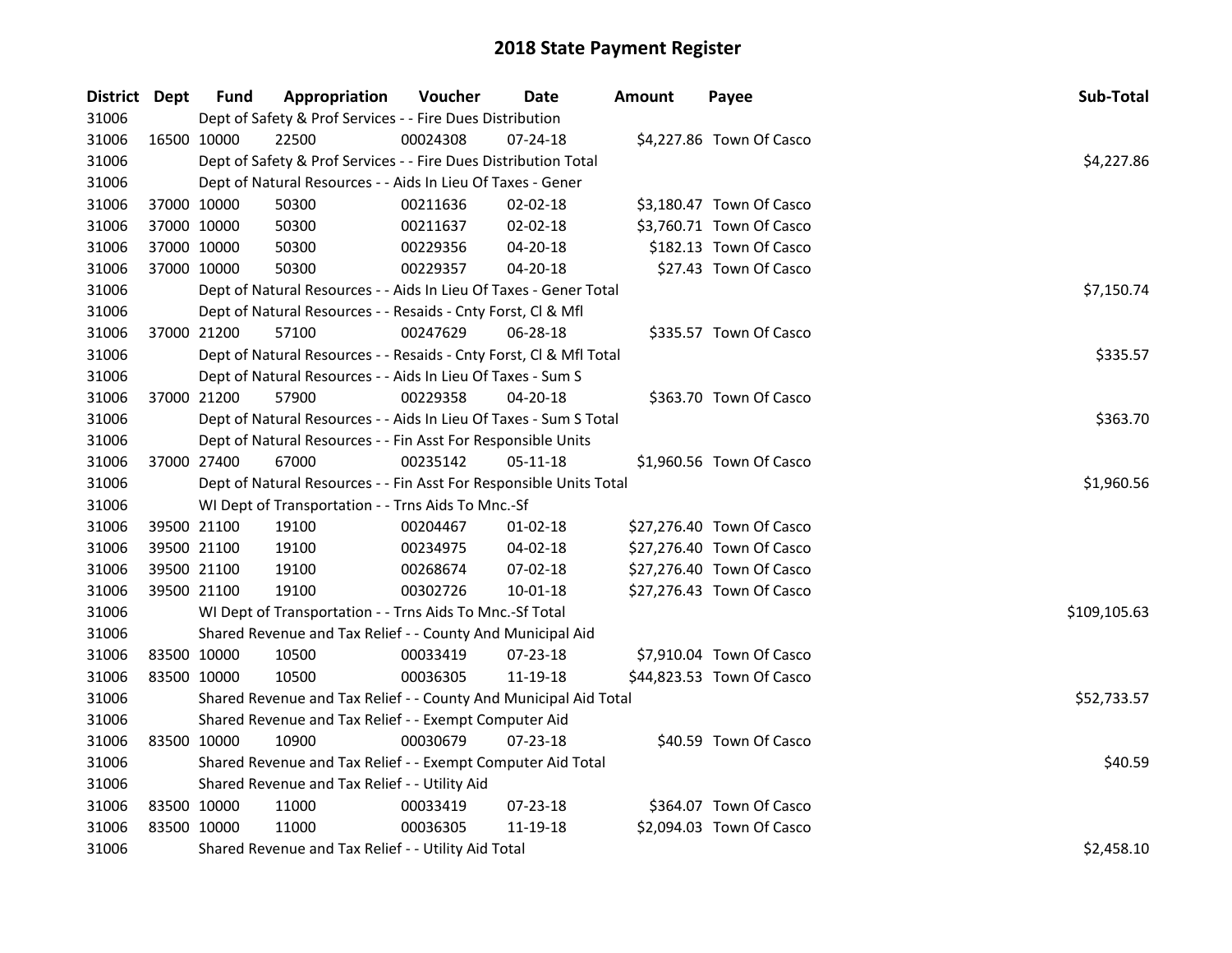| District Dept Fund | Appropriation | Voucher | Date | Amount | Payee | Sub-Total    |
|--------------------|---------------|---------|------|--------|-------|--------------|
| 31006 Total        |               |         |      |        |       | \$178,376.32 |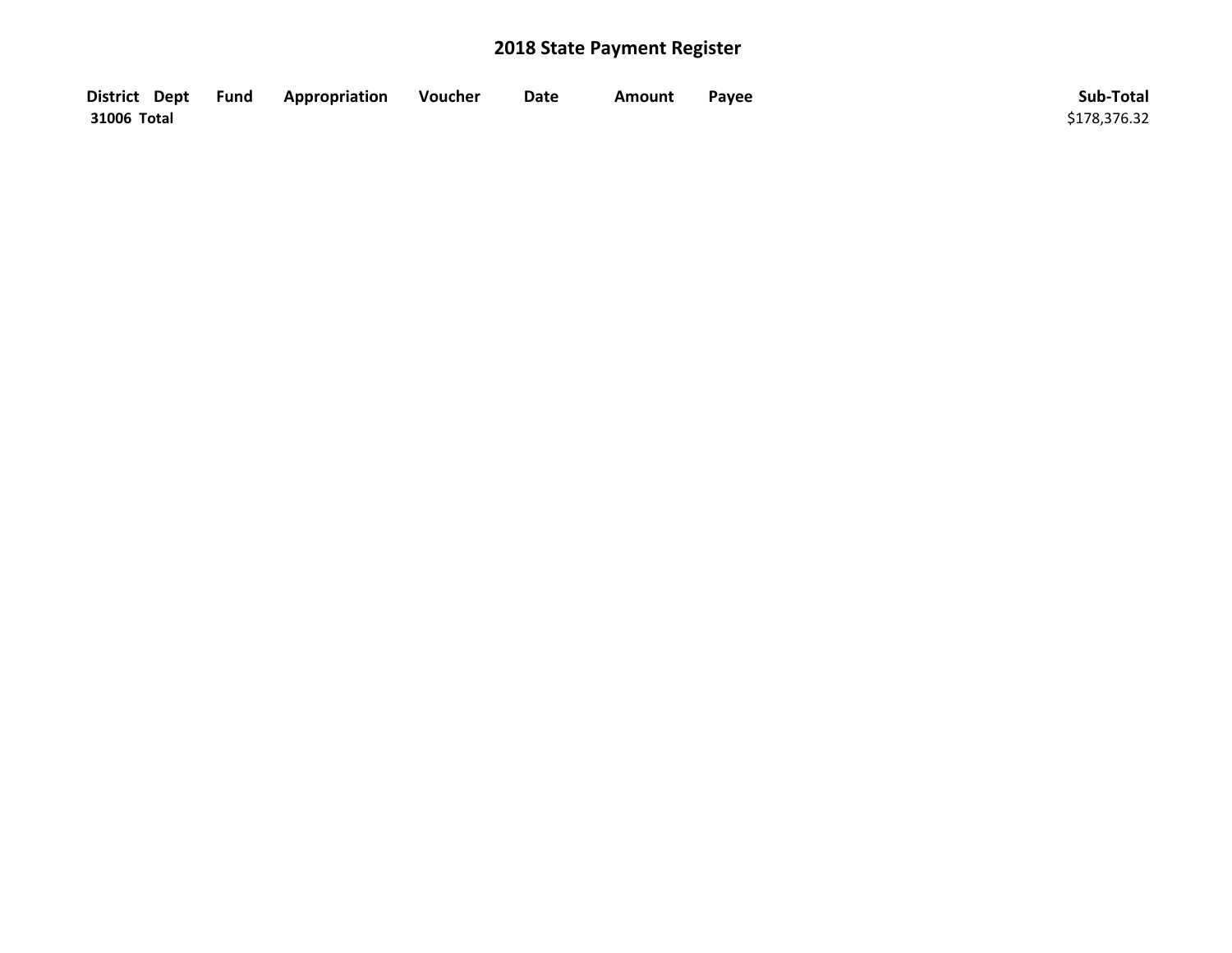| District    | Dept        | Fund        | Appropriation                                                      | <b>Voucher</b> | Date           | <b>Amount</b> | Payee                        | Sub-Total    |
|-------------|-------------|-------------|--------------------------------------------------------------------|----------------|----------------|---------------|------------------------------|--------------|
| 31008       |             |             | Dept of Safety & Prof Services - - Fire Dues Distribution          |                |                |               |                              |              |
| 31008       |             | 16500 10000 | 22500                                                              | 00024309       | 07-24-18       |               | \$3,918.50 Town Of Franklin  |              |
| 31008       |             |             | Dept of Safety & Prof Services - - Fire Dues Distribution Total    |                |                |               |                              | \$3,918.50   |
| 31008       |             |             | Dept of Natural Resources - - Resaids - Cnty Forst, Cl & Mfl       |                |                |               |                              |              |
| 31008       |             | 37000 21200 | 57100                                                              | 00247630       | 06-28-18       |               | \$232.86 Town Of Franklin    |              |
| 31008       |             |             | Dept of Natural Resources - - Resaids - Cnty Forst, Cl & Mfl Total |                |                |               |                              | \$232.86     |
| 31008       |             |             | Dept of Natural Resources - - Fin Asst For Responsible Units       |                |                |               |                              |              |
| 31008       |             | 37000 27400 | 67000                                                              | 00235579       | 05-11-18       |               | \$395.00 Town Of Franklin    |              |
| 31008       |             |             | Dept of Natural Resources - - Fin Asst For Responsible Units Total | \$395.00       |                |               |                              |              |
| 31008       |             |             | WI Dept of Transportation - - Trns Aids To Mnc.-Sf                 |                |                |               |                              |              |
| 31008       |             | 39500 21100 | 19100                                                              | 00204468       | $01 - 02 - 18$ |               | \$30,501.55 Town Of Franklin |              |
| 31008       |             | 39500 21100 | 19100                                                              | 00234976       | 04-02-18       |               | \$30,501.55 Town Of Franklin |              |
| 31008       |             | 39500 21100 | 19100                                                              | 00268675       | $07 - 02 - 18$ |               | \$30,501.55 Town Of Franklin |              |
| 31008       |             | 39500 21100 | 19100                                                              | 00302727       | 10-01-18       |               | \$30,501.58 Town Of Franklin |              |
| 31008       |             |             | WI Dept of Transportation - - Trns Aids To Mnc.-Sf Total           |                |                |               |                              | \$122,006.23 |
| 31008       |             |             | WI Dept of Transportation - - Loc Rd Imp Prg St Fd                 |                |                |               |                              |              |
| 31008       |             | 39500 21100 | 27800                                                              | 00292044       | 08-30-18       |               | \$15,250.13 Town Of Franklin |              |
| 31008       |             |             | WI Dept of Transportation - - Loc Rd Imp Prg St Fd Total           |                |                |               |                              | \$15,250.13  |
| 31008       |             |             | Shared Revenue and Tax Relief - - County And Municipal Aid         |                |                |               |                              |              |
| 31008       |             | 83500 10000 | 10500                                                              | 00033420       | $07 - 23 - 18$ |               | \$3,878.74 Town Of Franklin  |              |
| 31008       | 83500 10000 |             | 10500                                                              | 00036306       | 11-19-18       |               | \$21,979.52 Town Of Franklin |              |
| 31008       |             |             | Shared Revenue and Tax Relief - - County And Municipal Aid Total   |                |                |               |                              | \$25,858.26  |
| 31008       |             |             | Shared Revenue and Tax Relief - - Exempt Computer Aid              |                |                |               |                              |              |
| 31008       |             | 83500 10000 | 10900                                                              | 00030680       | $07 - 23 - 18$ |               | \$327.75 Town Of Franklin    |              |
| 31008       |             |             | Shared Revenue and Tax Relief - - Exempt Computer Aid Total        |                |                |               |                              | \$327.75     |
| 31008       |             |             | Shared Revenue and Tax Relief - - Utility Aid                      |                |                |               |                              |              |
| 31008       |             | 83500 10000 | 11000                                                              | 00033420       | $07 - 23 - 18$ |               | \$15.96 Town Of Franklin     |              |
| 31008       | 83500 10000 |             | 11000                                                              | 00036306       | 11-19-18       |               | \$89.92 Town Of Franklin     |              |
| 31008       |             |             | Shared Revenue and Tax Relief - - Utility Aid Total                | \$105.88       |                |               |                              |              |
| 31008 Total |             |             |                                                                    |                |                |               |                              | \$168,094.61 |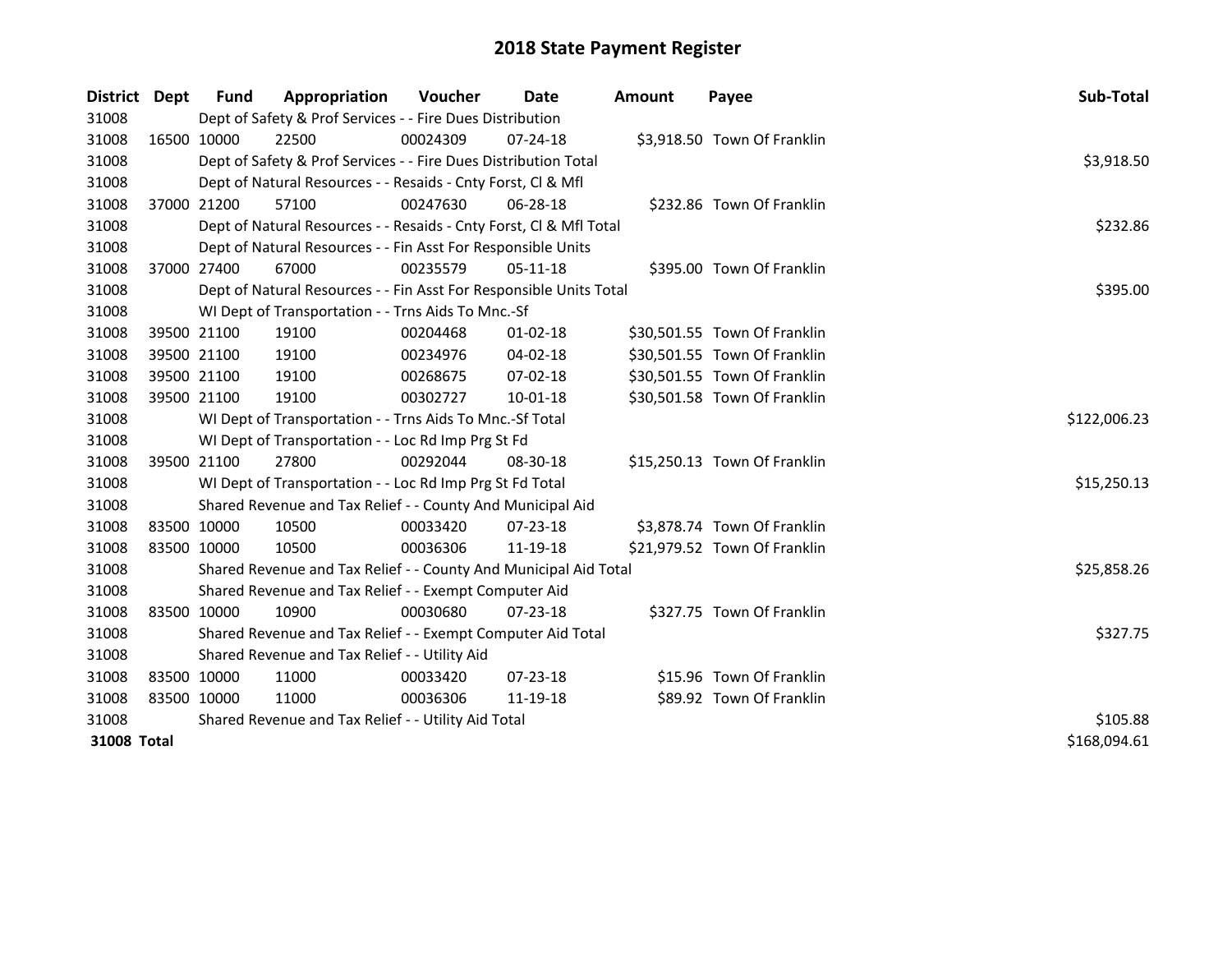| District                    | <b>Dept</b> | Fund                                                         | Appropriation                                                      | <b>Voucher</b> | Date           | Amount | Payee                       | Sub-Total    |  |  |
|-----------------------------|-------------|--------------------------------------------------------------|--------------------------------------------------------------------|----------------|----------------|--------|-----------------------------|--------------|--|--|
| 31010                       |             |                                                              | Dept of Safety & Prof Services - - Fire Dues Distribution          |                |                |        |                             |              |  |  |
| 31010                       |             | 16500 10000                                                  | 22500                                                              | 00024310       | 07-24-18       |        | \$4,282.82 Town Of Lincoln  |              |  |  |
| 31010                       |             |                                                              | Dept of Safety & Prof Services - - Fire Dues Distribution Total    |                |                |        |                             | \$4,282.82   |  |  |
| 31010                       |             |                                                              | Dept of Natural Resources - - Aids In Lieu Of Taxes - Gener        |                |                |        |                             |              |  |  |
| 31010                       |             | 37000 10000                                                  | 50300                                                              | 00211665       | $02 - 02 - 18$ |        | \$506.38 Town Of Lincoln    |              |  |  |
| 31010                       |             |                                                              | Dept of Natural Resources - - Aids In Lieu Of Taxes - Gener Total  |                |                |        |                             | \$506.38     |  |  |
| 31010                       |             | Dept of Natural Resources - - Resaids - Cnty Forst, CI & Mfl |                                                                    |                |                |        |                             |              |  |  |
| 31010                       |             | 37000 21200                                                  | 57100                                                              | 00247631       | 06-28-18       |        | \$447.83 Town Of Lincoln    |              |  |  |
| 31010                       |             |                                                              | Dept of Natural Resources - - Resaids - Cnty Forst, Cl & Mfl Total |                |                |        |                             | \$447.83     |  |  |
| 31010                       |             |                                                              | Dept of Natural Resources - - Fin Asst For Responsible Units       |                |                |        |                             |              |  |  |
| 31010                       |             | 37000 27400                                                  | 67000                                                              | 00235910       | $05-11-18$     |        | \$1,123.72 Town Of Lincoln  |              |  |  |
| 31010                       |             |                                                              | Dept of Natural Resources - - Fin Asst For Responsible Units Total |                |                |        |                             | \$1,123.72   |  |  |
| 31010                       |             |                                                              | WI Dept of Transportation - - Trns Aids To Mnc.-Sf                 |                |                |        |                             |              |  |  |
| 31010                       |             | 39500 21100                                                  | 19100                                                              | 00204469       | $01 - 02 - 18$ |        | \$29,043.22 Town Of Lincoln |              |  |  |
| 31010                       |             | 39500 21100                                                  | 19100                                                              | 00234977       | 04-02-18       |        | \$29,043.22 Town Of Lincoln |              |  |  |
| 31010                       |             | 39500 21100                                                  | 19100                                                              | 00268676       | 07-02-18       |        | \$29,043.22 Town Of Lincoln |              |  |  |
| 31010                       |             | 39500 21100                                                  | 19100                                                              | 00302728       | 10-01-18       |        | \$29,043.24 Town Of Lincoln |              |  |  |
| 31010                       |             |                                                              | WI Dept of Transportation - - Trns Aids To Mnc.-Sf Total           |                |                |        |                             | \$116,172.90 |  |  |
| 31010                       |             |                                                              | Shared Revenue and Tax Relief - - County And Municipal Aid         |                |                |        |                             |              |  |  |
| 31010                       |             | 83500 10000                                                  | 10500                                                              | 00033421       | $07 - 23 - 18$ |        | \$9,063.38 Town Of Lincoln  |              |  |  |
| 31010                       |             | 83500 10000                                                  | 10500                                                              | 00036307       | 11-19-18       |        | \$51,359.14 Town Of Lincoln |              |  |  |
| 31010                       |             |                                                              | Shared Revenue and Tax Relief - - County And Municipal Aid Total   |                |                |        |                             | \$60,422.52  |  |  |
| 31010                       |             |                                                              | Shared Revenue and Tax Relief - - Exempt Computer Aid              |                |                |        |                             |              |  |  |
| 31010                       |             | 83500 10000                                                  | 10900                                                              | 00030681       | $07 - 23 - 18$ |        | \$1.01 Town Of Lincoln      |              |  |  |
| 31010                       |             |                                                              | Shared Revenue and Tax Relief - - Exempt Computer Aid Total        |                |                |        |                             | \$1.01       |  |  |
| 31010                       |             |                                                              | Shared Revenue and Tax Relief - - Utility Aid                      |                |                |        |                             |              |  |  |
| 31010                       |             | 83500 10000                                                  | 11000                                                              | 00033421       | 07-23-18       |        | \$3,799.97 Town Of Lincoln  |              |  |  |
| 31010                       |             | 83500 10000                                                  | 11000                                                              | 00036307       | 11-19-18       |        | \$35,240.97 Town Of Lincoln |              |  |  |
| 31010                       |             |                                                              | Shared Revenue and Tax Relief - - Utility Aid Total                |                |                |        |                             | \$39,040.94  |  |  |
| \$221,998.12<br>31010 Total |             |                                                              |                                                                    |                |                |        |                             |              |  |  |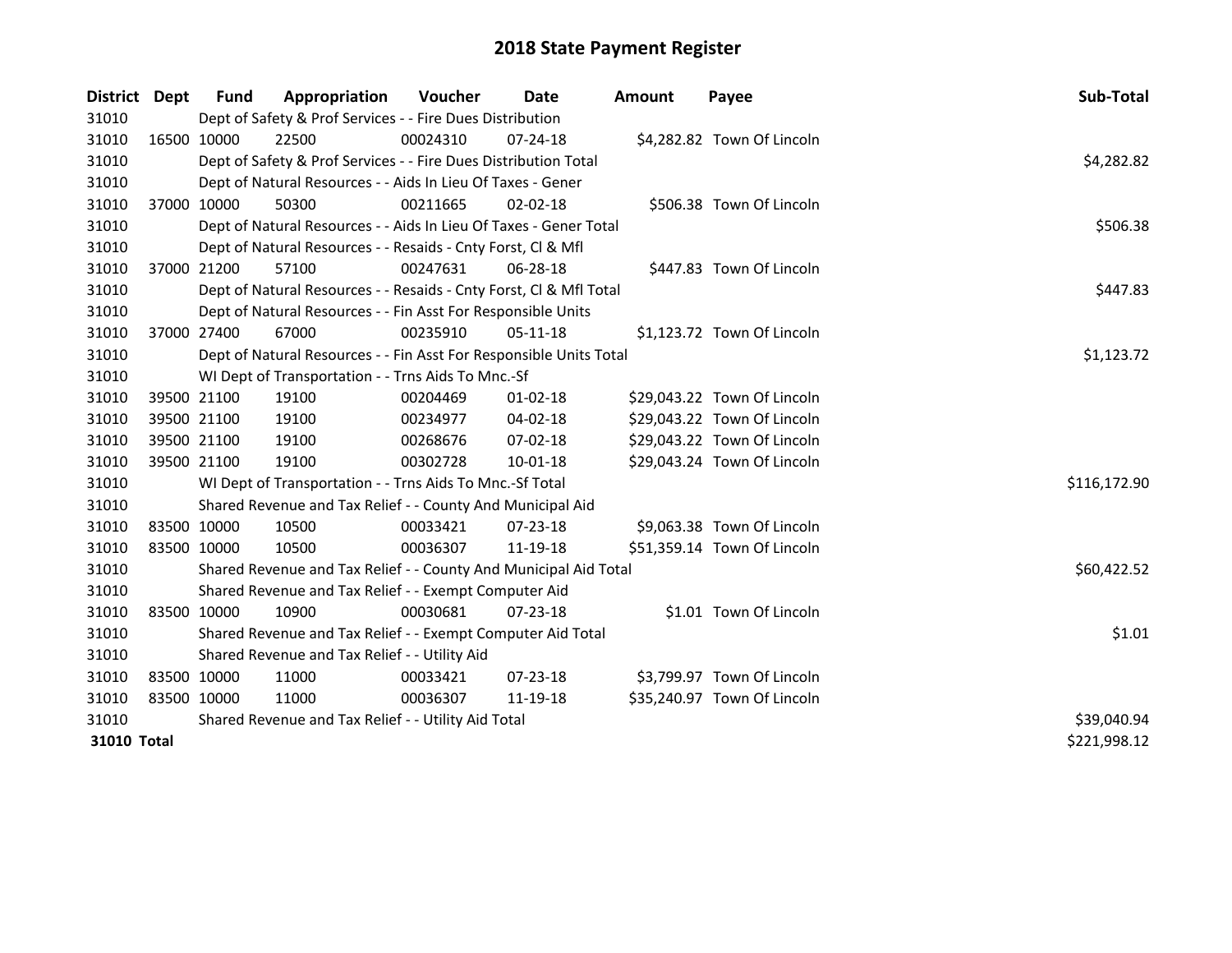| District Dept |             | Fund                                          | Appropriation                                                      | Voucher  | Date           | <b>Amount</b> | Payee                         | Sub-Total    |  |  |  |  |
|---------------|-------------|-----------------------------------------------|--------------------------------------------------------------------|----------|----------------|---------------|-------------------------------|--------------|--|--|--|--|
| 31012         |             |                                               | Dept of Safety & Prof Services - - Fire Dues Distribution          |          |                |               |                               |              |  |  |  |  |
| 31012         | 16500 10000 |                                               | 22500                                                              | 00024311 | $07 - 25 - 18$ |               | \$6,286.82 Town Of Luxemburg  |              |  |  |  |  |
| 31012         |             |                                               | Dept of Safety & Prof Services - - Fire Dues Distribution Total    |          |                |               |                               | \$6,286.82   |  |  |  |  |
| 31012         |             |                                               | Dept of Natural Resources - - Aids In Lieu Of Taxes - Gener        |          |                |               |                               |              |  |  |  |  |
| 31012         |             | 37000 10000                                   | 50300                                                              | 00211640 | $02 - 02 - 18$ |               | \$1,275.30 Town Of Luxemburg  |              |  |  |  |  |
| 31012         |             |                                               | Dept of Natural Resources - - Aids In Lieu Of Taxes - Gener Total  |          |                |               |                               | \$1,275.30   |  |  |  |  |
| 31012         |             |                                               | Dept of Natural Resources - - Resaids - Cnty Forst, Cl & Mfl       |          |                |               |                               |              |  |  |  |  |
| 31012         |             | 37000 21200                                   | 57100                                                              | 00247632 | 06-28-18       |               | \$57.78 Town Of Luxemburg     |              |  |  |  |  |
| 31012         |             |                                               | Dept of Natural Resources - - Resaids - Cnty Forst, Cl & Mfl Total |          |                |               |                               | \$57.78      |  |  |  |  |
| 31012         |             |                                               | Dept of Natural Resources - - Fin Asst For Responsible Units       |          |                |               |                               |              |  |  |  |  |
| 31012         |             | 37000 27400                                   | 67000                                                              | 00235851 | $05-11-18$     |               | \$1,215.64 Town Of Luxemburg  |              |  |  |  |  |
| 31012         |             |                                               | Dept of Natural Resources - - Fin Asst For Responsible Units Total |          |                |               |                               | \$1,215.64   |  |  |  |  |
| 31012         |             |                                               | Dept of Natural Resources - - Recycling Consolidation Grants       |          |                |               |                               |              |  |  |  |  |
| 31012         |             | 37000 27400                                   | 67300                                                              | 00235851 | 05-11-18       |               | \$389.92 Town Of Luxemburg    |              |  |  |  |  |
| 31012         |             |                                               | Dept of Natural Resources - - Recycling Consolidation Grants Total |          |                |               |                               | \$389.92     |  |  |  |  |
| 31012         |             |                                               | WI Dept of Transportation - - Trns Aids To Mnc.-Sf                 |          |                |               |                               |              |  |  |  |  |
| 31012         |             | 39500 21100                                   | 19100                                                              | 00204470 | $01-02-18$     |               | \$34,461.32 Town Of Luxemburg |              |  |  |  |  |
| 31012         | 39500 21100 |                                               | 19100                                                              | 00234978 | 04-02-18       |               | \$34,461.32 Town Of Luxemburg |              |  |  |  |  |
| 31012         | 39500 21100 |                                               | 19100                                                              | 00268677 | 07-02-18       |               | \$34,461.32 Town Of Luxemburg |              |  |  |  |  |
| 31012         |             | 39500 21100                                   | 19100                                                              | 00302729 | 10-01-18       |               | \$34,461.34 Town Of Luxemburg |              |  |  |  |  |
| 31012         |             |                                               | WI Dept of Transportation - - Trns Aids To Mnc.-Sf Total           |          |                |               |                               | \$137,845.30 |  |  |  |  |
| 31012         |             |                                               | WI Dept of Transportation - - Loc Rd Imp Prg St Fd                 |          |                |               |                               |              |  |  |  |  |
| 31012         |             | 39500 21100                                   | 27800                                                              | 00321835 | 11-09-18       |               | \$15,250.12 Town Of Luxemburg |              |  |  |  |  |
| 31012         |             |                                               | WI Dept of Transportation - - Loc Rd Imp Prg St Fd Total           |          |                |               |                               | \$15,250.12  |  |  |  |  |
| 31012         |             |                                               | Shared Revenue and Tax Relief - - County And Municipal Aid         |          |                |               |                               |              |  |  |  |  |
| 31012         | 83500 10000 |                                               | 10500                                                              | 00033422 | $07 - 23 - 18$ |               | \$5,848.44 Town Of Luxemburg  |              |  |  |  |  |
| 31012         | 83500 10000 |                                               | 10500                                                              | 00036308 | 11-19-18       |               | \$33,141.17 Town Of Luxemburg |              |  |  |  |  |
| 31012         |             |                                               | Shared Revenue and Tax Relief - - County And Municipal Aid Total   |          |                |               |                               | \$38,989.61  |  |  |  |  |
| 31012         |             |                                               | Shared Revenue and Tax Relief - - Exempt Computer Aid              |          |                |               |                               |              |  |  |  |  |
| 31012         |             | 83500 10000                                   | 10900                                                              | 00030682 | $07 - 23 - 18$ |               | \$15.22 Town Of Luxemburg     |              |  |  |  |  |
| 31012         |             |                                               | Shared Revenue and Tax Relief - - Exempt Computer Aid Total        |          |                |               |                               | \$15.22      |  |  |  |  |
| 31012         |             | Shared Revenue and Tax Relief - - Utility Aid |                                                                    |          |                |               |                               |              |  |  |  |  |
| 31012         | 83500 10000 |                                               | 11000                                                              | 00033422 | $07 - 23 - 18$ |               | \$149.43 Town Of Luxemburg    |              |  |  |  |  |
| 31012         |             | 83500 10000                                   | 11000                                                              | 00036308 | 11-19-18       |               | \$842.40 Town Of Luxemburg    |              |  |  |  |  |
| 31012         |             |                                               | Shared Revenue and Tax Relief - - Utility Aid Total                |          |                |               |                               | \$991.83     |  |  |  |  |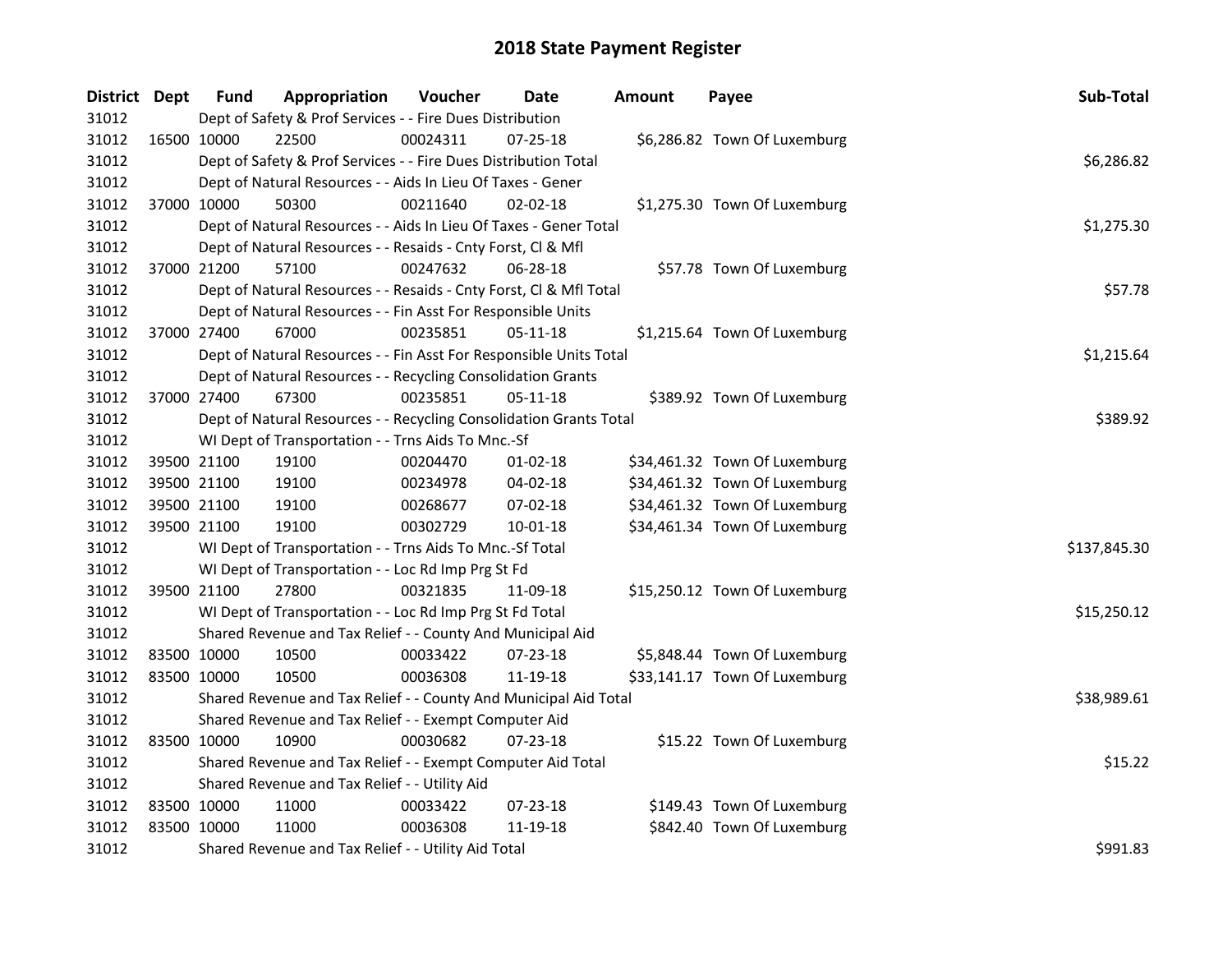| District Dept Fund | Appropriation | Voucher | Date | Amount | Payee | Sub-Total    |
|--------------------|---------------|---------|------|--------|-------|--------------|
| 31012 Total        |               |         |      |        |       | \$202,317.54 |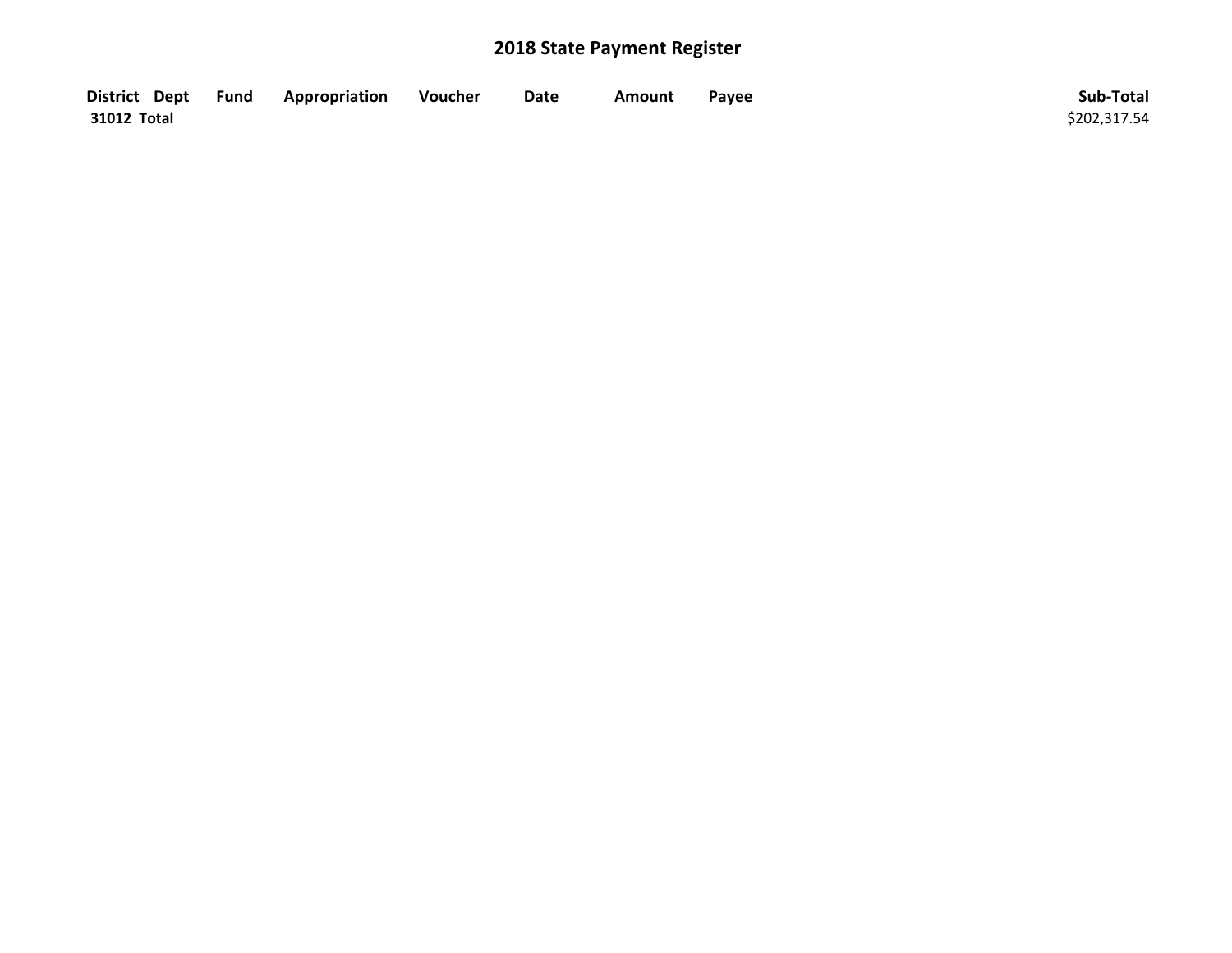| <b>District</b> | <b>Dept</b> | <b>Fund</b> | Appropriation                                                      | Voucher  | <b>Date</b>    | <b>Amount</b> | Payee                          | Sub-Total    |
|-----------------|-------------|-------------|--------------------------------------------------------------------|----------|----------------|---------------|--------------------------------|--------------|
| 31014           |             |             | Dept of Safety & Prof Services - - Fire Dues Distribution          |          |                |               |                                |              |
| 31014           | 16500 10000 |             | 22500                                                              | 00024312 | $07 - 25 - 18$ |               | \$5,925.26 Town Of Montpelier  |              |
| 31014           |             |             | Dept of Safety & Prof Services - - Fire Dues Distribution Total    |          |                |               |                                | \$5,925.26   |
| 31014           |             |             | Dept of Natural Resources - - Aids In Lieu Of Taxes - Gener        |          |                |               |                                |              |
| 31014           | 37000 10000 |             | 50300                                                              | 00229461 | 04-20-18       |               | \$36.91 Town Of Montpelier     |              |
| 31014           |             |             | Dept of Natural Resources - - Aids In Lieu Of Taxes - Gener Total  |          |                |               |                                | \$36.91      |
| 31014           |             |             | Dept of Natural Resources - - Resaids - Cnty Forst, Cl & Mfl       |          |                |               |                                |              |
| 31014           | 37000 21200 |             | 57100                                                              | 00247633 | 06-28-18       |               | \$137.72 Town Of Montpelier    |              |
| 31014           |             |             | Dept of Natural Resources - - Resaids - Cnty Forst, Cl & Mfl Total |          |                | \$137.72      |                                |              |
| 31014           |             |             | Dept of Natural Resources - - Fin Asst For Responsible Units       |          |                |               |                                |              |
| 31014           |             | 37000 27400 | 67000                                                              | 00235334 | 05-11-18       |               | \$1,328.18 Town Of Montpelier  |              |
| 31014           |             |             | Dept of Natural Resources - - Fin Asst For Responsible Units Total |          |                |               |                                | \$1,328.18   |
| 31014           |             |             | Dept of Natural Resources - - Recycling Consolidation Grants       |          |                |               |                                |              |
| 31014           | 37000 27400 |             | 67300                                                              | 00235334 | 05-11-18       |               | \$344.35 Town Of Montpelier    |              |
| 31014           |             |             | Dept of Natural Resources - - Recycling Consolidation Grants Total | \$344.35 |                |               |                                |              |
| 31014           |             |             | WI Dept of Transportation - - Trns Aids To Mnc.-Sf                 |          |                |               |                                |              |
| 31014           | 39500 21100 |             | 19100                                                              | 00204471 | $01 - 02 - 18$ |               | \$28,423.12 Town Of Montpelier |              |
| 31014           | 39500 21100 |             | 19100                                                              | 00234979 | 04-02-18       |               | \$28,423.12 Town Of Montpelier |              |
| 31014           | 39500 21100 |             | 19100                                                              | 00268678 | 07-02-18       |               | \$28,423.12 Town Of Montpelier |              |
| 31014           | 39500 21100 |             | 19100                                                              | 00302730 | $10 - 01 - 18$ |               | \$28,423.15 Town Of Montpelier |              |
| 31014           |             |             | WI Dept of Transportation - - Trns Aids To Mnc.-Sf Total           |          |                |               |                                | \$113,692.51 |
| 31014           |             |             | Shared Revenue and Tax Relief - - County And Municipal Aid         |          |                |               |                                |              |
| 31014           |             | 83500 10000 | 10500                                                              | 00033423 | 07-23-18       |               | \$5,407.40 Town Of Montpelier  |              |
| 31014           | 83500 10000 |             | 10500                                                              | 00036309 | 11-19-18       |               | \$30,641.95 Town Of Montpelier |              |
| 31014           |             |             | Shared Revenue and Tax Relief - - County And Municipal Aid Total   |          |                |               |                                | \$36,049.35  |
| 31014           |             |             | Shared Revenue and Tax Relief - - Exempt Computer Aid              |          |                |               |                                |              |
| 31014           | 83500 10000 |             | 10900                                                              | 00030683 | 07-23-18       |               | \$368.34 Town Of Montpelier    |              |
| 31014           |             |             | Shared Revenue and Tax Relief - - Exempt Computer Aid Total        |          |                |               |                                | \$368.34     |
| 31014           |             |             | Shared Revenue and Tax Relief - - Utility Aid                      |          |                |               |                                |              |
| 31014           | 83500 10000 |             | 11000                                                              | 00033423 | $07 - 23 - 18$ |               | \$30.56 Town Of Montpelier     |              |
| 31014           | 83500 10000 |             | 11000                                                              | 00036309 | 11-19-18       |               | \$172.30 Town Of Montpelier    |              |
| 31014           |             |             | Shared Revenue and Tax Relief - - Utility Aid Total                |          |                |               |                                | \$202.86     |
| 31014 Total     |             |             |                                                                    |          |                |               |                                | \$158,085.48 |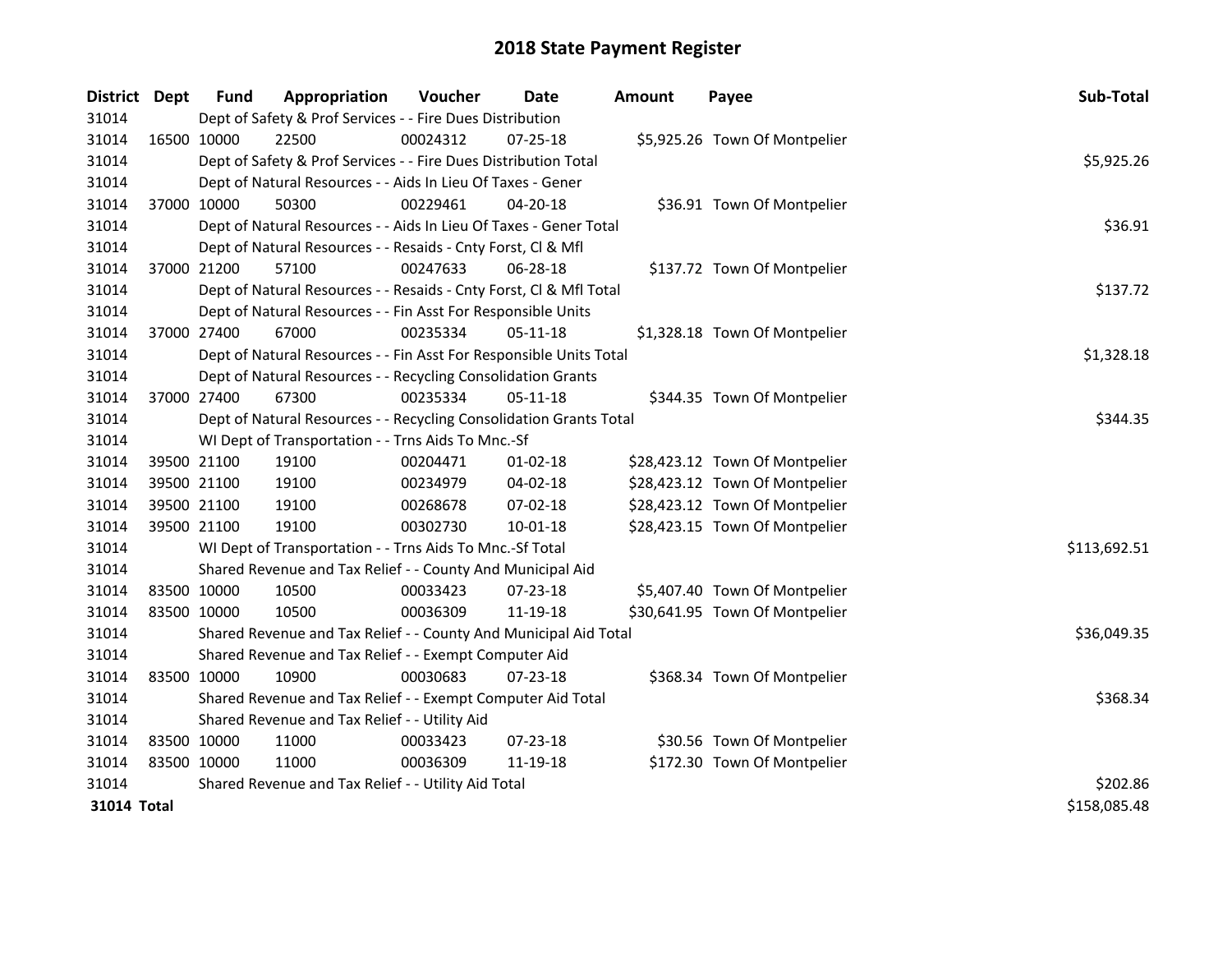| District Dept |             | <b>Fund</b> | Appropriation                                                      | Voucher  | Date           | <b>Amount</b> | Payee                      | Sub-Total   |  |  |  |
|---------------|-------------|-------------|--------------------------------------------------------------------|----------|----------------|---------------|----------------------------|-------------|--|--|--|
| 31016         |             |             | Dept of Safety & Prof Services - - Fire Dues Distribution          |          |                |               |                            |             |  |  |  |
| 31016         | 16500 10000 |             | 22500                                                              | 00024313 | 07-24-18       |               | \$3,046.34 Town Of Pierce  |             |  |  |  |
| 31016         |             |             | Dept of Safety & Prof Services - - Fire Dues Distribution Total    |          |                |               |                            | \$3,046.34  |  |  |  |
| 31016         |             |             | Dept of Natural Resources - - Aids In Lieu Of Taxes - Gener        |          |                |               |                            |             |  |  |  |
| 31016         |             | 37000 10000 | 50300                                                              | 00211701 | $02 - 02 - 18$ |               | \$33,561.67 Town Of Pierce |             |  |  |  |
| 31016         |             | 37000 10000 | 50300                                                              | 00211702 | 02-02-18       |               | \$141.04 Town Of Pierce    |             |  |  |  |
| 31016         | 37000 10000 |             | 50300                                                              | 00211703 | 02-02-18       |               | \$2,569.00 Town Of Pierce  |             |  |  |  |
| 31016         |             |             | Dept of Natural Resources - - Aids In Lieu Of Taxes - Gener Total  |          |                |               |                            | \$36,271.71 |  |  |  |
| 31016         |             |             | Dept of Natural Resources - - Resaids - Cnty Forst, Cl & Mfl       |          |                |               |                            |             |  |  |  |
| 31016         |             | 37000 21200 | 57100                                                              | 00247634 | $06 - 28 - 18$ |               | \$74.63 Town Of Pierce     |             |  |  |  |
| 31016         |             |             | Dept of Natural Resources - - Resaids - Cnty Forst, Cl & Mfl Total |          |                |               |                            | \$74.63     |  |  |  |
| 31016         |             |             | Dept of Natural Resources - - Aids In Lieu Of Taxes - Sum S        |          |                |               |                            |             |  |  |  |
| 31016         | 37000 21200 |             | 57900                                                              | 00229707 | $04 - 20 - 18$ |               | \$41.80 Town Of Pierce     |             |  |  |  |
| 31016         |             |             | Dept of Natural Resources - - Aids In Lieu Of Taxes - Sum S Total  |          |                |               |                            | \$41.80     |  |  |  |
| 31016         |             |             | Dept of Natural Resources - - Fin Asst For Responsible Units       |          |                |               |                            |             |  |  |  |
| 31016         |             | 37000 27400 | 67000                                                              | 00235069 | 05-11-18       |               | \$1,267.95 Town Of Pierce  |             |  |  |  |
| 31016         |             |             | Dept of Natural Resources - - Fin Asst For Responsible Units Total |          |                |               |                            | \$1,267.95  |  |  |  |
| 31016         |             |             | WI Dept of Transportation - - Trns Aids To Mnc.-Sf                 |          |                |               |                            |             |  |  |  |
| 31016         |             | 39500 21100 | 19100                                                              | 00204472 | $01 - 02 - 18$ |               | \$17,129.13 Town Of Pierce |             |  |  |  |
| 31016         |             | 39500 21100 | 19100                                                              | 00234980 | 04-02-18       |               | \$17,129.13 Town Of Pierce |             |  |  |  |
| 31016         |             | 39500 21100 | 19100                                                              | 00268679 | 07-02-18       |               | \$17,129.13 Town Of Pierce |             |  |  |  |
| 31016         |             | 39500 21100 | 19100                                                              | 00302731 | $10 - 01 - 18$ |               | \$17,129.13 Town Of Pierce |             |  |  |  |
| 31016         |             |             | WI Dept of Transportation - - Trns Aids To Mnc.-Sf Total           |          |                |               |                            | \$68,516.52 |  |  |  |
| 31016         |             |             | Shared Revenue and Tax Relief - - County And Municipal Aid         |          |                |               |                            |             |  |  |  |
| 31016         |             | 83500 10000 | 10500                                                              | 00033424 | 07-23-18       |               | \$2,360.70 Town Of Pierce  |             |  |  |  |
| 31016         | 83500 10000 |             | 10500                                                              | 00036310 | 11-19-18       |               | \$13,377.33 Town Of Pierce |             |  |  |  |
| 31016         |             |             | Shared Revenue and Tax Relief - - County And Municipal Aid Total   |          |                |               |                            | \$15,738.03 |  |  |  |
| 31016         |             |             | Shared Revenue and Tax Relief - - Exempt Computer Aid              |          |                |               |                            |             |  |  |  |
| 31016         | 83500 10000 |             | 10900                                                              | 00030684 | 07-23-18       |               | \$7.10 Town Of Pierce      |             |  |  |  |
| 31016         |             |             | Shared Revenue and Tax Relief - - Exempt Computer Aid Total        | \$7.10   |                |               |                            |             |  |  |  |
| 31016         |             |             | Shared Revenue and Tax Relief - - Utility Aid                      |          |                |               |                            |             |  |  |  |
| 31016         |             | 83500 10000 | 11000                                                              | 00033424 | 07-23-18       |               | \$0.98 Town Of Pierce      |             |  |  |  |
| 31016         | 83500 10000 |             | 11000                                                              | 00036310 | 11-19-18       |               | \$1.71 Town Of Pierce      |             |  |  |  |
| 31016         |             |             | Shared Revenue and Tax Relief - - Utility Aid Total                |          |                |               |                            |             |  |  |  |
| 31016         |             |             | Shared Revenue and Tax Relief - - Lottery & Gaming Credit          |          |                |               |                            |             |  |  |  |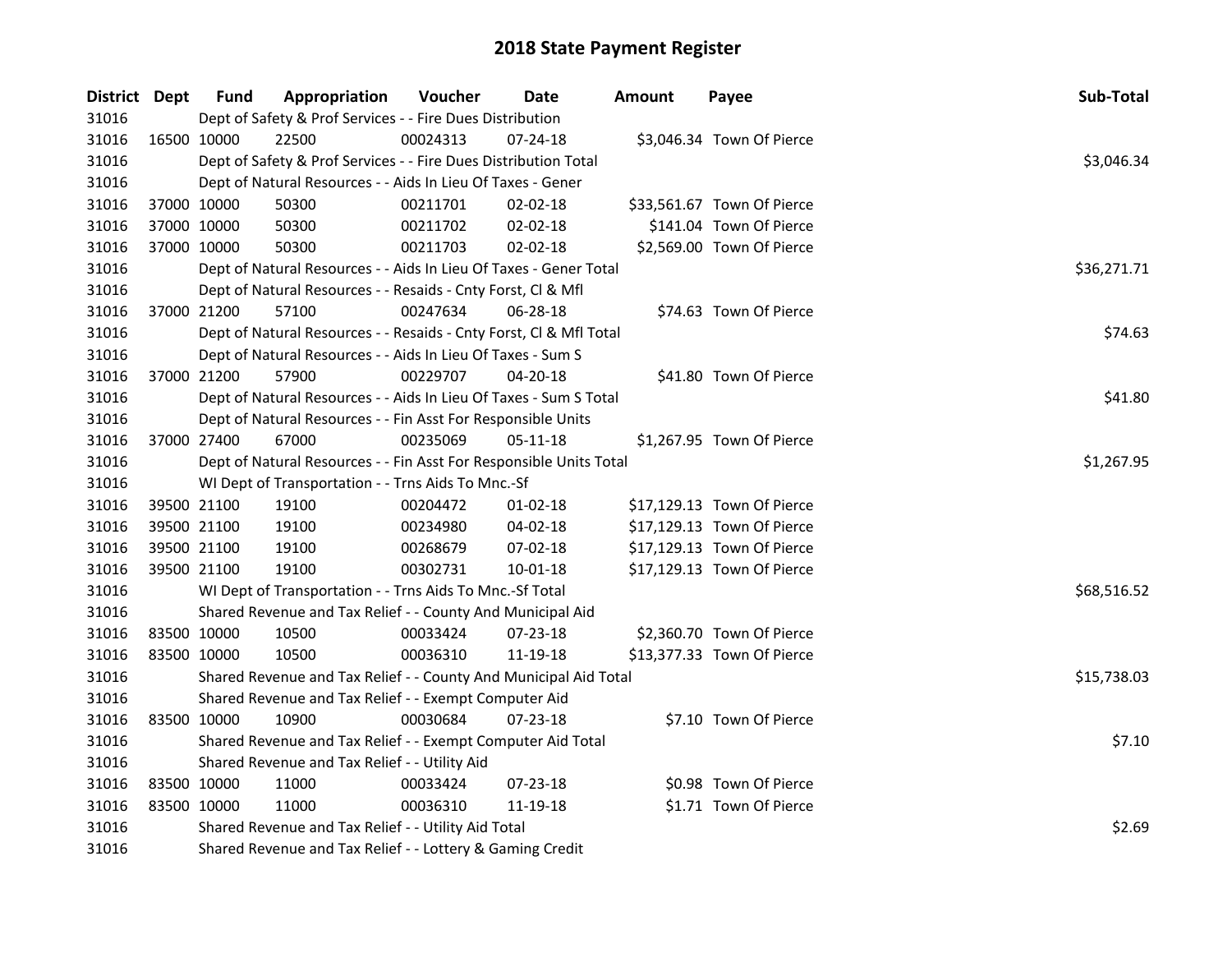| District Dept | <b>Fund</b> | Appropriation                                                   | Voucher  | Date     | Amount | <b>Pavee</b>              | Sub-Total    |
|---------------|-------------|-----------------------------------------------------------------|----------|----------|--------|---------------------------|--------------|
| 31016         | 83500 52100 | 36300                                                           | 00027448 | 03-26-18 |        | \$1,141.24 Town Of Pierce |              |
| 31016         | 83500 52100 | 36300                                                           | 00029001 | 06-18-18 |        | \$1.381.68 Town Of Pierce |              |
| 31016         |             | Shared Revenue and Tax Relief - - Lottery & Gaming Credit Total |          |          |        |                           | \$2,522.92   |
| 31016 Total   |             |                                                                 |          |          |        |                           | \$127,489.69 |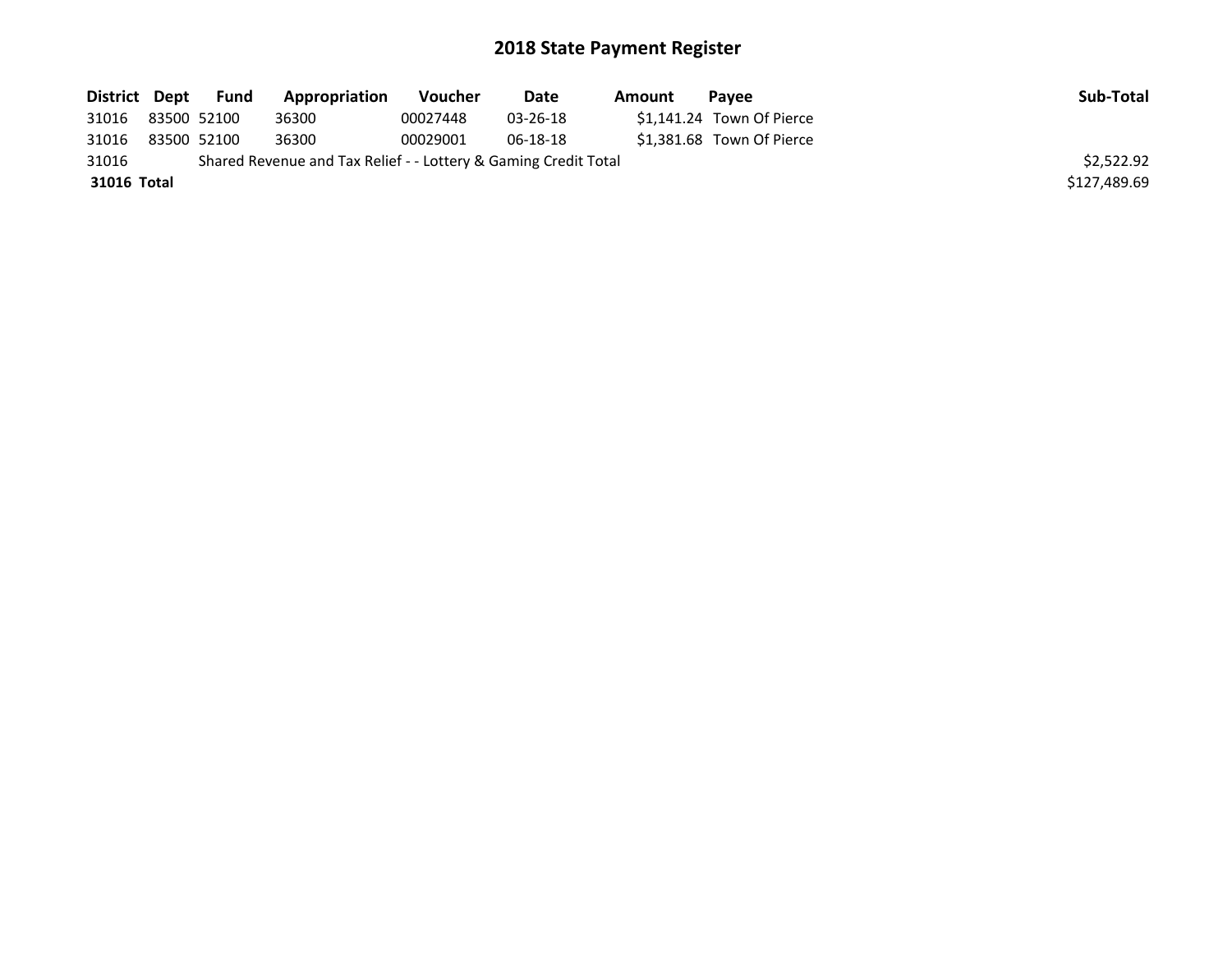| <b>District</b> | <b>Dept</b>  | Fund        | Appropriation                                                      | Voucher    | Date           | Amount | Payee                         | Sub-Total    |
|-----------------|--------------|-------------|--------------------------------------------------------------------|------------|----------------|--------|-------------------------------|--------------|
| 31018           |              |             | Dept of Safety & Prof Services - - Fire Dues Distribution          |            |                |        |                               |              |
| 31018           | 16500 10000  |             | 22500                                                              | 00024314   | $07 - 25 - 18$ |        | \$6,255.25 Town Of Red River  |              |
| 31018           |              |             | Dept of Safety & Prof Services - - Fire Dues Distribution Total    |            |                |        |                               | \$6,255.25   |
| 31018           |              |             | Dept of Natural Resources - - Resaids - Cnty Forst, Cl & Mfl       |            |                |        |                               |              |
| 31018           |              | 37000 21200 | 57100                                                              | 00247635   | 06-28-18       |        | \$294.06 Town Of Red River    |              |
| 31018           |              |             | Dept of Natural Resources - - Resaids - Cnty Forst, CI & Mfl Total | \$294.06   |                |        |                               |              |
| 31018           |              |             | Dept of Natural Resources - - Fin Asst For Responsible Units       |            |                |        |                               |              |
| 31018           | 37000 27400  |             | 67000                                                              | 00235716   | 05-11-18       |        | \$1,891.62 Town Of Red River  |              |
| 31018           |              |             | Dept of Natural Resources - - Fin Asst For Responsible Units Total | \$1,891.62 |                |        |                               |              |
| 31018           |              |             | Dept of Natural Resources - - Recycling Consolidation Grants       |            |                |        |                               |              |
| 31018           |              | 37000 27400 | 67300                                                              | 00235716   | $05-11-18$     |        | \$366.62 Town Of Red River    |              |
| 31018           |              |             | Dept of Natural Resources - - Recycling Consolidation Grants Total |            |                |        |                               | \$366.62     |
| 31018           |              |             | WI Dept of Transportation - - Trns Aids To Mnc.-Sf                 |            |                |        |                               |              |
| 31018           | 39500 21100  |             | 19100                                                              | 00204473   | $01 - 02 - 18$ |        | \$35,494.56 Town Of Red River |              |
| 31018           | 39500 21100  |             | 19100                                                              | 00234981   | 04-02-18       |        | \$35,494.56 Town Of Red River |              |
| 31018           | 39500 21100  |             | 19100                                                              | 00268680   | 07-02-18       |        | \$35,494.56 Town Of Red River |              |
| 31018           | 39500 21100  |             | 19100                                                              | 00302732   | $10 - 01 - 18$ |        | \$35,494.59 Town Of Red River |              |
| 31018           |              |             | WI Dept of Transportation - - Trns Aids To Mnc.-Sf Total           |            |                |        |                               | \$141,978.27 |
| 31018           |              |             | Shared Revenue and Tax Relief - - County And Municipal Aid         |            |                |        |                               |              |
| 31018           | 83500 10000  |             | 10500                                                              | 00033425   | $07 - 23 - 18$ |        | \$6,123.26 Town Of Red River  |              |
| 31018           | 83500 10000  |             | 10500                                                              | 00036311   | 11-19-18       |        | \$34,698.50 Town Of Red River |              |
| 31018           |              |             | Shared Revenue and Tax Relief - - County And Municipal Aid Total   |            |                |        |                               | \$40,821.76  |
| 31018           |              |             | Shared Revenue and Tax Relief - - Exempt Computer Aid              |            |                |        |                               |              |
| 31018           | 83500 10000  |             | 10900                                                              | 00030685   | $07 - 23 - 18$ |        | \$94.37 Town Of Red River     |              |
| 31018           |              |             | Shared Revenue and Tax Relief - - Exempt Computer Aid Total        |            |                |        |                               | \$94.37      |
| 31018           |              |             | Shared Revenue and Tax Relief - - Utility Aid                      |            |                |        |                               |              |
| 31018           | 83500 10000  |             | 11000                                                              | 00033425   | 07-23-18       |        | \$1,388.15 Town Of Red River  |              |
| 31018           | 83500 10000  |             | 11000                                                              | 00036311   | 11-19-18       |        | \$7,525.90 Town Of Red River  |              |
| 31018           |              |             | Shared Revenue and Tax Relief - - Utility Aid Total                | \$8,914.05 |                |        |                               |              |
| 31018 Total     | \$200,616.00 |             |                                                                    |            |                |        |                               |              |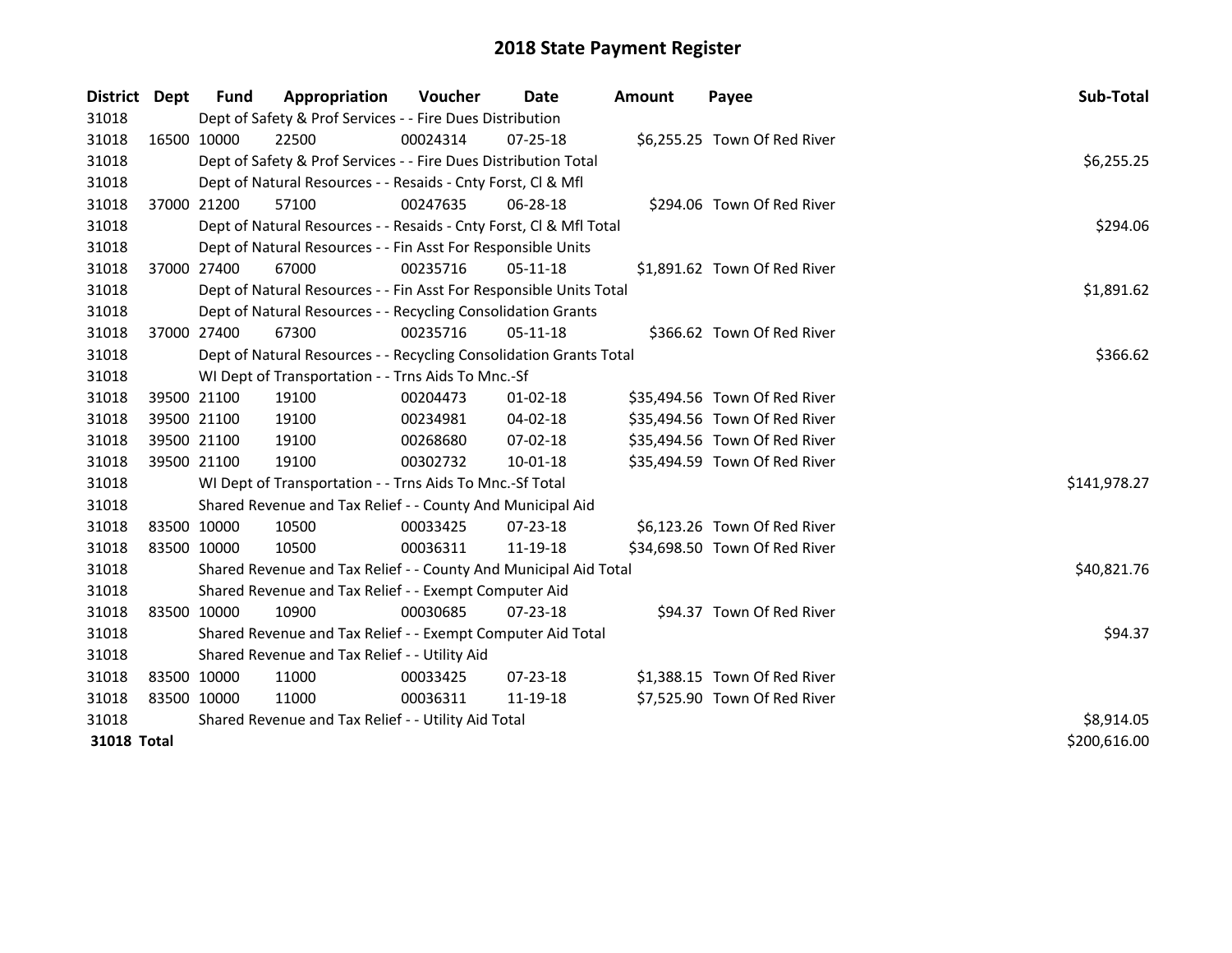| District Dept |             | <b>Fund</b> | Appropriation                                                      | Voucher  | Date           | <b>Amount</b> | Payee                              | Sub-Total    |  |  |  |  |
|---------------|-------------|-------------|--------------------------------------------------------------------|----------|----------------|---------------|------------------------------------|--------------|--|--|--|--|
| 31020         |             |             | Dept of Safety & Prof Services - - Fire Dues Distribution          |          |                |               |                                    |              |  |  |  |  |
| 31020         |             | 16500 10000 | 22500                                                              | 00024315 | $07 - 24 - 18$ |               | \$4,307.35 West Kewaunee, Town Of  |              |  |  |  |  |
| 31020         |             |             | Dept of Safety & Prof Services - - Fire Dues Distribution Total    |          |                |               |                                    | \$4,307.35   |  |  |  |  |
| 31020         |             |             | Dept of Natural Resources - - Aids In Lieu Of Taxes - Gener        |          |                |               |                                    |              |  |  |  |  |
| 31020         |             | 37000 10000 | 50300                                                              | 00211698 | 02-02-18       |               | \$10,301.24 West Kewaunee, Town Of |              |  |  |  |  |
| 31020         |             | 37000 10000 | 50300                                                              | 00211699 | 02-02-18       |               | \$1,756.90 West Kewaunee, Town Of  |              |  |  |  |  |
| 31020         |             | 37000 10000 | 50300                                                              | 00211700 | 02-02-18       |               | \$11,361.16 West Kewaunee, Town Of |              |  |  |  |  |
| 31020         | 37000 10000 |             | 50300                                                              | 00229688 | 04-20-18       |               | \$83.02 West Kewaunee, Town Of     |              |  |  |  |  |
| 31020         | 37000 10000 |             | 50300                                                              | 00229689 | 04-20-18       |               | \$686.94 West Kewaunee, Town Of    |              |  |  |  |  |
| 31020         |             |             | Dept of Natural Resources - - Aids In Lieu Of Taxes - Gener Total  |          |                |               |                                    | \$24,189.26  |  |  |  |  |
| 31020         |             |             | Dept of Natural Resources - - Resaids - Cnty Forst, Cl & Mfl       |          |                |               |                                    |              |  |  |  |  |
| 31020         |             | 37000 21200 | 57100                                                              | 00247636 | 06-28-18       |               | \$185.78 West Kewaunee, Town Of    |              |  |  |  |  |
| 31020         |             |             | Dept of Natural Resources - - Resaids - Cnty Forst, CI & Mfl Total |          |                |               |                                    | \$185.78     |  |  |  |  |
| 31020         |             |             | Dept of Natural Resources - - Aids In Lieu Of Taxes - Sum S        |          |                |               |                                    |              |  |  |  |  |
| 31020         |             | 37000 21200 | 57900                                                              | 00229690 | 04-20-18       |               | \$139.66 West Kewaunee, Town Of    |              |  |  |  |  |
| 31020         | 37000 21200 |             | 57900                                                              | 00229691 | 04-20-18       |               | \$191.36 West Kewaunee, Town Of    |              |  |  |  |  |
| 31020         |             |             | Dept of Natural Resources - - Aids In Lieu Of Taxes - Sum S Total  |          |                |               |                                    | \$331.02     |  |  |  |  |
| 31020         |             |             | Dept of Natural Resources - - Fin Asst For Responsible Units       |          |                |               |                                    |              |  |  |  |  |
| 31020         | 37000 27400 |             | 67000                                                              | 00235066 | 05-11-18       |               | \$2,205.44 West Kewaunee, Town Of  |              |  |  |  |  |
| 31020         |             |             | Dept of Natural Resources - - Fin Asst For Responsible Units Total |          |                |               |                                    | \$2,205.44   |  |  |  |  |
| 31020         |             |             | WI Dept of Transportation - - Trns Aids To Mnc.-Sf                 |          |                |               |                                    |              |  |  |  |  |
| 31020         |             | 39500 21100 | 19100                                                              | 00204474 | $01-02-18$     |               | \$25,132.28 West Kewaunee, Town Of |              |  |  |  |  |
| 31020         |             | 39500 21100 | 19100                                                              | 00234982 | $04 - 02 - 18$ |               | \$25,132.28 West Kewaunee, Town Of |              |  |  |  |  |
| 31020         |             | 39500 21100 | 19100                                                              | 00268681 | 07-02-18       |               | \$25,132.28 West Kewaunee, Town Of |              |  |  |  |  |
| 31020         |             | 39500 21100 | 19100                                                              | 00302733 | 10-01-18       |               | \$25,132.28 West Kewaunee, Town Of |              |  |  |  |  |
| 31020         |             |             | WI Dept of Transportation - - Trns Aids To Mnc.-Sf Total           |          |                |               |                                    | \$100,529.12 |  |  |  |  |
| 31020         |             |             | Shared Revenue and Tax Relief - - County And Municipal Aid         |          |                |               |                                    |              |  |  |  |  |
| 31020         |             | 83500 10000 | 10500                                                              | 00033426 | $07 - 23 - 18$ |               | \$5,693.05 West Kewaunee, Town Of  |              |  |  |  |  |
| 31020         |             | 83500 10000 | 10500                                                              | 00036312 | 11-19-18       |               | \$32,260.64 West Kewaunee, Town Of |              |  |  |  |  |
| 31020         |             |             | Shared Revenue and Tax Relief - - County And Municipal Aid Total   |          |                |               |                                    | \$37,953.69  |  |  |  |  |
| 31020         |             |             | Shared Revenue and Tax Relief - - Exempt Computer Aid              |          |                |               |                                    |              |  |  |  |  |
| 31020         |             | 83500 10000 | 10900                                                              | 00030686 | 07-23-18       |               | \$11.16 West Kewaunee, Town Of     |              |  |  |  |  |
| 31020         |             |             | Shared Revenue and Tax Relief - - Exempt Computer Aid Total        |          |                |               |                                    | \$11.16      |  |  |  |  |
| 31020         |             |             | Shared Revenue and Tax Relief - - Utility Aid                      |          |                |               |                                    |              |  |  |  |  |
| 31020         |             | 83500 10000 | 11000                                                              | 00033426 | 07-23-18       |               | \$1,150.01 West Kewaunee, Town Of  |              |  |  |  |  |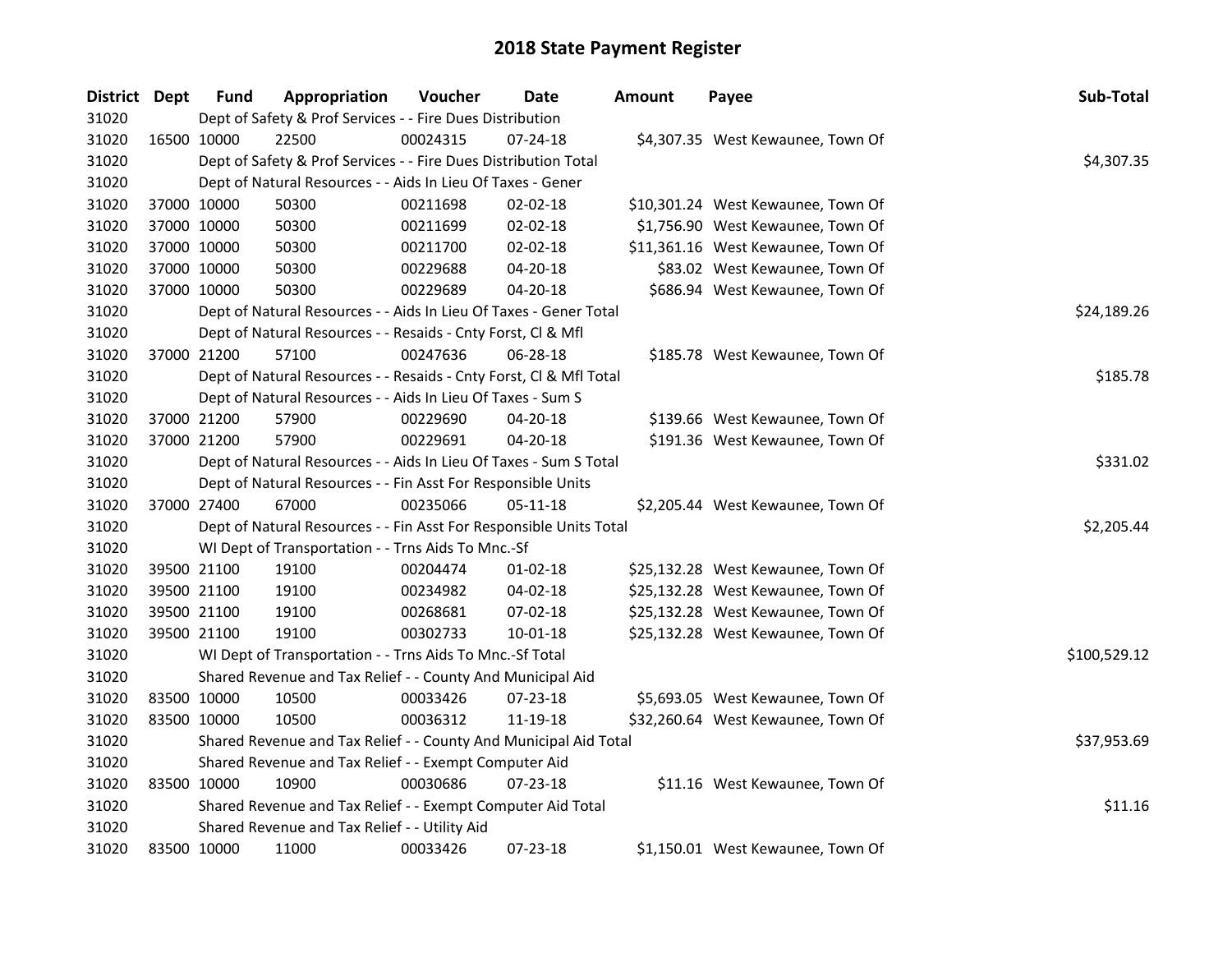| District Dept | <b>Fund</b>                                                     | Appropriation                                             | Voucher  | Date           | Amount | Pavee                             | Sub-Total    |  |  |
|---------------|-----------------------------------------------------------------|-----------------------------------------------------------|----------|----------------|--------|-----------------------------------|--------------|--|--|
| 31020         | 83500 10000                                                     | 11000                                                     | 00036312 | 11-19-18       |        | \$9,020.27 West Kewaunee, Town Of |              |  |  |
| 31020         | Shared Revenue and Tax Relief - - Utility Aid Total             | \$10,170.28                                               |          |                |        |                                   |              |  |  |
| 31020         |                                                                 | Shared Revenue and Tax Relief - - Lottery & Gaming Credit |          |                |        |                                   |              |  |  |
| 31020         | 83500 52100                                                     | 36300                                                     | 00027449 | $03 - 26 - 18$ |        | \$238.68 West Kewaunee, Town Of   |              |  |  |
| 31020         | Shared Revenue and Tax Relief - - Lottery & Gaming Credit Total |                                                           |          |                |        |                                   |              |  |  |
| 31020 Total   |                                                                 |                                                           |          |                |        |                                   | \$180,121.78 |  |  |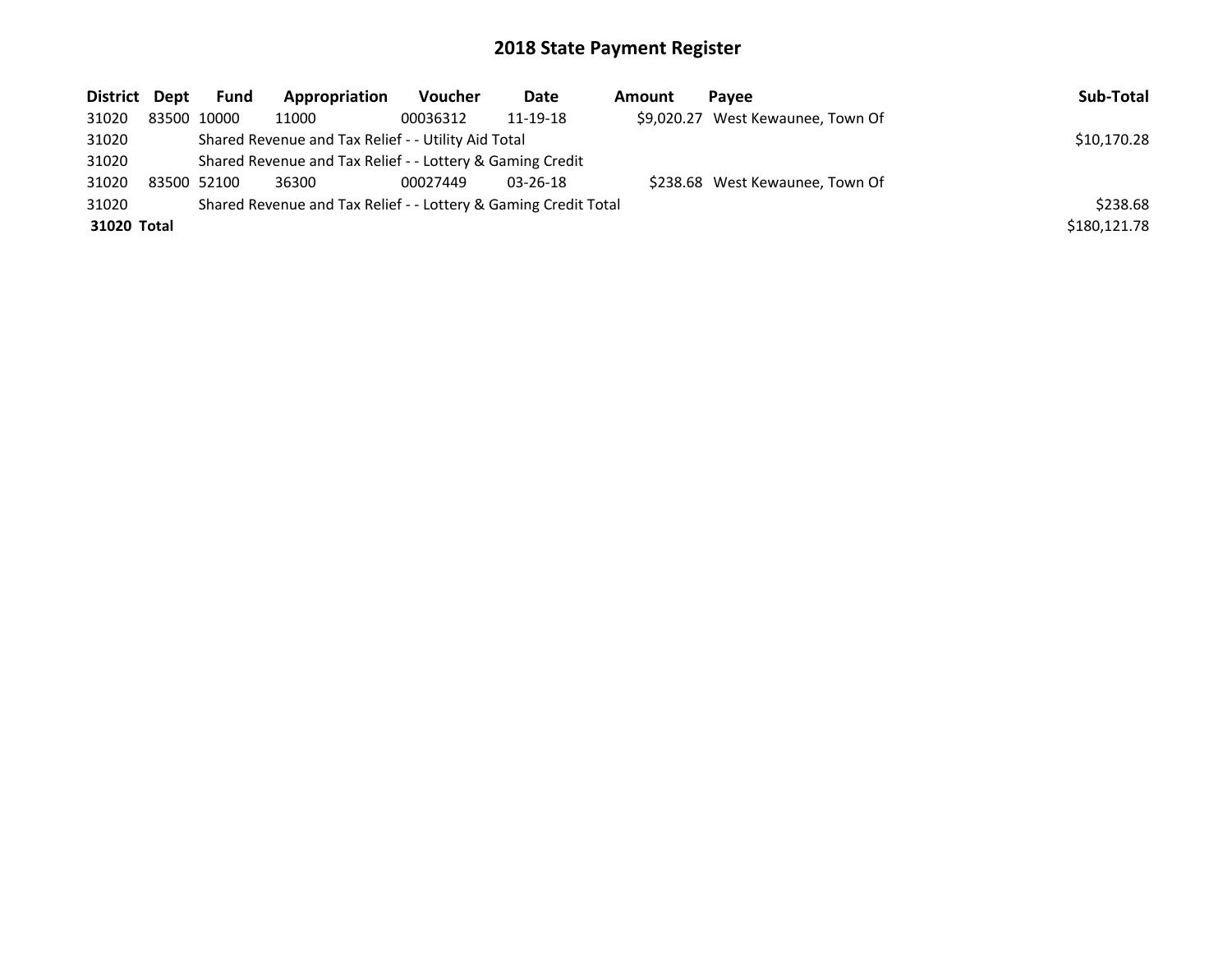| District           | Dept        | <b>Fund</b>                                               | Appropriation                                                      | Voucher  | <b>Date</b>    | Amount | Payee                        | Sub-Total    |
|--------------------|-------------|-----------------------------------------------------------|--------------------------------------------------------------------|----------|----------------|--------|------------------------------|--------------|
| 31111              |             | Dept of Safety & Prof Services - - Fire Dues Distribution |                                                                    |          |                |        |                              |              |
| 31111              | 16500 10000 |                                                           | 22500                                                              | 00024316 | $07 - 25 - 18$ |        | \$1,406.71 Village Of Casco  |              |
| 31111              |             |                                                           | Dept of Safety & Prof Services - - Fire Dues Distribution Total    |          |                |        |                              | \$1,406.71   |
| 31111              |             |                                                           | Dept of Natural Resources - - Aids In Lieu Of Taxes - Gener        |          |                |        |                              |              |
| 31111              |             | 37000 10000                                               | 50300                                                              | 00211683 | $02 - 02 - 18$ |        | \$198.03 Village Of Casco    |              |
| 31111              |             |                                                           | Dept of Natural Resources - - Aids In Lieu Of Taxes - Gener Total  |          |                |        |                              | \$198.03     |
| 31111              |             |                                                           | Dept of Natural Resources - - Resaids - Cnty Forst, Cl & Mfl       |          |                |        |                              |              |
| 31111              | 37000 21200 |                                                           | 57100                                                              | 00247637 | $06 - 28 - 18$ |        | \$5.60 Village Of Casco      |              |
| 31111              |             |                                                           | Dept of Natural Resources - - Resaids - Cnty Forst, Cl & Mfl Total |          |                |        |                              | \$5.60       |
| 31111              |             |                                                           | Dept of Natural Resources - - Fin Asst For Responsible Units       |          |                |        |                              |              |
| 31111              |             | 37000 27400                                               | 67000                                                              | 00235946 | 05-14-18       |        | \$3,556.34 Village Of Casco  |              |
| 31111              |             |                                                           | Dept of Natural Resources - - Fin Asst For Responsible Units Total |          |                |        |                              | \$3,556.34   |
| 31111              |             |                                                           | WI Dept of Transportation - - Trns Aids To Mnc.-Sf                 |          |                |        |                              |              |
| 31111              |             | 39500 21100                                               | 19100                                                              | 00204475 | $01 - 02 - 18$ |        | \$5,081.37 Village Of Casco  |              |
| 31111              |             | 39500 21100                                               | 19100                                                              | 00234983 | 04-02-18       |        | \$5,081.37 Village Of Casco  |              |
| 31111              |             | 39500 21100                                               | 19100                                                              | 00268682 | 07-02-18       |        | \$5,081.37 Village Of Casco  |              |
| 31111              |             | 39500 21100                                               | 19100                                                              | 00302734 | $10 - 01 - 18$ |        | \$5,081.39 Village Of Casco  |              |
| 31111              |             |                                                           | WI Dept of Transportation - - Trns Aids To Mnc.-Sf Total           |          |                |        |                              | \$20,325.50  |
| 31111              |             |                                                           | WI Dept of Transportation - - Loc Rd Imp Prg St Fd                 |          |                |        |                              |              |
| 31111              | 39500 21100 |                                                           | 27800                                                              | 00209105 | $01 - 08 - 18$ |        | \$12,159.50 Village Of Casco |              |
| 31111              |             |                                                           | WI Dept of Transportation - - Loc Rd Imp Prg St Fd Total           |          |                |        |                              | \$12,159.50  |
| 31111              |             |                                                           | Shared Revenue and Tax Relief - - County And Municipal Aid         |          |                |        |                              |              |
| 31111              | 83500 10000 |                                                           | 10500                                                              | 00033427 | $07 - 23 - 18$ |        | \$11,491.09 Village Of Casco |              |
| 31111              | 83500 10000 |                                                           | 10500                                                              | 00036313 | 11-19-18       |        | \$65,116.17 Village Of Casco |              |
| 31111              |             |                                                           | Shared Revenue and Tax Relief - - County And Municipal Aid Total   |          |                |        |                              | \$76,607.26  |
| 31111              |             |                                                           | Shared Revenue and Tax Relief - - Exempt Computer Aid              |          |                |        |                              |              |
| 31111              | 83500 10000 |                                                           | 10900                                                              | 00030687 | $07 - 23 - 18$ |        | \$167.43 Village Of Casco    |              |
| 31111              |             |                                                           | Shared Revenue and Tax Relief - - Exempt Computer Aid Total        |          |                |        |                              | \$167.43     |
| <b>31111 Total</b> |             |                                                           |                                                                    |          |                |        |                              | \$114,426.37 |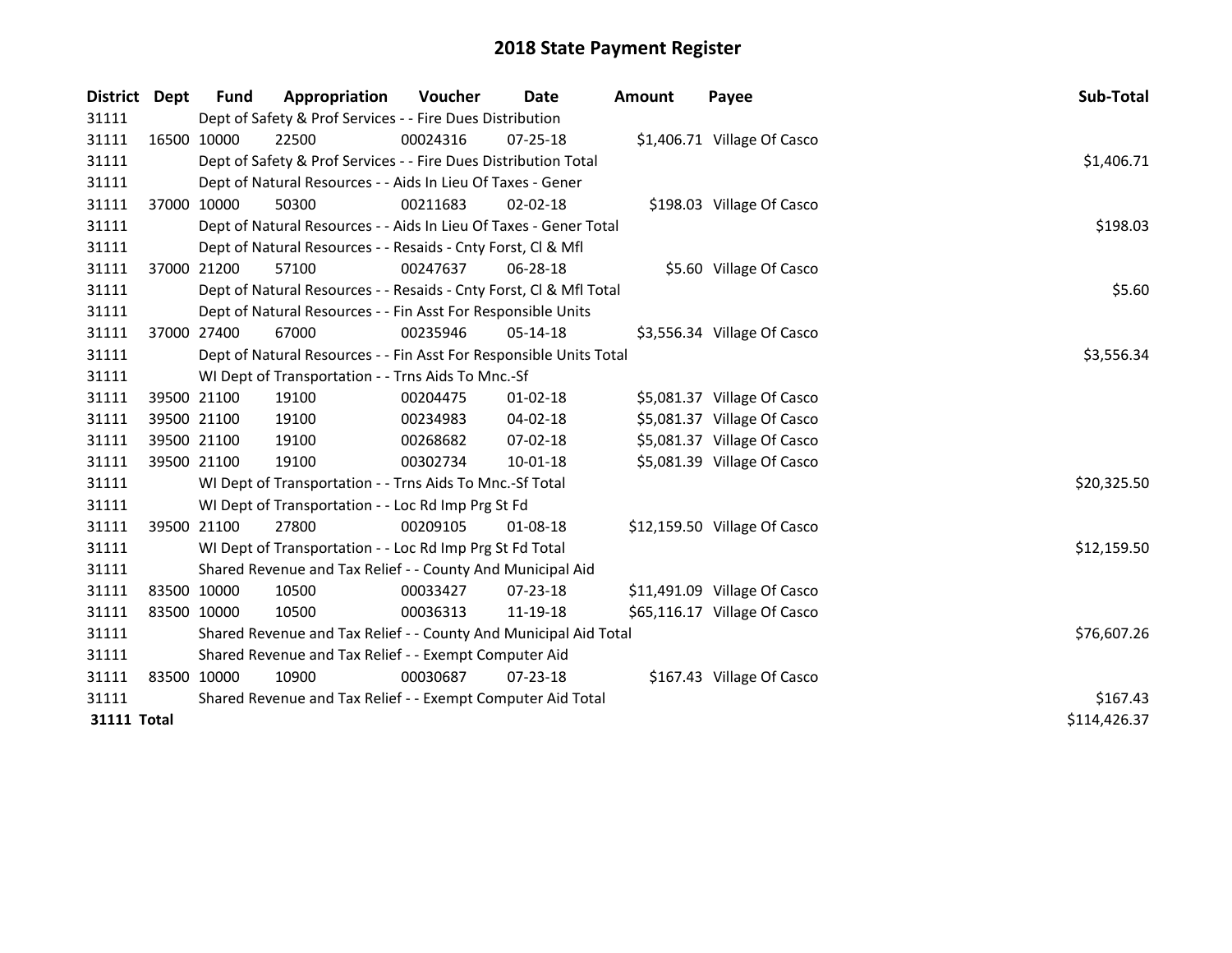| District    | Dept | <b>Fund</b> | Appropriation                                                                   | Voucher   | Date           | <b>Amount</b> | Payee                            | Sub-Total    |  |  |
|-------------|------|-------------|---------------------------------------------------------------------------------|-----------|----------------|---------------|----------------------------------|--------------|--|--|
| 31146       |      |             | Dept of Safety & Prof Services - - Fire Dues Distribution                       |           |                |               |                                  |              |  |  |
| 31146       |      | 16500 10000 | 22500                                                                           | 00024317  | $07 - 25 - 18$ |               | \$8,032.67 Village Of Luxemburg  |              |  |  |
| 31146       |      |             | Dept of Safety & Prof Services - - Fire Dues Distribution Total                 |           |                |               |                                  |              |  |  |
| 31146       |      |             | Dept of Natural Resources - - Fin Asst For Responsible Units                    |           |                |               |                                  |              |  |  |
| 31146       |      | 37000 27400 | 67000                                                                           | 00235271  | $05-11-18$     |               | \$9,008.99 Village Of Luxemburg  |              |  |  |
| 31146       |      |             | Dept of Natural Resources - - Fin Asst For Responsible Units Total              |           |                |               |                                  | \$9,008.99   |  |  |
| 31146       |      |             | WI Dept of Transportation - - Trns Aids To Mnc.-Sf                              |           |                |               |                                  |              |  |  |
| 31146       |      | 39500 21100 | 19100                                                                           | 00204476  | $01-02-18$     |               | \$21,298.42 Village Of Luxemburg |              |  |  |
| 31146       |      | 39500 21100 | 19100                                                                           | 00234984  | 04-02-18       |               | \$21,298.42 Village Of Luxemburg |              |  |  |
| 31146       |      | 39500 21100 | 19100                                                                           | 00268683  | 07-02-18       |               | \$21,298.42 Village Of Luxemburg |              |  |  |
| 31146       |      | 39500 21100 | 19100                                                                           | 00302735  | 10-01-18       |               | \$21,298.42 Village Of Luxemburg |              |  |  |
| 31146       |      |             | WI Dept of Transportation - - Trns Aids To Mnc.-Sf Total                        |           |                |               |                                  | \$85,193.68  |  |  |
| 31146       |      |             | Department of Health Services - - Prepaid Medical Transport Reimbursement       |           |                |               |                                  |              |  |  |
| 31146       |      | 43500 10000 | 16300                                                                           | AMBULANCE | 11-08-18       |               | \$4,909.22 Village Of Luxemburg  |              |  |  |
| 31146       |      |             | Department of Health Services - - Prepaid Medical Transport Reimbursement Total |           |                |               |                                  | \$4,909.22   |  |  |
| 31146       |      |             | Department of Justice - - Law Enforcement Train, Local                          |           |                |               |                                  |              |  |  |
| 31146       |      | 45500 10000 | 23100                                                                           | 00053279  | 10-18-18       |               | \$160.00 Village Of Luxemburg    |              |  |  |
| 31146       |      |             | Department of Justice - - Law Enforcement Train, Local Total                    |           |                |               |                                  | \$160.00     |  |  |
| 31146       |      |             | Shared Revenue and Tax Relief - - County And Municipal Aid                      |           |                |               |                                  |              |  |  |
| 31146       |      | 83500 10000 | 10500                                                                           | 00033428  | $07 - 23 - 18$ |               | \$11,619.99 Village Of Luxemburg |              |  |  |
| 31146       |      | 83500 10000 | 10500                                                                           | 00036314  | 11-19-18       |               | \$60,937.41 Village Of Luxemburg |              |  |  |
| 31146       |      |             | Shared Revenue and Tax Relief - - County And Municipal Aid Total                |           |                |               |                                  | \$72,557.40  |  |  |
| 31146       |      |             | Shared Revenue and Tax Relief - - Exempt Computer Aid                           |           |                |               |                                  |              |  |  |
| 31146       |      | 83500 10000 | 10900                                                                           | 00030688  | 07-23-18       |               | \$2,604.73 Village Of Luxemburg  |              |  |  |
| 31146       |      | 83500 10000 | 10900                                                                           | 00032371  | 07-23-18       |               | \$3,511.27 Village Of Luxemburg  |              |  |  |
| 31146       |      |             | Shared Revenue and Tax Relief - - Exempt Computer Aid Total                     |           |                |               |                                  | \$6,116.00   |  |  |
| 31146       |      |             | Shared Revenue and Tax Relief - - Lottery & Gaming Credit                       |           |                |               |                                  |              |  |  |
| 31146       |      | 83500 52100 | 36300                                                                           | 00027450  | 03-26-18       |               | \$4,504.32 Village Of Luxemburg  |              |  |  |
| 31146       |      |             | Shared Revenue and Tax Relief - - Lottery & Gaming Credit Total                 |           |                |               |                                  | \$4,504.32   |  |  |
| 31146 Total |      |             |                                                                                 |           |                |               |                                  | \$190,482.28 |  |  |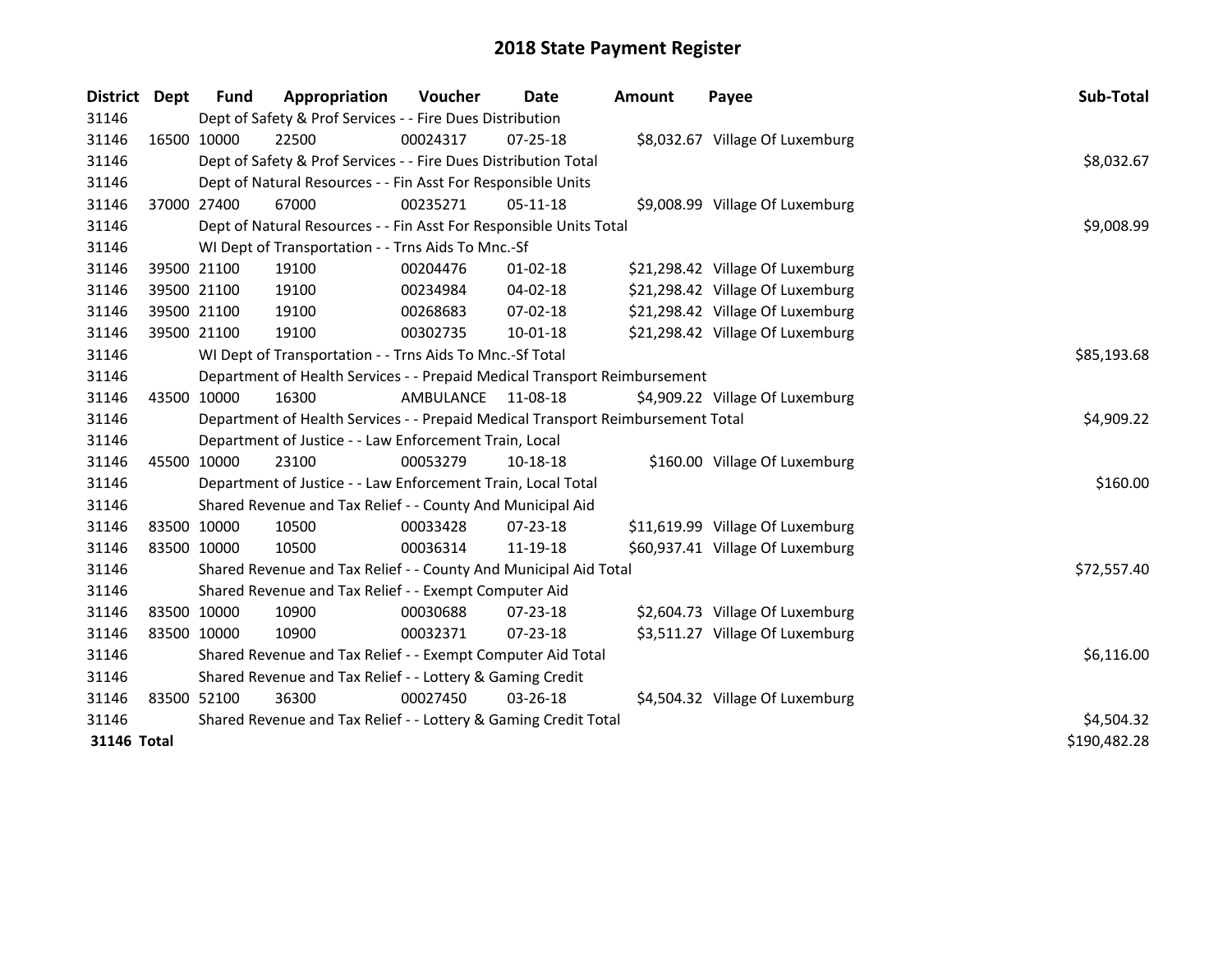| District Dept |             | <b>Fund</b> | Appropriation                                                                   | Voucher            | <b>Date</b>    | <b>Amount</b> | Payee                       | Sub-Total    |  |  |  |
|---------------|-------------|-------------|---------------------------------------------------------------------------------|--------------------|----------------|---------------|-----------------------------|--------------|--|--|--|
| 31201         |             |             | Dept of Safety & Prof Services - - Fire Dues Distribution                       |                    |                |               |                             |              |  |  |  |
| 31201         |             | 16500 10000 | 22500                                                                           | 00024318           | 07-24-18       |               | \$7,181.56 Algoma, City of  |              |  |  |  |
| 31201         |             |             | Dept of Safety & Prof Services - - Fire Dues Distribution Total                 |                    |                |               |                             |              |  |  |  |
| 31201         |             |             | Dept of Natural Resources - - Aids In Lieu Of Taxes - Gener                     |                    |                |               |                             |              |  |  |  |
| 31201         |             | 37000 10000 | 50300                                                                           | 00211717           | $02 - 02 - 18$ |               | \$5,066.03 Algoma, City of  |              |  |  |  |
| 31201         |             |             | Dept of Natural Resources - - Aids In Lieu Of Taxes - Gener Total               |                    |                |               |                             | \$5,066.03   |  |  |  |
| 31201         |             |             | Dept of Natural Resources - - Fin Asst For Responsible Units                    |                    |                |               |                             |              |  |  |  |
| 31201         |             | 37000 27400 | 67000                                                                           | 00235156           | 05-11-18       |               | \$24,463.51 Algoma, City of |              |  |  |  |
| 31201         |             |             | Dept of Natural Resources - - Fin Asst For Responsible Units Total              |                    |                |               |                             | \$24,463.51  |  |  |  |
| 31201         |             |             | WI Dept of Transportation - - Conn Hwy Aids St Fds                              |                    |                |               |                             |              |  |  |  |
| 31201         | 39500 21100 |             | 16200                                                                           | 00205578           | 01-02-18       |               | \$7,090.48 Algoma, City of  |              |  |  |  |
| 31201         |             | 39500 21100 | 16200                                                                           | 00236086           | 04-02-18       |               | \$7,090.48 Algoma, City of  |              |  |  |  |
| 31201         |             | 39500 21100 | 16200                                                                           | 00269785           | 07-02-18       |               | \$7,090.48 Algoma, City of  |              |  |  |  |
| 31201         |             | 39500 21100 | 16200                                                                           | 00303837           | 10-01-18       |               | \$7,090.50 Algoma, City of  |              |  |  |  |
| 31201         |             |             | WI Dept of Transportation - - Conn Hwy Aids St Fds Total                        |                    |                |               |                             | \$28,361.94  |  |  |  |
| 31201         |             |             | WI Dept of Transportation - - Trns Aids To Mnc.-Sf                              |                    |                |               |                             |              |  |  |  |
| 31201         |             | 39500 21100 | 19100                                                                           | 00204477           | 01-02-18       |               | \$48,170.35 Algoma, City of |              |  |  |  |
| 31201         | 39500 21100 |             | 19100                                                                           | 00234985           | 04-02-18       |               | \$48,170.35 Algoma, City of |              |  |  |  |
| 31201         | 39500 21100 |             | 19100                                                                           | 00268684           | 07-02-18       |               | \$48,170.35 Algoma, City of |              |  |  |  |
| 31201         | 39500 21100 |             | 19100                                                                           | 00302736           | 10-01-18       |               | \$48,170.38 Algoma, City of |              |  |  |  |
| 31201         |             |             | WI Dept of Transportation - - Trns Aids To Mnc.-Sf Total                        |                    |                |               |                             | \$192,681.43 |  |  |  |
| 31201         |             |             | Department of Health Services - - Emergency Medical Services, Ai                |                    |                |               |                             |              |  |  |  |
| 31201         | 43500 10000 |             | 11900                                                                           | 00229273           | 08-31-18       |               | \$4,914.59 Algoma, City of  |              |  |  |  |
| 31201         |             |             | Department of Health Services - - Emergency Medical Services, Ai Total          |                    |                |               |                             | \$4,914.59   |  |  |  |
| 31201         |             |             | Department of Health Services - - Prepaid Medical Transport Reimbursement       |                    |                |               |                             |              |  |  |  |
| 31201         |             | 43500 10000 | 16300                                                                           | AMBULANCE 11-08-18 |                |               | \$8,357.36 Algoma, City of  |              |  |  |  |
| 31201         |             |             | Department of Health Services - - Prepaid Medical Transport Reimbursement Total |                    |                |               |                             | \$8,357.36   |  |  |  |
| 31201         |             |             | Department of Justice - - Law Enforcement Train, Local                          |                    |                |               |                             |              |  |  |  |
| 31201         | 45500 10000 |             | 23100                                                                           | 00040021           | 01-04-18       |               | \$640.00 Algoma, City of    |              |  |  |  |
| 31201         | 45500 10000 |             | 23100                                                                           | 00051881           | 09-21-18       |               | \$640.00 Algoma, City of    |              |  |  |  |
| 31201         |             |             | Department of Justice - - Law Enforcement Train, Local Total                    |                    |                |               |                             | \$1,280.00   |  |  |  |
| 31201         |             |             | Department of Administration - - Federal Aid                                    |                    |                |               |                             |              |  |  |  |
| 31201         |             | 50500 10000 | 14200                                                                           | 00087360           | 08-27-18       |               | \$39,949.68 Algoma, City of |              |  |  |  |
| 31201         |             |             | Department of Administration - - Federal Aid Total                              |                    |                |               |                             | \$39,949.68  |  |  |  |
| 31201         |             |             | Shared Revenue and Tax Relief - - Expenditure Restraint Program                 |                    |                |               |                             |              |  |  |  |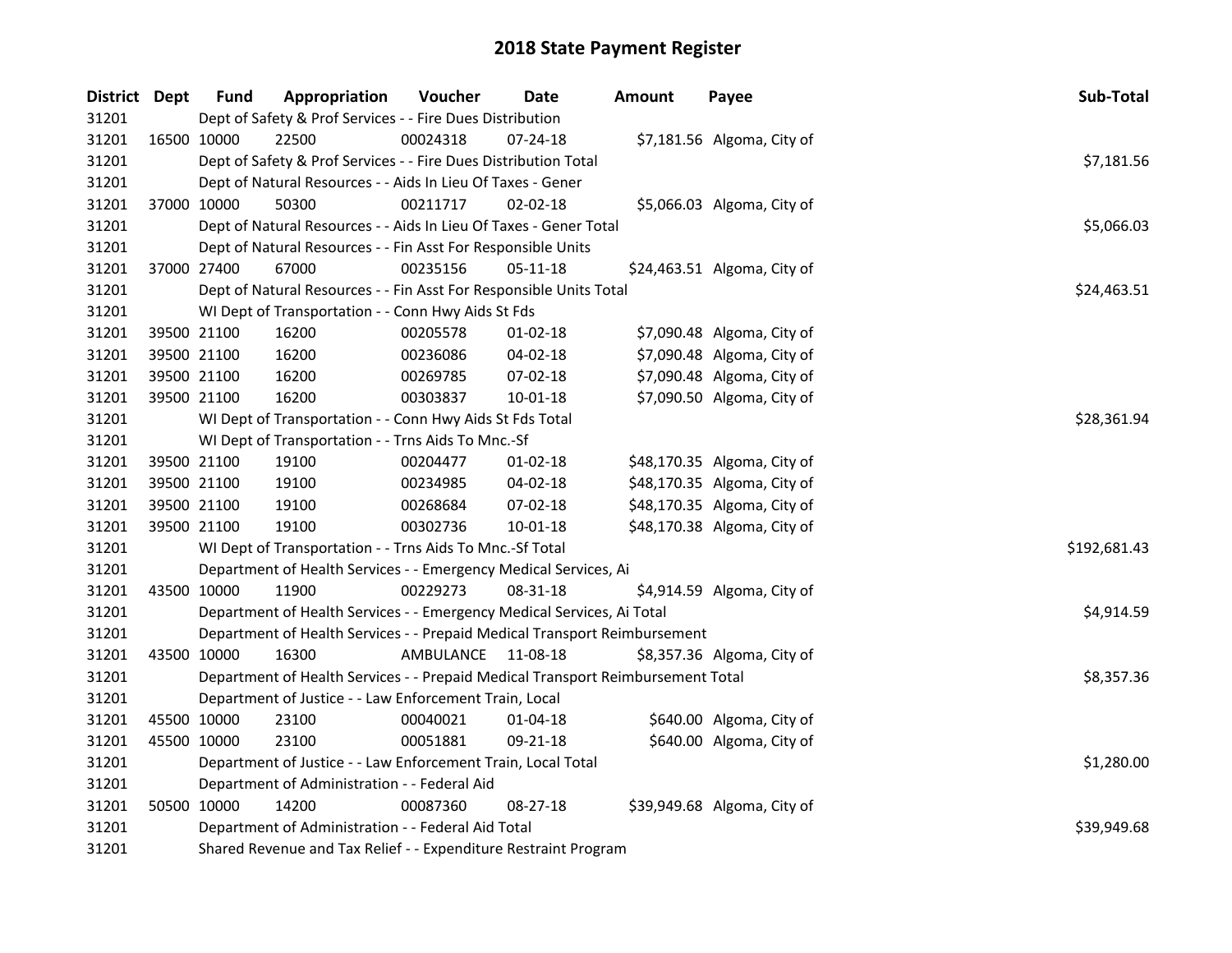| <b>District</b> | Dept        | <b>Fund</b> | Appropriation                                                         | <b>Voucher</b> | Date           | Amount | Payee                        | Sub-Total      |
|-----------------|-------------|-------------|-----------------------------------------------------------------------|----------------|----------------|--------|------------------------------|----------------|
| 31201           | 83500 10000 |             | 10100                                                                 | 00033429       | 07-23-18       |        | \$76,839.01 Algoma, City of  |                |
| 31201           |             |             | Shared Revenue and Tax Relief - - Expenditure Restraint Program Total |                |                |        |                              | \$76,839.01    |
| 31201           |             |             | Shared Revenue and Tax Relief - - County And Municipal Aid            |                |                |        |                              |                |
| 31201           | 83500 10000 |             | 10500                                                                 | 00033429       | $07 - 23 - 18$ |        | \$141,087.69 Algoma, City of |                |
| 31201           | 83500 10000 |             | 10500                                                                 | 00036315       | 11-19-18       |        | \$791,139.56 Algoma, City of |                |
| 31201           |             |             | Shared Revenue and Tax Relief - - County And Municipal Aid Total      |                |                |        |                              | \$932,227.25   |
| 31201           |             |             | Shared Revenue and Tax Relief - - Exempt Computer Aid                 |                |                |        |                              |                |
| 31201           | 83500 10000 |             | 10900                                                                 | 00030689       | 07-23-18       |        | \$8,176.45 Algoma, City of   |                |
| 31201           | 83500 10000 |             | 10900                                                                 | 00032372       | $07 - 23 - 18$ |        | \$288.13 Algoma, City of     |                |
| 31201           |             |             | Shared Revenue and Tax Relief - - Exempt Computer Aid Total           |                |                |        |                              | \$8,464.58     |
| 31201           |             |             | Shared Revenue and Tax Relief - - Utility Aid                         |                |                |        |                              |                |
| 31201           | 83500 10000 |             | 11000                                                                 | 00033429       | 07-23-18       |        | \$621.67 Algoma, City of     |                |
| 31201           | 83500 10000 |             | 11000                                                                 | 00036315       | 11-19-18       |        | \$4,067.59 Algoma, City of   |                |
| 31201           |             |             | Shared Revenue and Tax Relief - - Utility Aid Total                   | \$4,689.26     |                |        |                              |                |
| 31201           |             |             | Shared Revenue and Tax Relief - - Lottery & Gaming Credit             |                |                |        |                              |                |
| 31201           | 83500 52100 |             | 36300                                                                 | 00027451       | $03 - 26 - 18$ |        | \$1,493.70 Algoma, City of   |                |
| 31201           |             |             | Shared Revenue and Tax Relief - - Lottery & Gaming Credit Total       |                |                |        |                              | \$1,493.70     |
| 31201 Total     |             |             |                                                                       |                |                |        |                              | \$1,335,969.90 |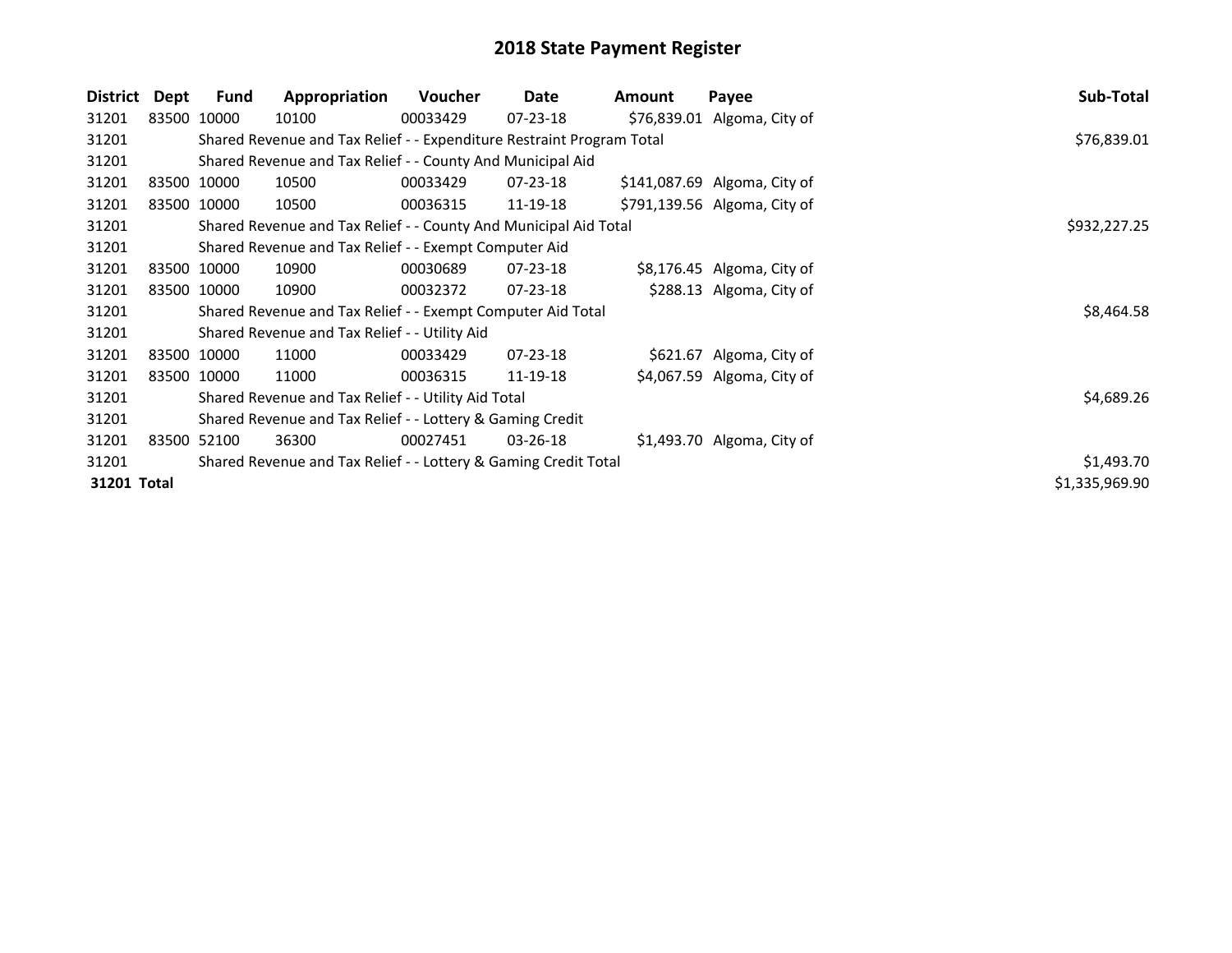| District Dept |             | <b>Fund</b>                                                      | Appropriation                                                      | Voucher  | <b>Date</b>    | <b>Amount</b> | Payee                          | Sub-Total    |  |  |  |
|---------------|-------------|------------------------------------------------------------------|--------------------------------------------------------------------|----------|----------------|---------------|--------------------------------|--------------|--|--|--|
| 31241         |             |                                                                  | Dept of Safety & Prof Services - - Fire Dues Distribution          |          |                |               |                                |              |  |  |  |
| 31241         |             | 16500 10000                                                      | 22500                                                              | 00024319 | 07-25-18       |               | \$6,836.59 Kewaunee, City of   |              |  |  |  |
| 31241         |             |                                                                  | Dept of Safety & Prof Services - - Fire Dues Distribution Total    |          |                |               |                                |              |  |  |  |
| 31241         |             | Dept of Natural Resources - - Aids In Lieu Of Taxes - Gener      |                                                                    |          |                |               |                                |              |  |  |  |
| 31241         | 37000 10000 |                                                                  | 50300                                                              | 00211725 | 02-02-18       |               | \$497.38 Kewaunee, City of     |              |  |  |  |
| 31241         | 37000 10000 |                                                                  | 50300                                                              | 00229798 | 04-20-18       |               | \$10.08 Kewaunee, City of      |              |  |  |  |
| 31241         |             |                                                                  | Dept of Natural Resources - - Aids In Lieu Of Taxes - Gener Total  |          |                |               |                                | \$507.46     |  |  |  |
| 31241         |             |                                                                  | Dept of Natural Resources - - Aids In Lieu Of Taxes - Sum S        |          |                |               |                                |              |  |  |  |
| 31241         | 37000 21200 |                                                                  | 57900                                                              | 00229797 | 04-20-18       |               | \$61.84 Kewaunee, City of      |              |  |  |  |
| 31241         |             |                                                                  | Dept of Natural Resources - - Aids In Lieu Of Taxes - Sum S Total  |          |                |               |                                | \$61.84      |  |  |  |
| 31241         |             |                                                                  | Dept of Natural Resources - - Rec & Resource Aids, Fed             |          |                |               |                                |              |  |  |  |
| 31241         | 37000 21200 |                                                                  | 58300                                                              | 00268067 | 09-20-18       |               | \$37,505.32 Kewaunee, City of  |              |  |  |  |
| 31241         |             |                                                                  | Dept of Natural Resources - - Rec & Resource Aids, Fed Total       |          |                |               |                                | \$37,505.32  |  |  |  |
| 31241         |             |                                                                  | Dept of Natural Resources - - Fin Asst For Responsible Units       |          |                |               |                                |              |  |  |  |
| 31241         | 37000 27400 |                                                                  | 67000                                                              | 00235175 | 05-11-18       |               | \$19,407.69 Kewaunee, City of  |              |  |  |  |
| 31241         |             |                                                                  | Dept of Natural Resources - - Fin Asst For Responsible Units Total |          |                |               |                                | \$19,407.69  |  |  |  |
| 31241         |             |                                                                  | Dept of Natural Resources - - Land Acquisition                     |          |                |               |                                |              |  |  |  |
| 31241         | 37000 36300 |                                                                  | <b>TA100</b>                                                       | 00268916 | 09-27-18       |               | \$6,445.00 Kewaunee, City of   |              |  |  |  |
| 31241         |             |                                                                  | Dept of Natural Resources - - Land Acquisition Total               |          |                |               |                                | \$6,445.00   |  |  |  |
| 31241         |             |                                                                  | WI Dept of Transportation - - Conn Hwy Aids St Fds                 |          |                |               |                                |              |  |  |  |
| 31241         | 39500 21100 |                                                                  | 16200                                                              | 00205579 | 01-02-18       |               | \$8,482.68 Kewaunee, City of   |              |  |  |  |
| 31241         | 39500 21100 |                                                                  | 16200                                                              | 00236087 | 04-02-18       |               | \$8,482.68 Kewaunee, City of   |              |  |  |  |
| 31241         | 39500 21100 |                                                                  | 16200                                                              | 00269786 | 07-02-18       |               | \$8,482.68 Kewaunee, City of   |              |  |  |  |
| 31241         | 39500 21100 |                                                                  | 16200                                                              | 00303838 | $10 - 01 - 18$ |               | \$8,482.68 Kewaunee, City of   |              |  |  |  |
| 31241         |             |                                                                  | WI Dept of Transportation - - Conn Hwy Aids St Fds Total           |          |                |               |                                | \$33,930.72  |  |  |  |
| 31241         |             |                                                                  | WI Dept of Transportation - - Trns Aids To Mnc.-Sf                 |          |                |               |                                |              |  |  |  |
| 31241         | 39500 21100 |                                                                  | 19100                                                              | 00204478 | $01-02-18$     |               | \$48,423.35 Kewaunee, City of  |              |  |  |  |
| 31241         | 39500 21100 |                                                                  | 19100                                                              | 00234986 | 04-02-18       |               | \$48,423.35 Kewaunee, City of  |              |  |  |  |
| 31241         | 39500 21100 |                                                                  | 19100                                                              | 00268685 | 07-02-18       |               | \$48,423.35 Kewaunee, City of  |              |  |  |  |
| 31241         | 39500 21100 |                                                                  | 19100                                                              | 00302737 | 10-01-18       |               | \$48,423.37 Kewaunee, City of  |              |  |  |  |
| 31241         |             |                                                                  | WI Dept of Transportation - - Trns Aids To Mnc.-Sf Total           |          |                |               |                                | \$193,693.42 |  |  |  |
| 31241         |             |                                                                  | WI Dept of Transportation - - Harbor Bond Fund 4                   |          |                |               |                                |              |  |  |  |
| 31241         | 39500 21100 |                                                                  | 90500                                                              | 00225501 | $02 - 27 - 18$ |               | \$525,287.62 Kewaunee, City of |              |  |  |  |
| 31241         |             |                                                                  | WI Dept of Transportation - - Harbor Bond Fund 4 Total             |          |                |               |                                | \$525,287.62 |  |  |  |
| 31241         |             | Department of Health Services - - Emergency Medical Services, Ai |                                                                    |          |                |               |                                |              |  |  |  |